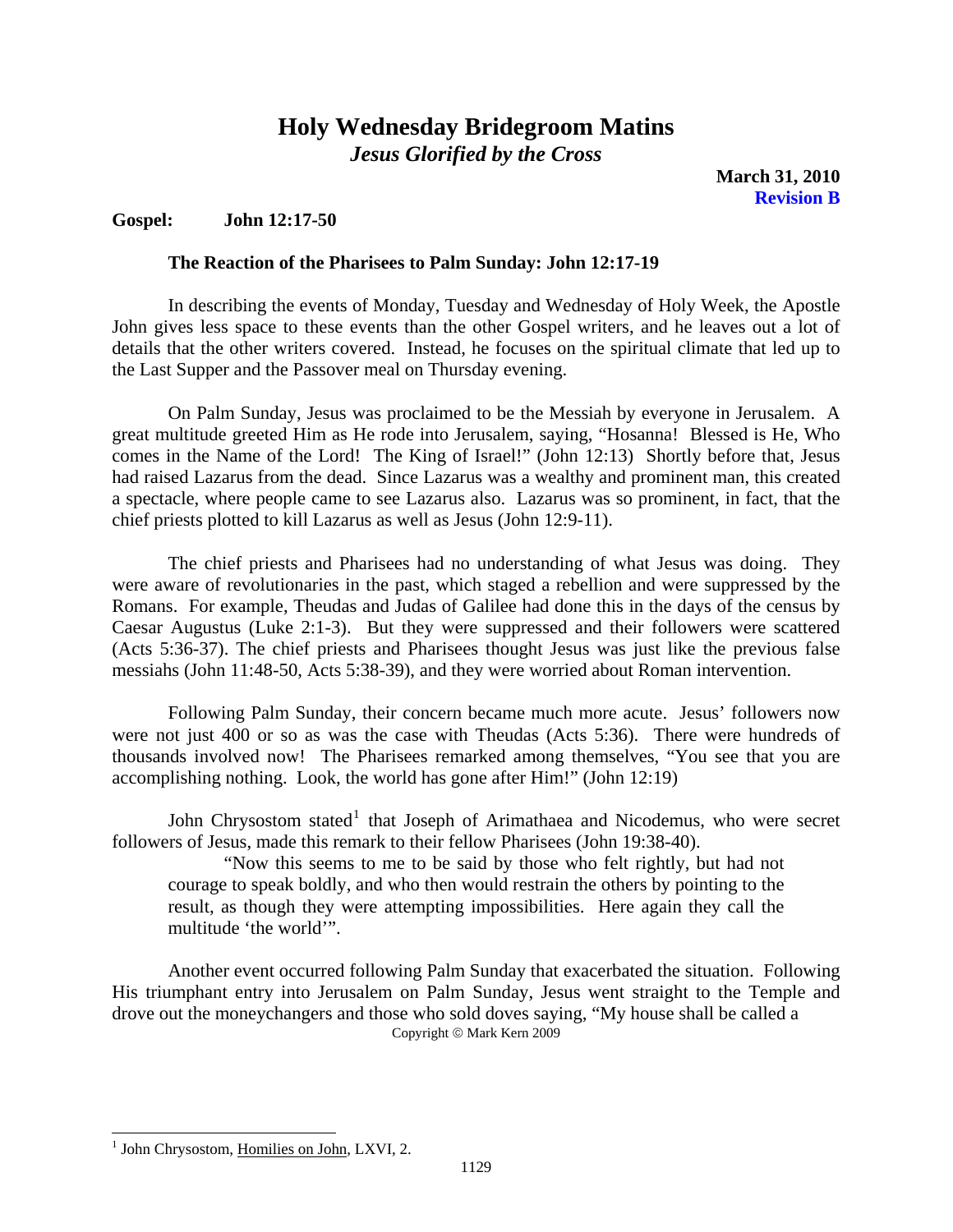#### **Table of Contents**

| Parable from the Old Testament: Ezekiel 2:3-3:3 "Ezekiel Sent to Rebellious Israel" 1144 |  |
|------------------------------------------------------------------------------------------|--|
|                                                                                          |  |
|                                                                                          |  |
|                                                                                          |  |
|                                                                                          |  |
|                                                                                          |  |
|                                                                                          |  |
|                                                                                          |  |
|                                                                                          |  |
| First Parable from the Old Testament: Exodus 2:11-22 "The Rejection of Moses"1162        |  |
| Second Parable from the Old Testament: Job 2:1-10 "The Smiting of Job by Satan"1164      |  |

house of prayer for all nations! But you have made it a den of thieves" (Mark 11:15-17). These people were there at the Temple because of the Lord's command for all Jewish men to make a pilgrimage to Jerusalem three times a year at the Feasts of Passover, Pentecost and Tabernacles (Deuteronomy 16:16-17). The pilgrims were to bring their tithes with them and rejoice before the Lord with their household. If they came from a great distance and couldn't bring the tithe of their livestock, they were to convert it to money before they came and spend the money in Jerusalem (Deuteronomy 14:22-27). The moneychangers served as the foreign currency exchange for all the people from distant countries. But it was more than just that. Foreign money could not be used to buy any animal sacrifices; one had to use the shekel of the sanctuary (Leviticus 5:15). In addition, there was the "temple tax" (Exodus 30:11-16) that Jesus paid even though He didn't have to (Matthew 17:24-27). This "temple tax" was required from foreigners - payable in shekels of the sanctuary -- before they could bring any offering forward. And the moneychangers could charge anything they saw proper to perform this "service".

The Mosaic Law, however, strictly forbade making profits off people trying to be godly. For example, the Mosaic Law specified that if a citizen of Israel or a foreign visitor were to become poor, he was to be supported and no interest charged (Leviticus 25:35-37). This became a big issue during Nehemiah's time and Nehemiah extracted an oath from the priests that they would refrain from any interest or markup charged against their brothers during a famine (Nehemiah 5:1-13). Following the cleansing of the temple (where Jesus would not allow any vendors to hawk their wares in the temple, Mark 11:16), Jesus left the city for the night to frustrate nighttime assassination attempts by the scribes and chief priests (Mark 11:18-19).

Just as zeal for the Lord's house consumed David (Psalm 69:9), so it did Jesus (John 2:17) in throwing out the money-changers *twice*. The first time occurred around Passover, 27 AD (John 2:14-17), where Jesus made a whip out of leather cords and physically drove the money-changers out. The second time occurred around Passover, 30 AD, during Holy Week,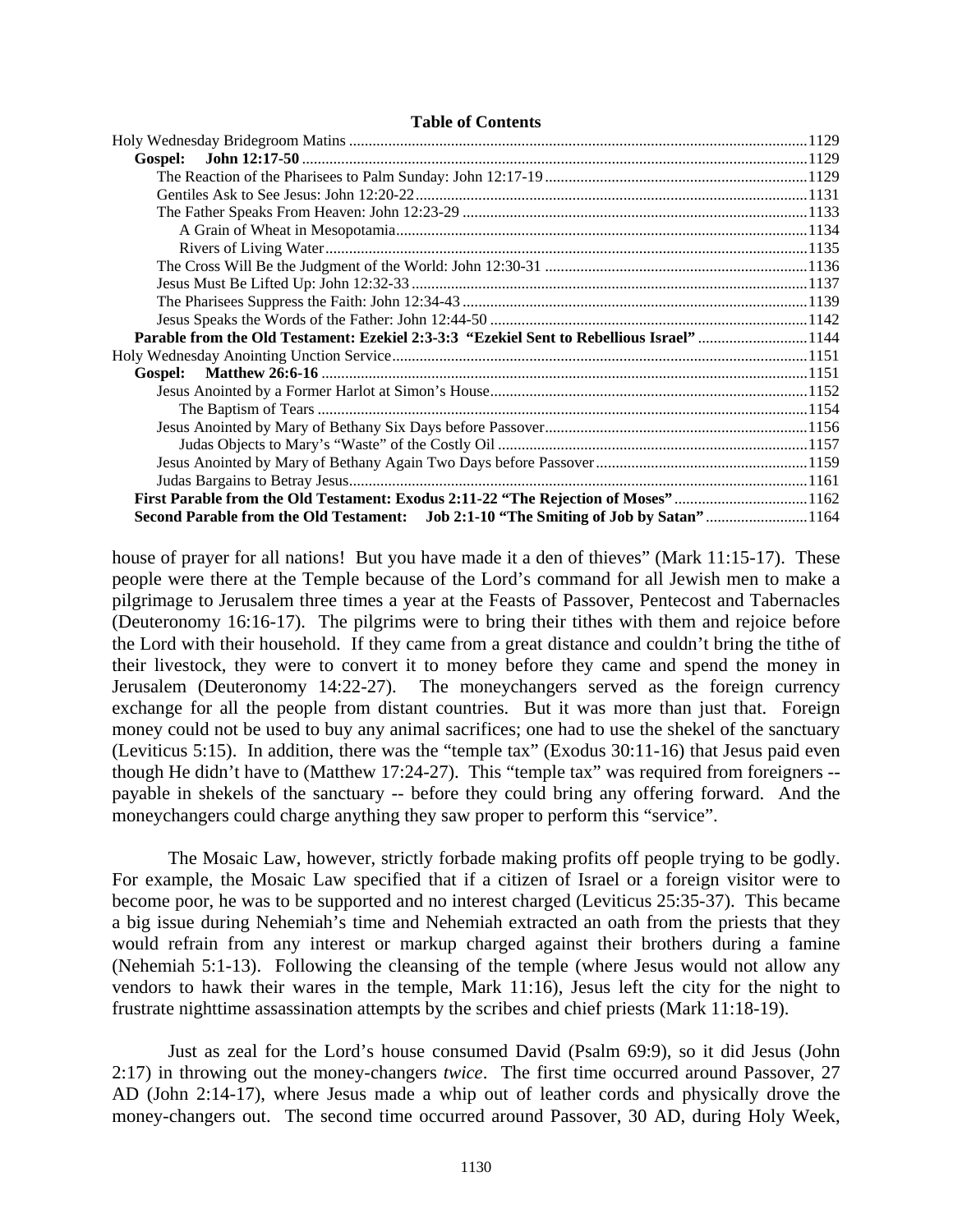<span id="page-2-0"></span>just before the Crucifixion (Matthew 21:12-15, Mark 11:15-18, Luke 19:45-46), and this time, no whip is mentioned.

Theophylact stated that one aspect of the "den of thieves" was making a profit by selling off the animals that were offered for sacrifice. This was strictly forbidden by the Mosaic Law, which specified that the offering is holy and that the priests that offered the sacrifice must consume it in a holy place (Leviticus 6:25-26). Theophylact also applied this to the Church in his day.

"It is possible that we ourselves may be cast out of the Temple. There are many of us who go into our own Temples and sell what is good and buy worse. There are others who have tables full of coins; that is, those who manage and administer the affairs of the Church, but who do everything for the sake of profit."

the prophets and by the children. But the chief priests and the Scribes were indignant. John Chrysostom noted<sup>[2](#page-2-1)</sup> that Jesus was proclaimed as God, both by the multitudes, by

"They were not persuaded, but 'were indignant' (Matthew 21:15), even while they heard the prophet crying aloud (Psalm 8:2, 118:26), and the children in a manner beyond their age proclaiming Him. He Himself sets up Isaiah against them as an accuser, saying, 'My house shall be called a house of prayer'" (Isaiah 56:7, Jeremiah 7:11).

"Not in this way only does He show His authority, but also by His healing diverse infirmities. 'For the blind and the lame came unto Him, and He healed them' (Matthew 21:14), and His power and authority He indicates. But they would not even be persuaded, but together with the rest of the miracles, hearing even the children proclaiming, were ready to choke. They said, 'Do you hear what these are saying?' (Matthew 21:16); for the children were singing to Him as to God".

### **Gentiles Ask to See Jesus: John 12:20-22**

"Now there were certain Greeks among those who came up to worship at the feast. Then they came to Philip, who was from Bethsaida of Galilee, and asked him, saying, 'Sir, we wish to see Jesus'. Philip came and told Andrew, and in turn Andrew and Philip told Jesus. Jesus was aware regarding whom the visitors were and where they were from, and that they wanted Jesus to come with them to heal their king. Jesus couldn't go; therefore He answered them, saying, 'The hour has come that the Son of Man should be glorified'" (John 12:20-23).

Moses of Chorene stated<sup>[3](#page-2-2)</sup> that these Greeks were from Edessa in Mesopotamia. Abgar, king of Edessa, who requested that Jesus come to heal him of his leprosy, had sent them. Jesus' fame had gone throughout all Syria, and Gentiles had been coming to him from places distant from Judea (Matthew [4](#page-2-3):24-25). Others, such as Clement of Alexandria, concurred and stated<sup>4</sup> that these "Greeks" were not Hellenic Jews, but were from somewhere quite a bit more remote. In a similar fashion, people had come from Mesopotamia and points even farther distant from Jerusalem to attend the Pentecost celebration where the Holy Spirit was given (Acts 2:9).

<span id="page-2-1"></span><sup>&</sup>lt;sup>2</sup> John Chrysostom, <u>Homilies on Matthew</u>, LXVII, 1.<br><sup>3</sup> Beberts and Donaldson, ed. "Messa of Charana: 2

<span id="page-2-2"></span><sup>&</sup>lt;sup>3</sup> Roberts and Donaldson, ed., "Moses of Chorene: The History of Armenia", 6, Ancient Syriac Documents, Ante Nicene Fathers, v. 8<br>
<sup>4</sup> Clement of Alexandria, <u>Stromata</u>, II, Elucidations, i.

<span id="page-2-3"></span>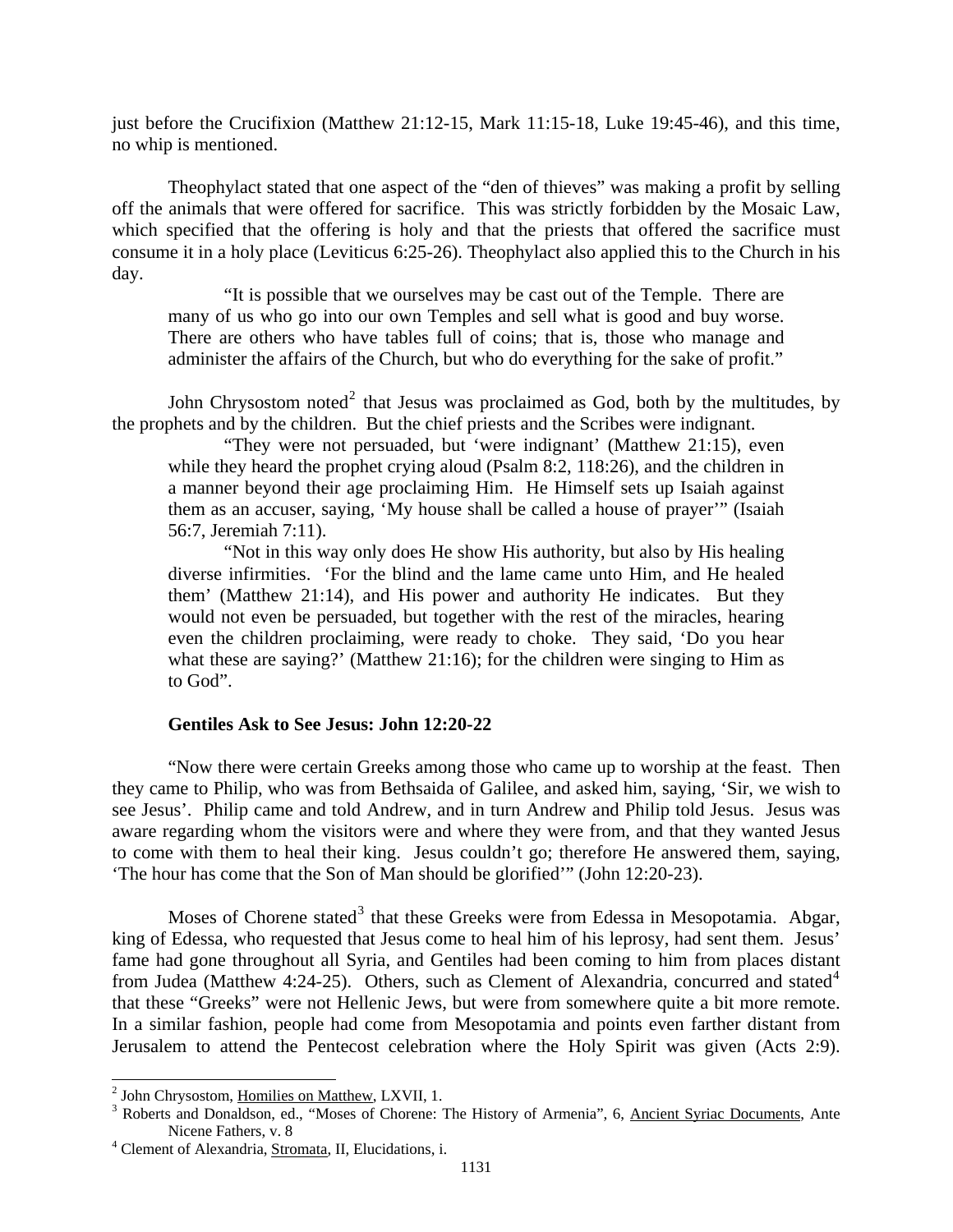Following the giving of the Holy Spirit at Pentecost, the Apostle Thomas sent Thaddaeus of the Seventy to heal Abgar and to evangelize the area around Edessa.

According to tradition<sup>[5](#page-3-0)</sup>, the courier, Ananias, that brought Abgar's request to Jesus, was a painter. Abgar had instructed him that if Jesus could not come to heal him, he was to paint an icon of Jesus. Abgar believed that the portrait would heal him. Aware of this, Jesus took a napkin and wiped His face with it, leaving a perfect impression of His face on the napkin. Jesus then gave this napkin to Ananias, with a message to say that he would be healed partially by it. Later He would send him an envoy, who would rid him of the remainder of the disease. Receiving the napkin, Abgar kissed it and most of the leprosy fell from his body, with a little remaining on his face. When Thaddaeus, of the Seventy, came, he completed the job.

In later centuries, this napkin was framed and placed above the city gate of Edessa. This napkin came to be referred to as 'The Icon of our Lord Jesus Christ Not-Made-With-Hands', and this icon has its own Feast Day in the Church on August  $16<sup>th</sup>$  to commemorate the events associated with this miraculous icon. When Abgar's great grandsons restored idolatry, the Bishop of Edessa came by night and walled in the icon above the city gate to prevent its destruction. Succeeding generations forgot that the icon was there. During the reign of Emperor Justinian (527-565 AD), when the Persians attacked Edessa, the Bishop of Edessa, Eulabius, had a vision from the Virgin Mary about the secret of the icon, and retrieved it. The icon was later destroyed during the Islamic Conquests.

The courier, Ananias, brought Abgar's request to Jesus in a letter, where Abgar requested $<sup>6</sup>$  $<sup>6</sup>$  $<sup>6</sup>$  the following:</sup>

"Abgar, son of Archam, prince of the land, to Jesus, Savior and Benefactor of men, who has appeared in the country of Jerusalem, greeting. I have heard of You, and of the cures done by Your hands, without remedies, without herbs. For, as it is said, You make the blind to see, the lame to walk, the lepers to be healed; You drive out unclean spirits, You cure unhappy beings afflicted with prolonged and inveterate diseases; You even raise the dead. As I have heard of all these wonders wrought by You, I have concluded from them either that You are God, come down from heaven to do such great things, or that You are the Son of God, working as You do these miracles. Therefore I have written to You, praying You to condescend to come to me and cure me of the ills with which I am afflicted. I have heard also that the Jews murmur against You and wish to deliver You up to torments. I have a city small but pleasant; it would be sufficient for us both."

"The messengers, the bearers of this letter, met Jesus at Jerusalem, a fact confirmed by these words of the Gospel. 'Now there were certain Greeks among those who came up to worship at the feast. Then they came to Philip, who was from Bethsaida of Galilee, and asked him, saying, 'Sir, we wish to see Jesus'. Philip came and told Andrew, and in turn Andrew and Philip told Jesus' (John 12:20-22). Jesus did not then accept the invitation given to Him, but He thought fit to honor Abgar with an answer<sup>[7](#page-3-2)</sup> in these words:

<span id="page-3-0"></span><sup>&</sup>lt;sup>5</sup> Nickolai Velimirovic, <u>Prologue From Ochrid</u>, Lazarica Press, Birmingham, 1986, August 16.

<span id="page-3-1"></span><sup>&</sup>lt;sup>6</sup> Roberts and Donaldson, ed., "Moses of Chorene: The History of Armenia", 6, Ancient Syriac Documents, Ante Nicene Fathers, v. 8.<br><sup>7</sup> Roberts and Donaldson, ed., "Moses of Chorene: The History of Armenia", 7, <u>Ancient Syriac Documents</u>, Ante

<span id="page-3-2"></span>Nicene Fathers, v. 8.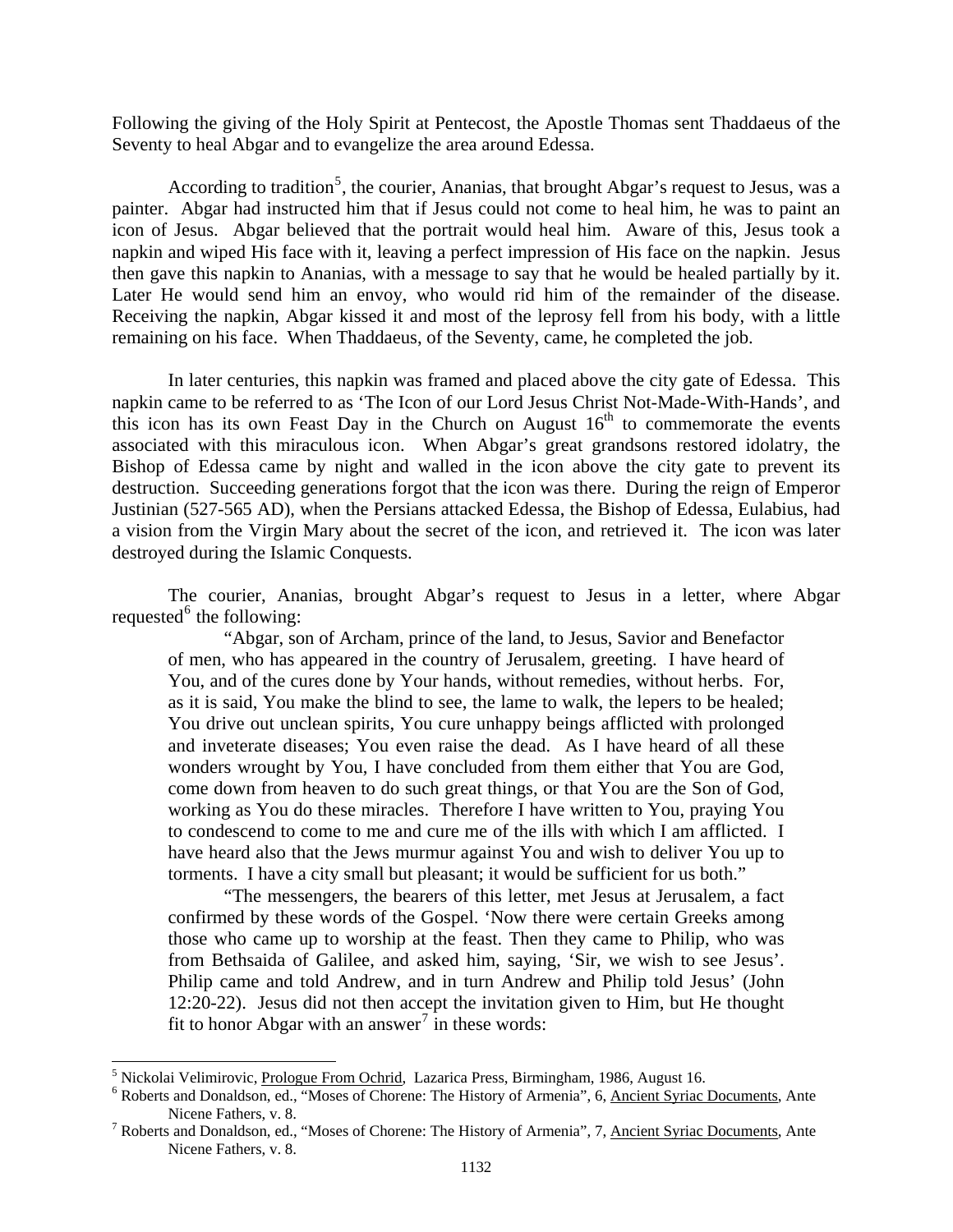<span id="page-4-0"></span>"Blessed is he who believes in Me without having seen Me! For it is written<sup>[8](#page-4-1)</sup> of Me, 'Those who see Me will not believe in Me, and those who do not see Me will believe and live'".

"As to what you have written asking Me to come to you, I must accomplish here all that for which I have been sent; and when I shall have accomplished it all, I shall ascend to Him who sent Me. When I shall go away I will send one of my disciples, who will cure your diseases, and give life to you and to all those who are with you'. Ananias, Abgar's courier, brought him this word, as well as the portrait of the Savior<sup>[9](#page-4-2)</sup>, a picture which is still to be found at this day in the city of Edessa".

## **The Father Speaks From Heaven: John 12:23-29**

In His answer to the Gentiles from Edessa, the emissaries who had been sent by King Abgar, Jesus said:

"The hour has come that the Son of Man should be glorified. Most assuredly, I say to you, unless a grain of wheat falls into the ground and dies, it remains alone; but if it dies, it produces much grain. He who loves his life will lose it, and he who hates his life in this world will keep it for eternal life. If anyone serves Me, let him follow Me; and where I am, there My servant will be also. If anyone serves Me, him My Father will honor. Now My soul is troubled, and what shall I say? 'Father, save Me from this hour'? But for this purpose I came to this hour. Father, glorify Your name" (John 12:23-28).

Then a voice came from heaven, saying, "I have both glorified it and will glorify it again". Therefore the people who stood by and heard it said that it had thundered. Others said, "An angel has spoken to Him". Jesus answered and said, "This voice did not come because of Me, but for your sake" (John 12:28-30). This was a rather impressive display of Jesus' power and His connection with His Father that He gave for the visitors from Mesopotamia. When Ananias, the emissary, returned to King Abgar and healed him partly of his leprosy with "The Icon of our Lord Jesus Christ Not-Made-With-Hands", they were absolutely convinced that they had found the Truth.

John Chrysostom pointed out<sup>[10](#page-4-3)</sup> that Jesus' humanity is evident when He said, "Now My soul is troubled"

"Although My trouble urges Me to say this, yet I say the opposite, 'Glorify Your Name'; that is, lead Me now to the Cross. This greatly shows His humanity, and a nature unwilling to die, but clinging to the present life, proving that He was not exempt from human feelings. As it is no blame to be hungry, or to sleep, so neither is it to desire the present life; and Christ indeed had a body pure from sin, yet not free from natural wants, for then it would not have been a body. By these words He also taught something else; namely, if we are ever in agony and dread, and we don't shrink back from that which is set before us. By

<span id="page-4-1"></span><sup>8</sup> Where this is written is not known.

<span id="page-4-2"></span><sup>&</sup>lt;sup>9</sup> This portrait is called "The Icon of Christ Made Without Hands", which Jesus made by pressing his face against a cloth. This icon is so famous that it has its own Feast Day, August  $16<sup>th</sup>$ , to commemorate its spectacular history.<br><sup>10</sup> John Chrysostom, <u>Homilies on John</u>, LXVII, 2.

<span id="page-4-3"></span>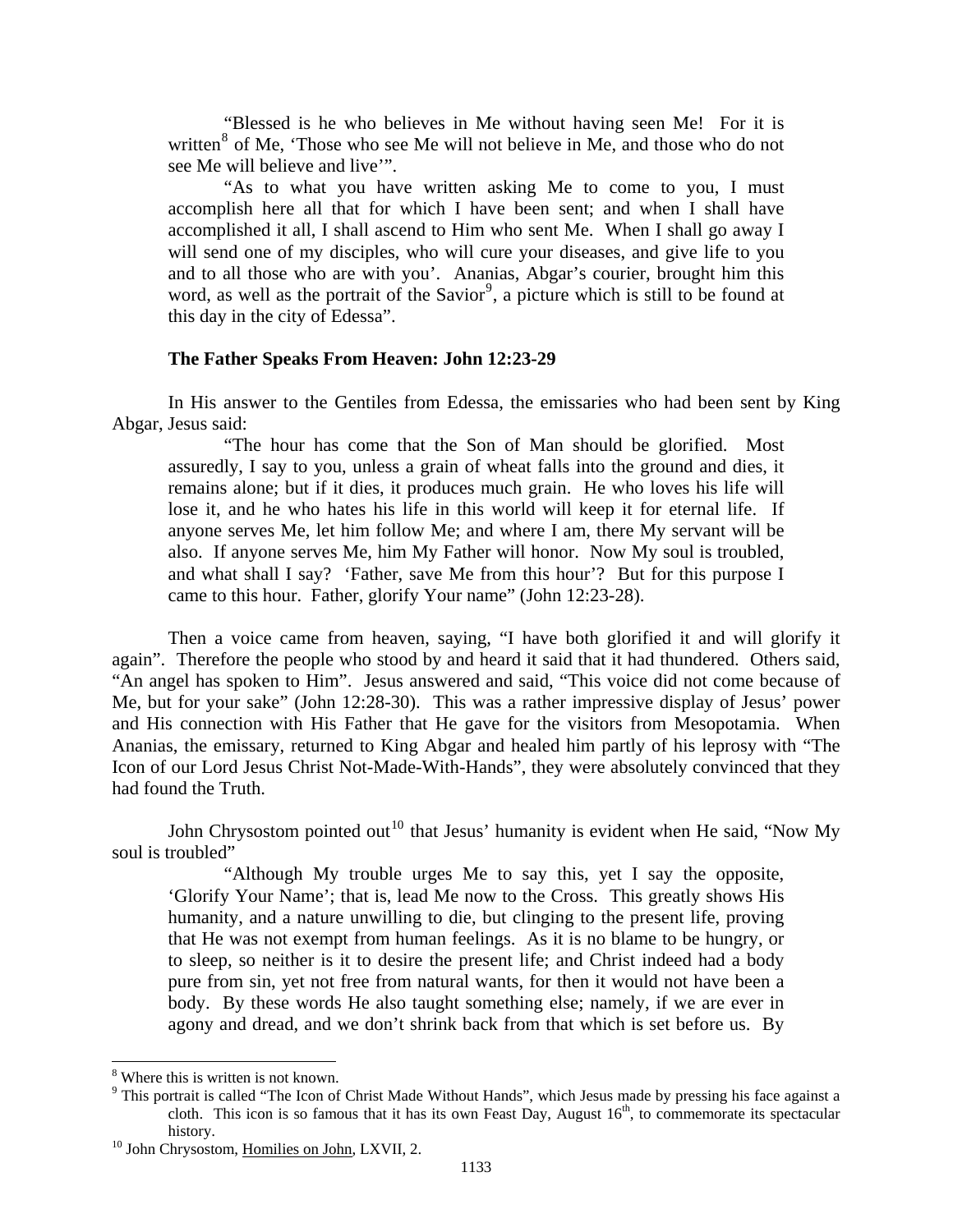<span id="page-5-0"></span>saying, 'Glorify Your Name', He shows that He dies for the truth calling the action, 'glory to God'. This fell out after the Crucifixion. The world was about to be converted, to acknowledge the Name of God, and to serve Him, not the Name of the Father only, but also that of the Son; yet still as to this He is silent. 'There came therefore a Voice from Heaven, I have both glorified it, and will glorify it again'. When had He 'glorified it?' By what had been done before; and 'I will glorify it again' after the Cross".

### **A Grain of Wheat in Mesopotamia**

The visitors from Mesopotamia undoubtedly stayed in Jerusalem throughout the Days of Unleavened Bread, which ended five days after the Resurrection, but they probably returned prior to Pentecost. Thus they experienced the euphoria of the Resurrection, but they missed out on the Gift of the Holy Spirit, and had to wait until the Apostles came to visit them.

The message that they took back with them was very profound, and this would have a tremendous effect on all the countries surrounding  $Edessa^{11}$  $Edessa^{11}$  $Edessa^{11}$ . The message was, "Unless a grain of wheat falls into the ground and dies, it remains alone; but if it dies, it produces much grain". This is completely contrary to worldly logic; to the world it is utter foolishness (1 Corinthians 1:18-20). Crucifixion in the  $1<sup>st</sup>$  Century Roman world meant utter humiliation; this is especially so in Jesus' case. Consider the crown of thorns, the robe, the reed, the punches, the slapping on the face, the spitting, the unjust "trial", the irony, the nails, the nakedness, the spear, etc. Yet the Scriptures speak of the crucifixion as being Jesus' glorification (John 12:23-24). This is 180 degrees different from most peoples' thinking, and even Satan in all his wisdom misunderstood this (1 Corinthians 2:7-8).

The illustration here is the germination of a seed that is planted. Once in the ground, the seed itself contains enough to get the plant started. But once the roots of the plant get established, the seed dies and is dwarfed by the plant. And many kernels of wheat -- each of which is another seed -- are produced on the stalk of the plant, where each new seed contains the same life as the original seed. If the seed never dies, it never germinates and the plant doesn't grow. The seed just remains alone as a seed.

John Chrysostom compared<sup>[12](#page-5-2)</sup> the Resurrection to the daily germination of seeds, plants and human reproduction:

"What sort of excuse will they have who disbelieve the Resurrection, when the action is practiced each day, in seeds, in plants, and in the case of our own generation? First it is necessary that the seed die, and then the generation takes place. But when God does anything, reasoning is of no use; for how did He make us out of those things that were not? This I say to Christians, who assert that they believe the Scriptures; but I shall also say something else drawn from human reasoning. Of men some live in vice, others in virtue; and of those who live in vice, many have attained to extreme old age in prosperity, many of the virtuous after enduring the contrary. When then shall each receive his deserts? At what season? Hear Paul saying, 'This corruptible must put on incorruption' (1 Corinthians 15:53). He speaks not of the soul, for the soul is not corrupted; moreover, 'resurrection' is said of that which fell, and that which fell was the

<span id="page-5-1"></span><sup>&</sup>lt;sup>11</sup> For details, see Mark Kern, <u>The Apostle Jude</u>, St. Athanasius Press, 2002, pp. 8-19.  $^{12}$  John Chrysostom, Homilies on John, LXVI, 3.

<span id="page-5-2"></span>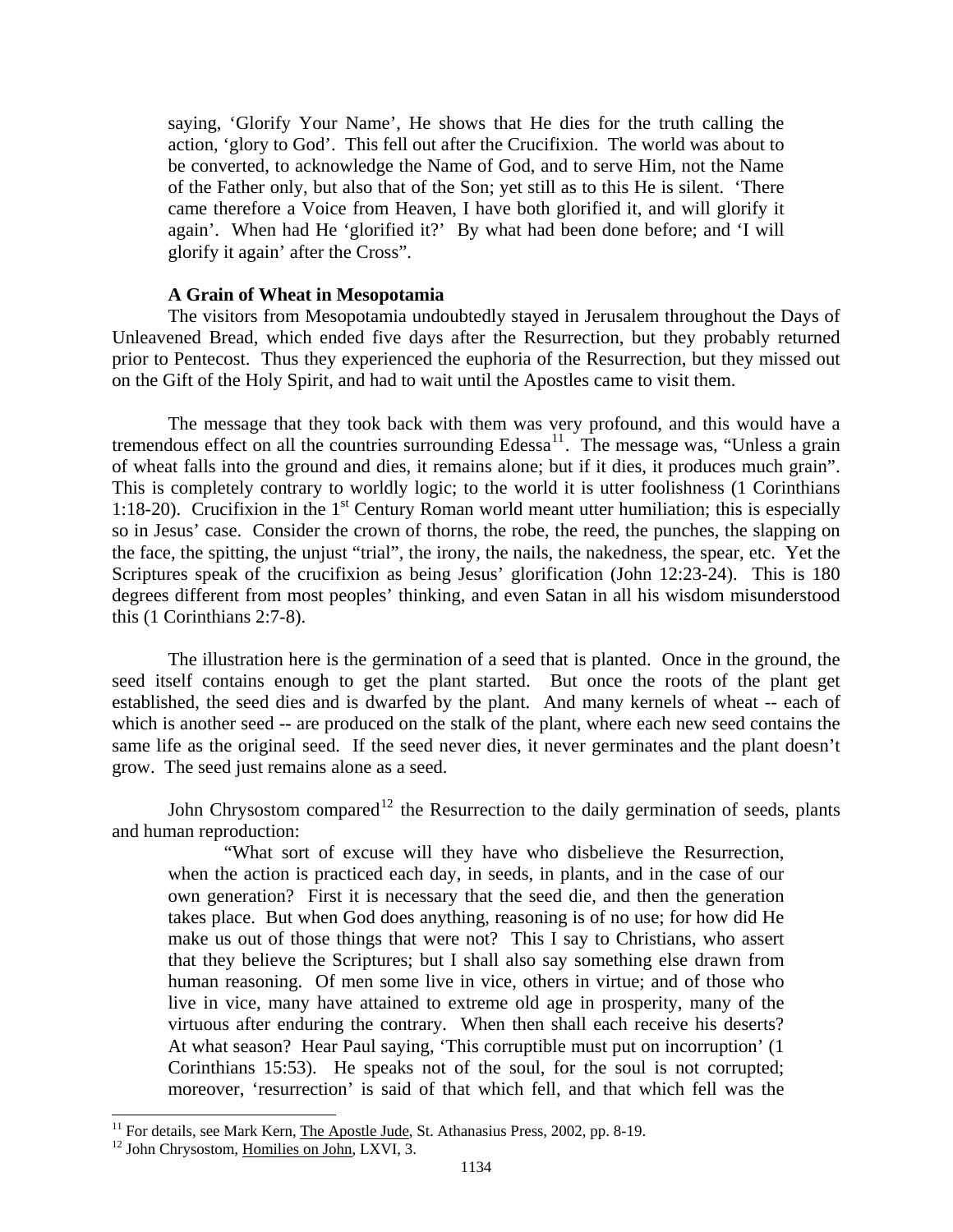<span id="page-6-0"></span>body. But why will some have it that there is no resurrection of the body? Is it not possible with God? Why is it unpopular to consider that the corruptible, which shared the toil and death, should share also the crowns? If it was inappropriate, it would not have been created at the beginning and Christ would not have taken flesh. But to show that He took it and raised it up, hear what He said, 'Reach here your fingers' (John 20:27); and, 'Behold, a spirit has not bones and flesh'" (Luke 24:39).

### **Rivers of Living Water**

In connection with this, John recorded Jesus' announcement at the Feast of Tabernacles: "He who believes in Me, as the Scripture has said, out of his heart will flow rivers of living water" (John 7:38). Then John remarks: "This He spoke concerning the Spirit, whom those believing in Him would receive; for the Holy Spirit was not yet given, because Jesus was not yet glorified" (John 7:39). It was for this purpose that Jesus came to the hour of His Crucifixion (John 12:27). He bought with a price those who had fallen, and made their body a Temple of the Holy Spirit (1 Corinthians 6:19-20). The new kernels of wheat now have the same life as the original seed, and this has been given as a down payment of the full reward (2 Corinthians 5:5; Ephesians 1:14).

If we take up our cross and "lose our life", we save it; if we don't, we lose it. Avoiding the call to take up our cross, we make ourselves not worthy of Him (Matthew 10:38) and we forfeit being His disciple (Luke 14:27). This does not mean we have to go on some dramatic suicide mission to "lose our life" for the Lord. Rather we lose it by saying in the words of the Lord's Prayer, "Thy will be done on earth as it is in heaven."

John Chrysostom stated<sup>[13](#page-6-1)</sup> that the Lord does not force us to take up our Cross, but He presents it as an attraction for our benefit

"I do not force, I do not compel, but each one I make lord of his own choice. Wherefore I say, 'If any man *desires* to come after me'. For to good things do I call you, not to things evil or burdensome; not to punishment and vengeance that I should have to compel. No! The nature of the thing alone is sufficient to attract you. For you ought not, O Peter, because you have confessed Me Son of God, therefore only to expect crowns (Cf. Mark 8:29), and to suppose this enough for your salvation, and for the future to enjoy security, as having done all. For although it is in My power, as Son of God, to hinder you from having any trial at all of those hardships, yet such is not My will for your sake, that you may yourself contribute something, and be more approved".

The Lord had said, "Whoever desires to come after Me, let him deny himself and take up his cross and follow Me" (Mark 8:34). What does it means to deny oneself? John Chrysostom compared<sup>[14](#page-6-2)</sup> that to denying someone else:

"What then is it to deny another? He that is denying another, should he see him either beaten, or bound, or led to execution, or whatever he may suffer, does not stand by him, does not help him, is not moved, feels nothing for him, as being once for all alienated from him. Thus then, He will have us disregard our own body, so that whether men scourge or banish or burn or whatever they do, let

<span id="page-6-1"></span><sup>&</sup>lt;sup>13</sup> John Chrysostom, Homilies on Matthew, LV, 1.

<span id="page-6-2"></span> $14$  John Chrysostom, Homilies on Matthew, LV, 2.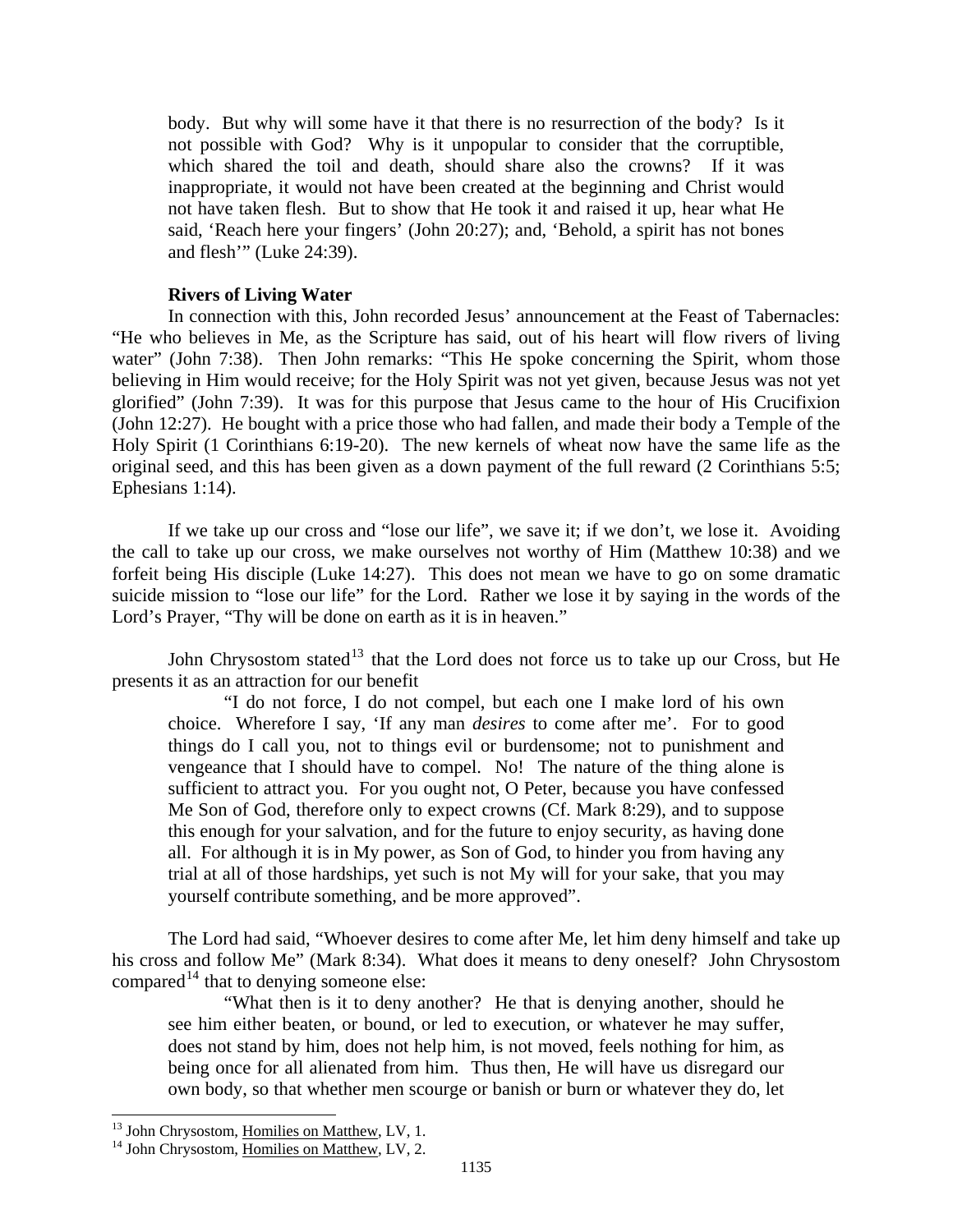<span id="page-7-0"></span>him have nothing to do with himself, and let him so feel as though another were suffering it all".

The Cross is the ultimate act of the love of God for man (John 3:14-16). As we show love in humility to fellow members of the body of Christ, we take up our crosses also. Jesus was highly exalted because He took up His Cross (Philippians 2:5-9), so we shall be also. Our crosses are not our enemies; they are for our benefit and our glory.

## **The Cross Will Be the Judgment of the World: John 12:30-31**

After the Father spoke from heaven with a voice of thunder (John 12:29), Jesus said, "Now is the judgment of this world (Greek: *kosmos = world order)*; now the ruler of this world (*kosmos*) will be cast down" (John 12:30-31).

John Chrysostom commented<sup>[15](#page-7-1)</sup> that Satan was judged worthy of hell using his own standards as the accuser of the brethren. This is what Jesus meant when He said, "Now the ruler of this world will be cast out".

But what is 'the judgment of this world?' It is as though He said, 'there shall be a tribunal and retribution'. How, and in what way? 'Satan slew the first man, having found him guilty of sin, for 'by sin death entered' (Romans 5:12); but in Me, he found no sin. Why then did he spring upon Me and give Me over to death? Why did he put into the mind of Judas to destroy Me? Don't tell me that it was God's dispensation, for this belongs not to the devil, but His wisdom. For the present let us inquire into the disposition of that evil one. 'How then is the world judged in Me?' It shall be said to Satan, as if a court of justice were sitting, 'Well, you have slain all men, because you found them guilty of sin. But why did you slay Christ? Is it not clear that you did it wrongfully?' Therefore in Him the whole world shall be avenged. But, that this may be still clearer, I will make it plain by an example. Suppose there is some cruel tyrant, bringing ten thousand evils on all those who fall into his hands. If such a one were to engage with another king's son, and slay him unjustly, the death of the king's son will have power to get revenge for the others also. Suppose there is one who demands payment of his debtors, and he beats them and casts them into prison. Then from the same recklessness, he leads to the same dungeon one who owes him nothing. Such a reckless man shall suffer punishment for what he has done to the others. For that innocent one shall destroy him.

So also it is in the case of the Son. Those things, which the devil has done against us, of these shall the penalty be required by means of what he has dared against Christ. To show that He implies this, hear what He said, 'Now shall the prince of this world be cast down', 'by My Death'".

Augustine of Hippo commented<sup>[16](#page-7-2)</sup> on this also, adding a logical sequence, and looking from the viewpoint of God's justice.

"The method by which man was surrendered to the devil's power ought not to be understood in the sense that it was the result of God's command; rather

<span id="page-7-1"></span><sup>&</sup>lt;sup>15</sup> John Chrysostom, Homilies on John, LXVII, 2-3.

<span id="page-7-2"></span> $16$  Augustine of Hippo, On the Trinity, XIII, xiv, 18.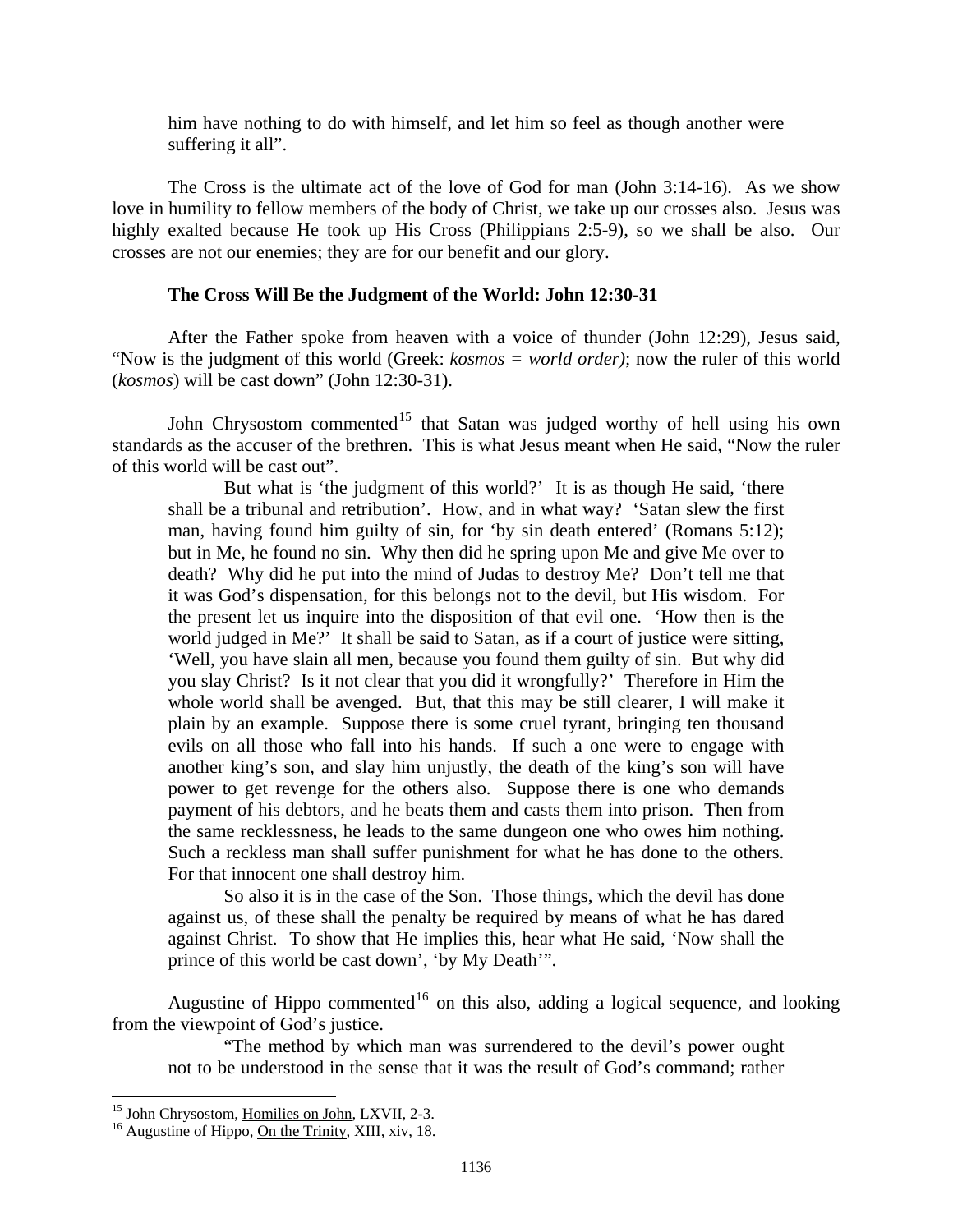<span id="page-8-0"></span>He permitted it, but He did so with justice. When God deserted the sinner (without withholding His mercies), the instigator of the sin rushed in. Therefore God decided that to rescue man from the devil's power, He should overcome the devil by justice, not by power. And what is the justice by which the devil has been conquered? Surely it is the justice of Christ. And how has he been conquered? He was conquered because the devil put Christ to death, although he found in Him nothing that deserved death. 'The prince of this world is coming, and he finds nothing (that is, no sin) in Me' (John 14:30). From there He went to His passion. What could be more just than to go as far as the death of the cross for the sake of justice? First justice conquered the devil, because Christ had no sin and was most unjustly put to death by the devil. Then power conquered death by rising from the dead and ascending to heaven with the very flesh in which He was slain".

"The devil was conquered by his own trophy of victory, that is, death. By seducing the first man (Adam), the devil slew him; by slaying the last man (Christ), he lost the first from his snare".

### **Jesus Must Be Lifted Up: John 12:32-33**

It was not just the Gentiles from Edessa that heard the Father speak to Jesus. The disciples and some of the Scribes and Pharisees along with many other people were there also. The text reads: "Therefore the people who stood by and heard it said that it had thundered. Others said, 'An angel has spoken to Him'. Jesus answered and said, 'This voice did not come because of Me, but for your sake. Now is the judgment of this world; now the ruler of this world will be cast out. And I, if I am lifted up from the earth, will draw all peoples to Myself" (John 12:29-32).

Jesus had a conversation with Nicodemus by night in late 27 AD, or about 2 1/2 years before the Crucifixion. Nicodemus was a Pharisee, and a member of the Sanhedrin (John 3:1, 10). Two years later in October, 29 AD, Nicodemus spoke in defense of Jesus, but was ridiculed and shouted down by the others (John 7:45-52). Finally, Nicodemus and Joseph of Arimathea, another member of the Sanhedrin, (Mark 15:43) performed the burial rite for Jesus (John 19:38- 42) and were expelled from the council, imprisoned, and later exiled. Joseph ended up as Bishop of Britain and is the focal point of numerous Holy Grail legends. Nicodemus died while lamenting the death of the Deacon Stephen and was buried by Gamaliel<sup>[17](#page-8-1)</sup> in Gamaliel's own tomb. Nicodemus recognized that he was witnessing something utterly phenomenal in his midst: "Rabbi, we know that You are a teacher come from God; for no one can do these signs that You do unless God is with him" (John 3:2; compare also John 12:42-43).

Jesus proceeded to tell Nicodemus of baptism and being born again (John 3:3-6), which Nicodemus couldn't understand (John 3:9). Jesus continued to tell Nicodemus of heavenly things (John 3:12). Specifically, Jesus told him that He had come down from heaven and that His purpose was to be lifted up as Moses lifted up the snake in the wilderness (John 3:13-14). This involved not just earthly things but heavenly things (John 3:12). Later (late 29 AD), Jesus spoke to the scribes and Pharisees again, "When you lift up the Son of Man, then you will know that I AM" (John 8:28). I AM is the Name God gave Moses for Himself at the burning bush

<span id="page-8-1"></span> $17$  Gamaliel was also a member of the Sanhedrin (Acts 5:34-40), and later became a Christian.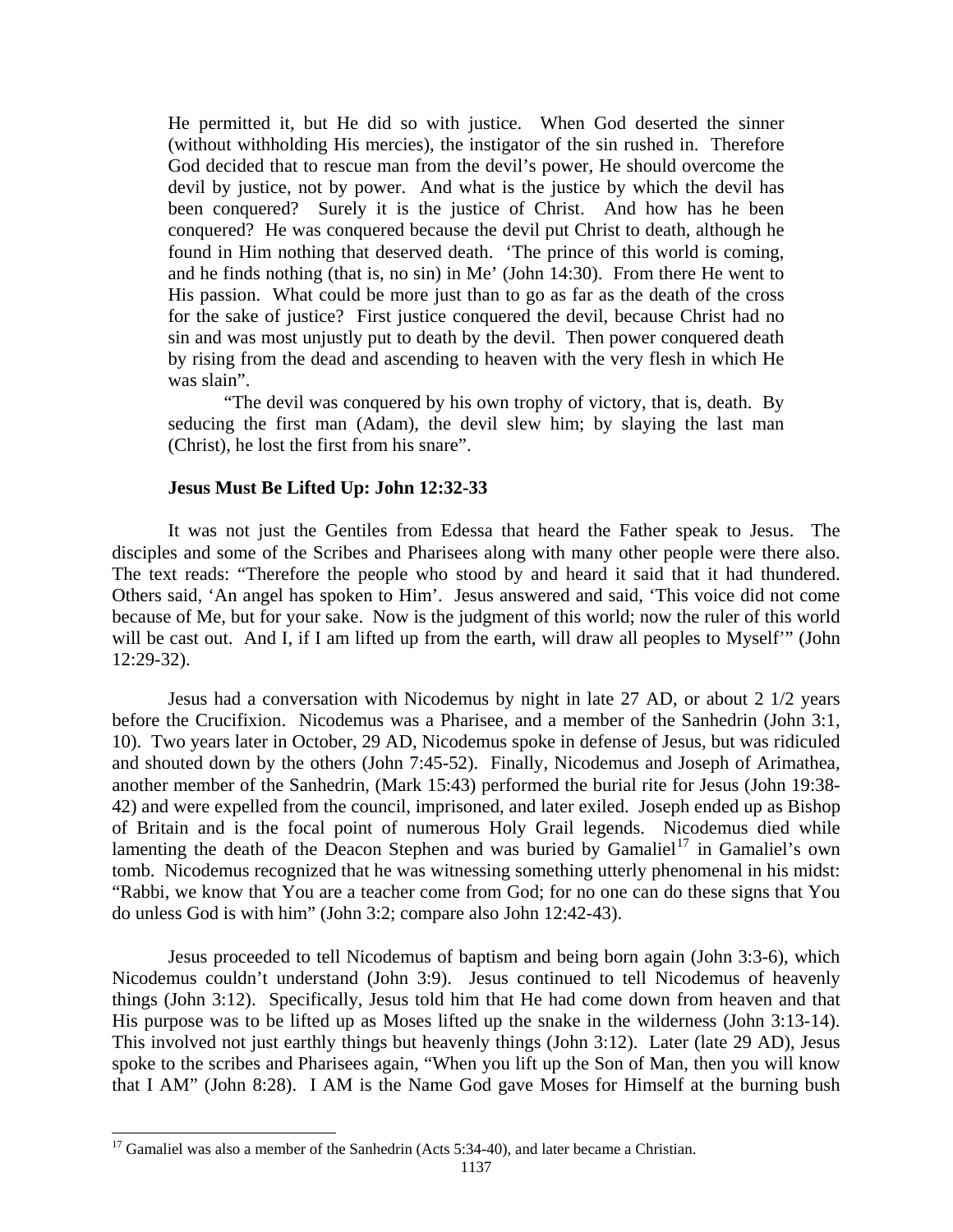(Exodus 3:14). Finally during Holy Week, Jesus again mentioned the lifting up. "And I, if I am lifted up from the earth, will draw all *peoples* to Myself" (John 12:32).

Thus, when Joseph and Nicodemus saw Jesus lifted up (i.e. crucified), they realized what He had been saying and they knew what they had to do, no matter what the personal consequences.

This "lifting up" goes back to Israel in the wilderness. The people rebelled against God and Moses; so the Lord sent "fiery snakes" among the people (Numbers 21:4-6). The term "fiery" refers to the burning and swelling that resulted from the snakes' venom. In other places (Isaiah 30:6) the same snake is referred to as a "fiery hooded snake". This narrows down the species of the snake to either an asp or a cobra.

When the people repented, the Lord told Moses to make a bronze replica of the snake and set it on a flagstaff (Numbers 21:7-9). Anyone who looked to the bronze snake lived. This bronze snake was very highly revered in later years, even to the point of cultic worship until reform-minded Hezekiah destroyed it 700 years later (2 Kings 18:1-4).

Bronze has generally been regarded to speak of judgment, since the Altar of Burnt Offering was also made of bronze (overlaying wood). Paul spoke about how Christ, who knew no sin, was made to be sin for us (2 Corinthians 5:21; Isaiah 53:6). This is why Jesus cried out, "My God, My God, why have You forsaken Me?" (Matthew 27:46). Thus Jesus became the snake on the pole. And in doing so, the handwriting against us in ordinances, which was contrary to us, has been taken out of the way and nailed to the Cross (Colossians 2:13-14). The term "handwriting in ordinances" was a legal term referring to a debt that had to be paid because of money deposited with or lent to a person by another to be returned at an appointed time. Another example of this debt is found in the Parable of the Talents (Matthew 18:23-35) where a slave owed his king 10,000 talents of silver (or almost 400 tons of silver).

type?" Three reasons: John Chrysostom commented<sup>[18](#page-9-0)</sup> on the lifting up of the Son of Man thus: "But why did He not say plainly, I am about to be crucified, instead of referring His hearer to the ancient

- "So that you may learn that the old things are akin to new, and that the one is not alien to the other."
- "So that you may know that He came willingly to His passion".
- "So you may learn that no harm arises to Him from the fact and that salvation springs from it for many".

As a result of His being lifted up, Jesus said that He "will draw all *peoples* to Himself" (John 12:32). Paul spoke of this a number of times. "For it pleased *the Father that* in Him all the fullness (that is, of God) should dwell, and through Him to reconcile all things to Himself, through Him whether things on earth or things in heaven, having made peace through the blood of His Cross" (Colossians 1:19-20).

Speaking about Jews (who had received the oracles of God) versus the Gentiles, Paul also said: "He created in Himself into one new man from the two, thus making peace, that He might

<span id="page-9-0"></span><sup>&</sup>lt;sup>18</sup> John Chrysostom, Homilies on John, XXXVI,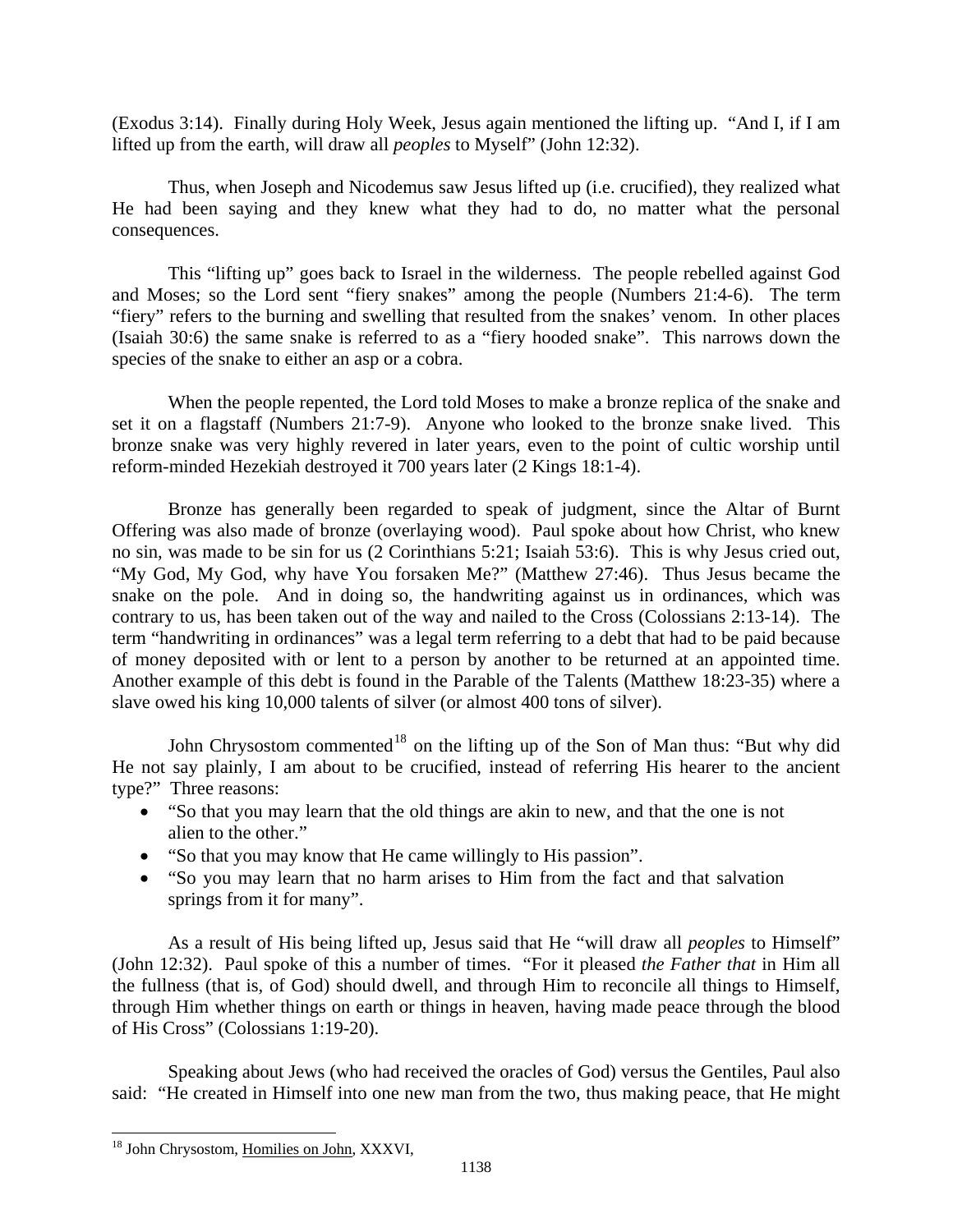<span id="page-10-0"></span>reconcile both in one body to God through the Cross. For through Him, we both have access by One Spirit to the Father" (Ephesians 2:15-18). John Chrysostom commented<sup>[19](#page-10-1)</sup> that this does not mean that the Gentiles were raised to the high heritage that belonged to the commonwealth of the Jews, but that He has raised both to one yet higher.

Not only were Jews and Gentiles reconciled, but both were given the deaconate of reconciliation themselves, since both are the Temple of the Holy Spirit. "Now all things are of God who has reconciled us to Himself through Jesus Christ and has given us the deaconate of reconciliation. That is, God was in Christ reconciling the world to Himself, not reckoning their trespasses to them and has committed to us the Word (Greek: *logos*) of reconciliation. Therefore, we are ambassadors on behalf of Christ as God (the Father) beseeching through us: we beg on behalf of Christ, 'Be reconciled to God'" (2 Corinthians 5:18-20). John Chrysostom commented<sup>[20](#page-10-2)</sup> on this: "We have succeeded to His functions. But if this appears to you a great thing, hear what follows also. He shows they do this not only on Christ's behalf but also on behalf of the Father.

Thus the reconciliation of the world to Christ as He draws all peoples to Himself encompasses not only everything in heaven and earth but also uses those who are the fruit of the One grain of wheat (that fell in the ground and died) as the chief reconcilers.

### **The Pharisees Suppress the Faith: John 12:34-43**

At this point, it is obvious that Jesus is no longer addressing the Gentile visitors from Mesopotamia. Now there are some of the religious leaders present, and they have been offended at hearing the Father speak to Jesus from heaven. They challenged Jesus' statement that He must be lifted up, saying:

"We have heard from the law that the Christ remains forever; and how *can*  You say, 'The Son of Man must be lifted up?' Who is this Son of Man?" (John 12:34)

John Chrysostom had scathing comments<sup>[21](#page-10-3)</sup> regarding the boldface hypocrisy and deceit of the Jewish leaders. Jesus was trying to steer them away from hell, and they pretended they had never heard anything He ever said!

"Deceit is a thing easily detected, even though it is covered outside with ten thousand colors. Just as those who whitewash decayed walls cannot, by the plastering, make them sound, so too those who lie are easily found out, as in fact was the case here with the Jews. For when Christ (which means Messiah) said to them, 'If I be lifted up I will draw all men to Me'; one of them said, 'We have heard from the Law, that Messiah remains forever; and how do you say that the Son of Man must be lifted up? Who is this Son of Man?'"

"Even then they knew that Messiah was some Immortal One, and had life without end. And therefore they also knew what He meant; for often in Scripture the Passion and the Resurrection are mentioned in the same place. Thus Isaiah puts them together, saying, "He was led as a sheep to the slaughter" (Isaiah 53:7),

<sup>&</sup>lt;sup>19</sup> John Chrysostom, Homilies on Ephesians, V.

<span id="page-10-2"></span><span id="page-10-1"></span> $10^{20}$  John Chrysostom, Homilies on 2 Corinthians, XI, 5.

<span id="page-10-3"></span><sup>&</sup>lt;sup>21</sup> John Chrysostom, Homilies on John, LXVIII, 1.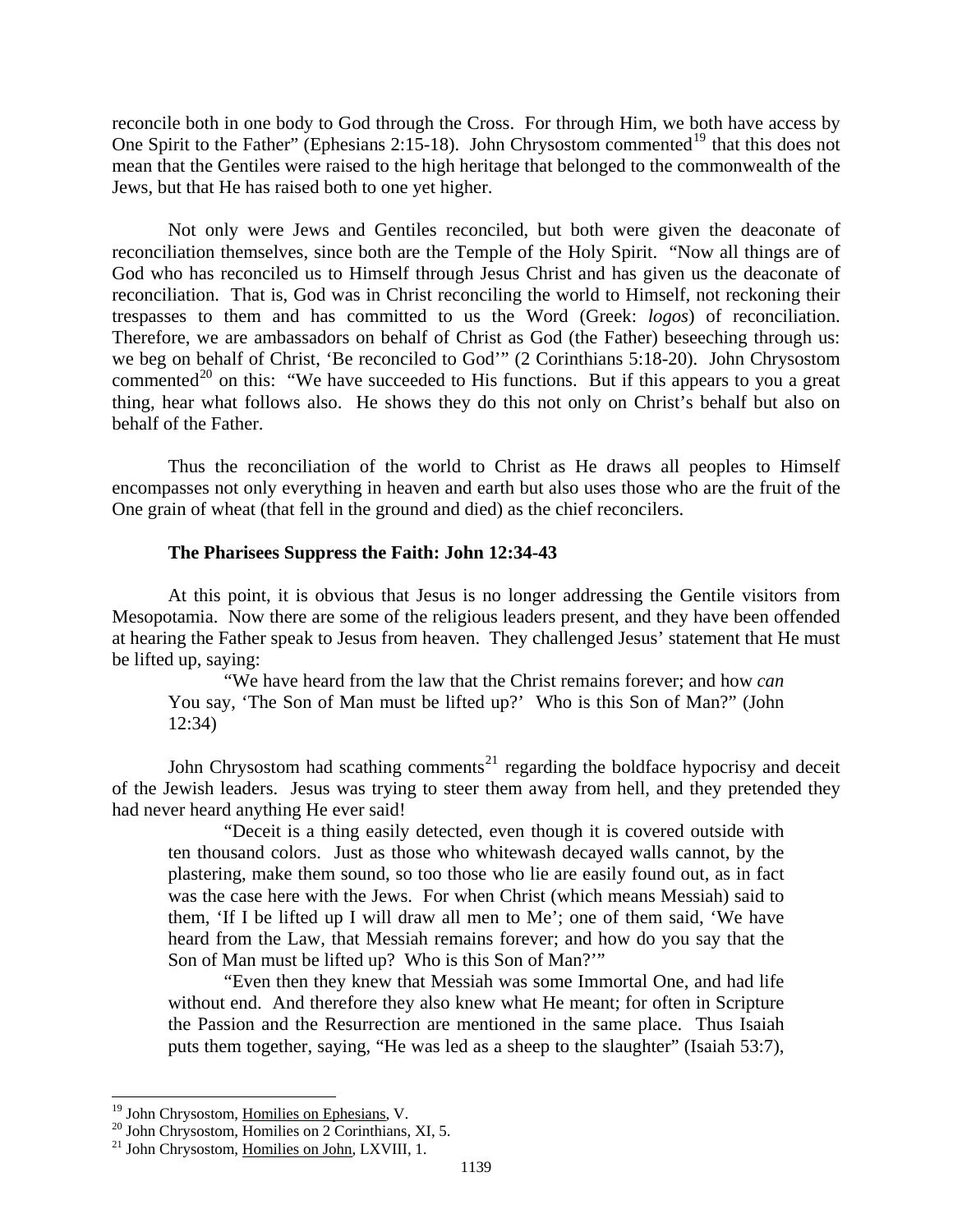and all that follows (cf. Isaiah 53:12). David also in the second Psalm<sup>[22](#page-11-0)</sup>, and in many other places, connects these two things. The Patriarch too after saying, 'He lay down, He couched as a lion', added, 'And as a lion's whelp, who shall raise Him up?' (Genesis 49:9) He showed at once the Passion and the Resurrection.

But these men when they thought to silence Him, and to show that He was not the Messiah, confessed by this very circumstance that the Messiah remains forever. And observe their evil dealing; they did not say, 'We have heard that Messiah neither suffers nor is crucified', but that 'He remains forever'. Yet even this would have been no real objection, for the Passion was no hindrance to His Immortality. Hence we may see that they understood many of the doubtful points, and deliberately went wrong. Since He had spoken before about death, when they now heard in this place the, 'be lifted up', they guessed that death was referred to. Then they said, 'Who is this Son of Man?' This too they did deceitfully, saying in effect: 'We are not saying this concerning you through enmity'. They knew who He was speaking of, but pretended that they didn't".

What then does Jesus do? To silence them, and to show that the Passion is no impediment to His enduring forever, He said,

"A little while longer the light is with you. Walk while you have the light, lest darkness overtake you; he who walks in darkness does not know where he is going. While you have the light, believe in the light, that you may become sons of light" (John 12:35-36).

In saying this, Jesus responded to their murderous intent with extreme gentleness and unspeakable loving-kindness.

After saying this, Jesus departed and "was hidden from them". It was His custom to leave Jerusalem for the night to frustrate nighttime assassination attempts by the scribes and chief priests (Mark 11:18-19). He often spent the night in Bethany at the home of Lazarus, Mary and Martha, who were quite wealthy and had a large house that could accommodate Jesus and His disciples (Luke 10:38-40). Other times He spent the night outdoors in the Garden of Gethsemane (a cemetery) with the Twelve, and Judas used this custom to arrange His arrest.

John Chrysostom stated<sup>[23](#page-11-1)</sup> that there was a purpose for Jesus to hide Himself for a short time.

"Why then did He hide Himself? Walking in men's hearts, He knew that their wrath was fierce, though they said nothing; He knew it boiling and murderous, and did not wait till it issued into action, but hid Himself, to avoid their hostility".

<span id="page-11-0"></span><sup>&</sup>lt;sup>22</sup> Wherefore did the heathen rage, and the nations imagine vain things? The kings of the earth stood up, and the rulers gathered themselves together, against the Lord, and against his Christ; *saying*, 'Let us break through their bonds, and cast away their yoke from us'. He that dwells in the heavens shall laugh them to scorn, and the Lord shall mock them. Then shall he speak to them in his anger, and trouble them in his fury. But I have been made king by him on Zion his holy mountain, declaring the ordinance of the Lord: the Lord said to me, You are my Son, to-day have I begotten you. Ask of me, and I will give you the heathen *for*  your inheritance, and the ends of the earth *for* your possession. You shall rule them with a rod of iron; you shall dash them in pieces as a potter's vessel (Psalm 2:1-9 LXX) 23 John Chrysostom, Homilies on John, LXVIII, 1.

<span id="page-11-1"></span>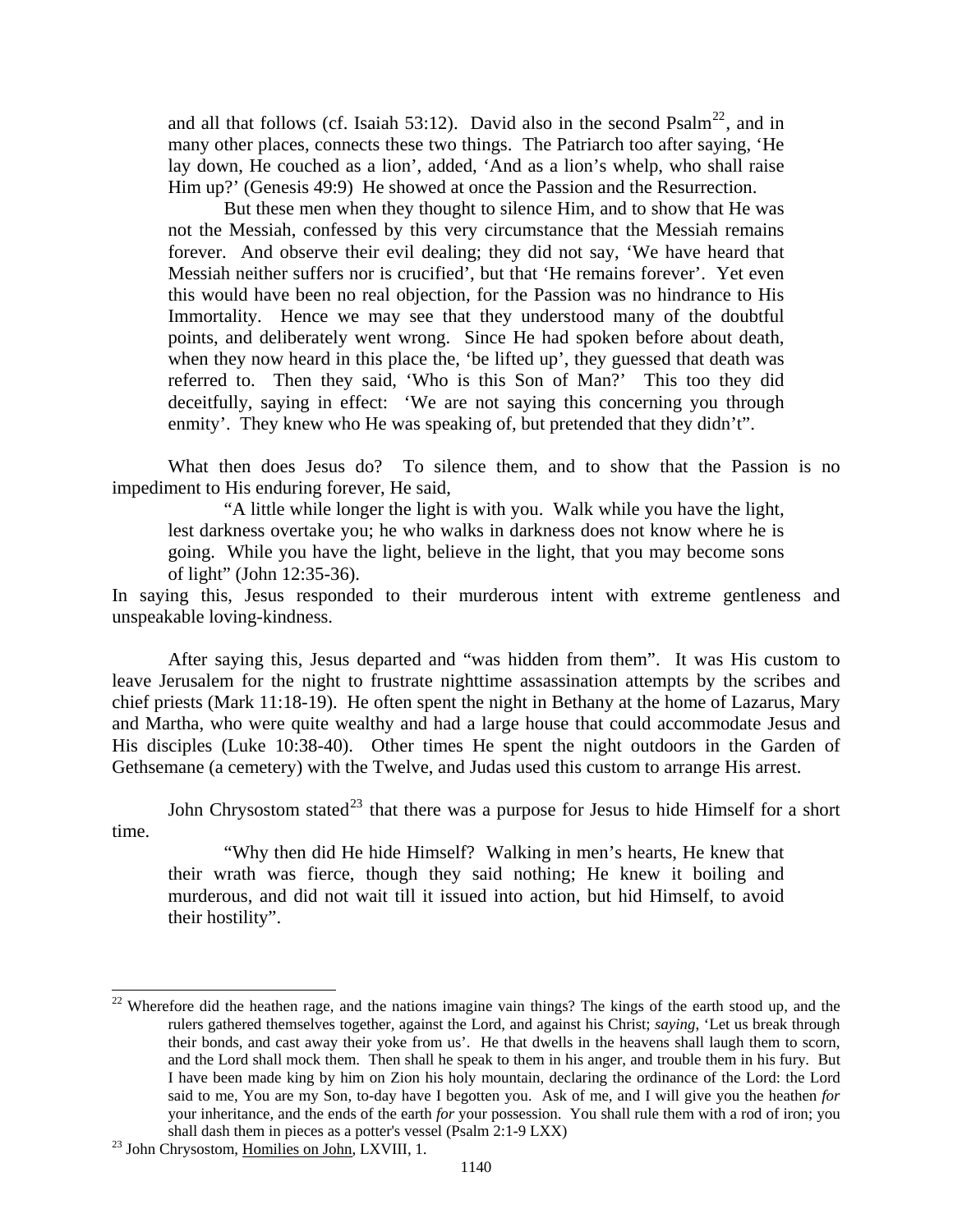Jesus was giving them every chance to turn their lives around. He had done so many signs before them, but still they did not believe in Him. It got so bad that they could not believe (John 12:39). Isaiah prophesied of this:

"You shall hear indeed, but you shall not understand; and you shall see indeed, but you shall not perceive. For the heart of this people has become glaringly bad, their ears are dull of hearing, and their eyes have they closed. Lest they should see with their eyes, hear with their ears, understand with their heart, and be converted, and I should heal them" (Isaiah 6:9-10, John 12:40).

Chrysostom addressed<sup>[24](#page-12-0)</sup> the use of the term, "They could not believe", instead of the term, "They would not believe". These are related:

"He said in another place, 'He that is able to receive it, let him receive it' (Matthew 19:12). So in many places He uses the term 'choice', instead of power for action. Again, 'The world cannot hate you, but Me it hates' (John 7:7). This one may see observed in common conversation; as when a man says, 'I cannot love this or that person', calling the force of his will, power for action. Again, 'this or that person cannot be a good man'. And what said the Prophet? 'If the Ethiopian (i.e. black men) shall change his skin, or the leopard his spots, this people also shall be able to do good, having learned evil' (Jeremiah 13:23 LXX). He said not that the doing of virtue is impossible to them, but that because they will not, therefore they cannot".

All of the above refers to the general body of the Sanhedrin, including the Scribes, Pharisees and chief priests. There were exceptions, who kept their opinions quiet, "Lest they should be put out of the synagogue" (John 12:42). Earlier John mentioned, "No one spoke openly of Jesus for fear of the Jews" (John 7:13). When the man-born-blind was healed, he did openly confess Jesus, to the great chagrin of the Pharisees (John 9:24-34). His parents cowered before the Pharisees, not wanting to be put out of the synagogue, and let their son do the talking (John 9:22-23). Within the Sanhedrin, Nicodemus and Joseph of Arimathaea were secret disciples of Jesus for fear of the Jews (John 19:38-39). Later Gamaliel joined them.

This created a division among the Pharisees. One group said, "This man (Jesus) is not from God because He does not keep the Sabbath". The other group, which included Nicodemus, Joseph of Arimathea, and Gamaliel, were more perceptive and said, "How can a man who is a sinner do such signs?" (John 9:16) They had witnessed the Creator create a blind man's eyes over again! Nicodemus had said the same thing during his secret meeting with Jesus two years earlier (John 3:2).

When the man-born-blind was "cast out of the synagogue" (John 9:34), he was "cut off from Israel." The word used here, *kareth* (Hebrew to cut off, cut down, destroy) was used in a wide variety of contexts. There are times when *kareth* is clearly synonymous to death by stoning (Exodus 31:14-15, Leviticus 20:2-3). But there are many other times where an offender was cut off from Israel, but not specifically stoned. For example:

All of the above regulations have to do with maintaining the worship of God in an exact manner, which has its fulfillment in Christ. People who aren't interested in doing this are not part of Israel in spirit. The seeming vagueness of the term "cut off" may have been intentional to

<span id="page-12-0"></span><sup>&</sup>lt;sup>24</sup> John Chrysostom, Homilies on John, LXVIII, 2.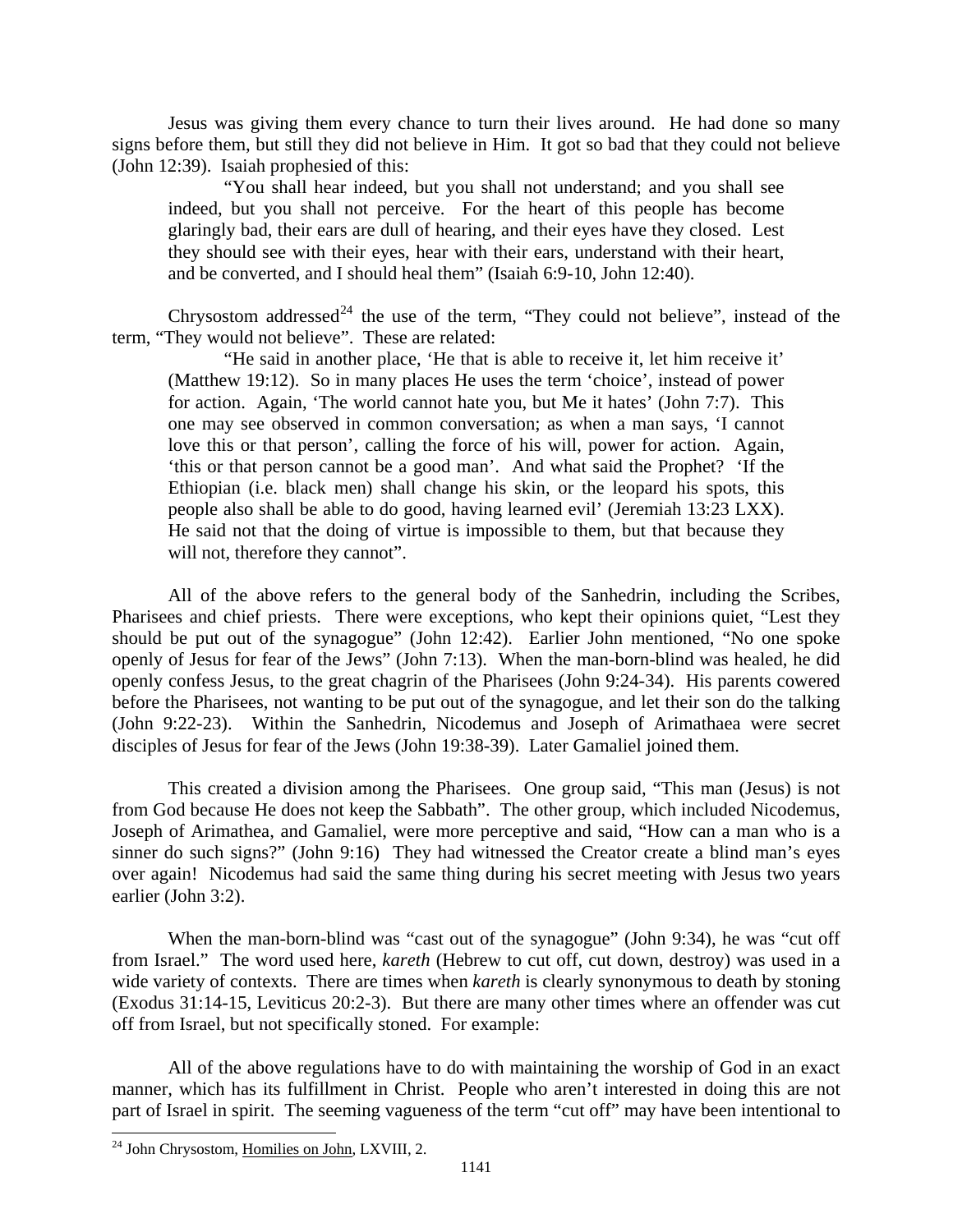<span id="page-13-0"></span>

| <b>Cut Off from Israel but Not Stoned</b> |                      |  |  |  |
|-------------------------------------------|----------------------|--|--|--|
| Eating leavened bread during Passover     | Exodus 12:15-20      |  |  |  |
| Using Holy Oil improperly                 | Exodus 30:31-33      |  |  |  |
| Eating offerings while unclean            | Leviticus 7:15-21    |  |  |  |
| Improper offerings                        | Leviticus 17:4-9     |  |  |  |
| Drinking blood                            | Leviticus $17:10-14$ |  |  |  |
| Neglecting the Passover                   | Numbers 9:10-14      |  |  |  |
| Neglecting purifications after defilement | Numbers 19:11-13     |  |  |  |

allow some discretion for judges to deal with individual cases where repentance may be forth coming.

In the case of the man born blind, he had offended the Jewish leaders. Being out of the synagogue meant he had no part in the worship of Israel. (Even Gentiles could take part at a distance!) This also meant he would have great difficulty finding employment and he may also be unable to inherit property.

Chrysostom pointed out<sup>[25](#page-13-1)</sup> that the Lord did not instruct the formerly blind man to believe, but asked him, "Do you believe on the Son of God?" (John 9:35). The man had just been cut off from Israel for defending someone he didn't even know. "Who is He that I may believe?" (John 9:36). "This expression is that of a longing and inquiring soul. He doesn't know Him in whose defense he had spoken so much, that you may learn his love of truth".

Chrysostom contrasted<sup>[26](#page-13-2)</sup> this fear with the absence of fear in the Early Church, and he laid the cause of the problem on people who were overcome with the passions that corrupt the soul in slavery.

"It is necessary for us to avoid all the passions, which corrupt the soul, but most especially those, which from themselves generate numerous sins. I mean such as the love of money and vainglory. See, for instance, how the Pharisees were broken off from the faith through their love of honor. 'Many', it said, 'of the chief rulers also believed on Him, but because of the Pharisees they did not confess Him, lest they should be put out of the synagogue' (John 12:42). As He said also to them before, 'How can you believe, who receive honor one of another, and seek not the honor that comes from God only?' (John 5:44) So then they were not rulers, but slaves in the utmost slavery. However, this fear was afterwards done away, for nowhere during the time of the Apostles do we find them possessed by this feeling, since in their time both rulers and priests believed" (Acts 6:7).

## **Jesus Speaks the Words of the Father: John 12:44-50**

"Then Jesus cried out and said, 'He who believes in Me, believes not in Me but in Him who sent Me. And he who sees Me sees Him who sent Me. I have come as a light into the world, that whoever believes in Me should not abide in darkness. If anyone hears My words and

<span id="page-13-1"></span><sup>&</sup>lt;sup>25</sup> John Chrysostom, Homilies on John, LIX, 1.

<span id="page-13-2"></span><sup>&</sup>lt;sup>26</sup> John Chrysostom, Homilies on John, LXIX, 1.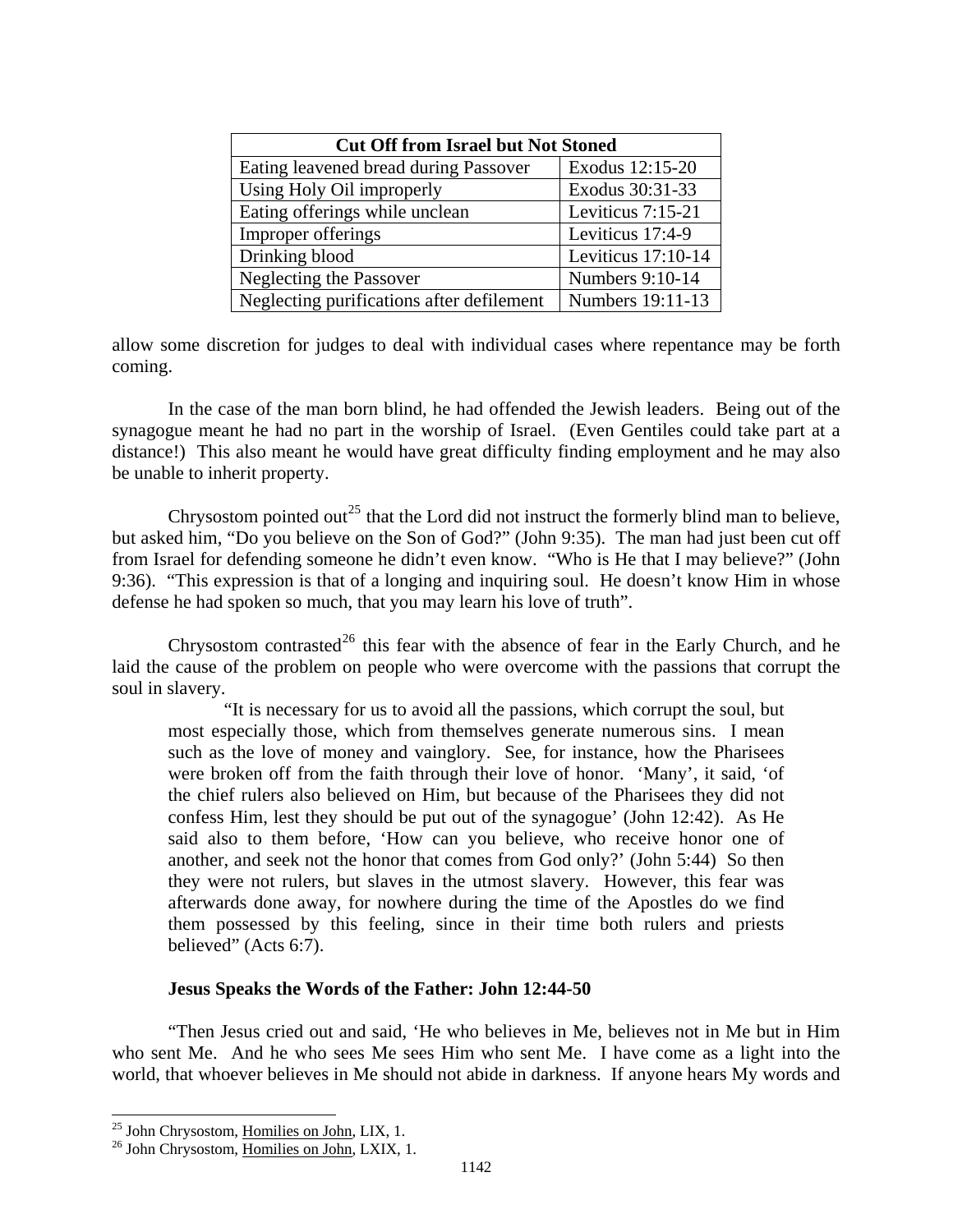does not believe, I do not judge him; for I did not come to judge the world but to save the world. He who rejects Me, and does not receive My words, has that which judges him -- the word that I have spoken will judge him in the last day. For I have not spoken on My own authority; but the Father who sent Me gave Me a command, what I should say and what I should speak. And I know that His command is everlasting life. Therefore, whatever I speak, just as the Father has told Me, so I speak'" (John 12:44-50).

After retiring for the night out of harm's way in Bethany, Jesus came back to Jerusalem for His last public appeal to the religious leaders before His Crucifixion. John Chrysostom stated<sup>[27](#page-14-0)</sup> that this was a pattern that Jesus followed throughout His three years of public ministry.

"When He had retired, and had come to them again, He spoke with them in a lowly manner, saying, 'He that believes on Me, believes not on Me, but on Him that sent Me' (John 12:44). Observe what He does! He begins with humble and modest expressions, and speaks of the Father; then again He raises His language, and when He sees that they are exasperated, He retires; then He comes to them again, and again begins with words of humility. And where has He not done this?

See, for instance, what He said at the beginning, 'As I hear, I judge' (John 5:30). Then in a loftier tone, 'As the Father raises up the dead, and gives them life, so also the Son gives life to whom He will' (John 5:21). Again, 'I judge you not, there is another that judges' (John 8:15, 50). Then again He retires. Then coming to Galilee, 'Labor not for the meat that perishes' (John 6:27); and after having said great things of Himself, that He came down from Heaven, that He gives eternal life, He again withdraws Himself. And He comes in the Feast of Tabernacles also (John 7:37-39), and does the same. One may see Him continually thus varying His teaching, by His presence, by His absence, by lowly, by high discourses. Yet, 'Though He had done so many miracles', it said, 'they didn't believe on Him."

As Jesus spoke, He spoke of His relationship with the Father. Chrysostom stated<sup>[28](#page-14-1)</sup> that He was speaking of His Essence:

"He that believes the Apostles, believes not them, but God. But that you might learn that He speaks here of the belief on His Essence, He didn't say, 'He that believes My words', but, 'He that believes on Me'. He has nowhere said conversely, 'He that believes on the Father, believes not on the Father but on Me?' Because they would have replied, 'We believe on the Father, but we don't believe on You'".

"Because of their weakness, He led them in another way, showing that it is not possible to believe on the Father, without believing on Him. The words are not spoken as of man though, 'He that sees Me, sees Him that sent Me' (John 12:45). The 'seeing' of which He here speaks is that of the mind, thus showing the Consubstantiality. And the 'believing on Me' is as though one should say, 'He that takes water from the river, takes it not from the river but from the fountain'. Or rather this image is too weak, when compared with the matter before us".

<sup>&</sup>lt;sup>27</sup> John Chrysostom, Homilies on John, LXVIII, 2.

<span id="page-14-1"></span><span id="page-14-0"></span> $28$  John Chrysostom,  $\overline{\text{Homilies}}$  on John, LXIX, 1.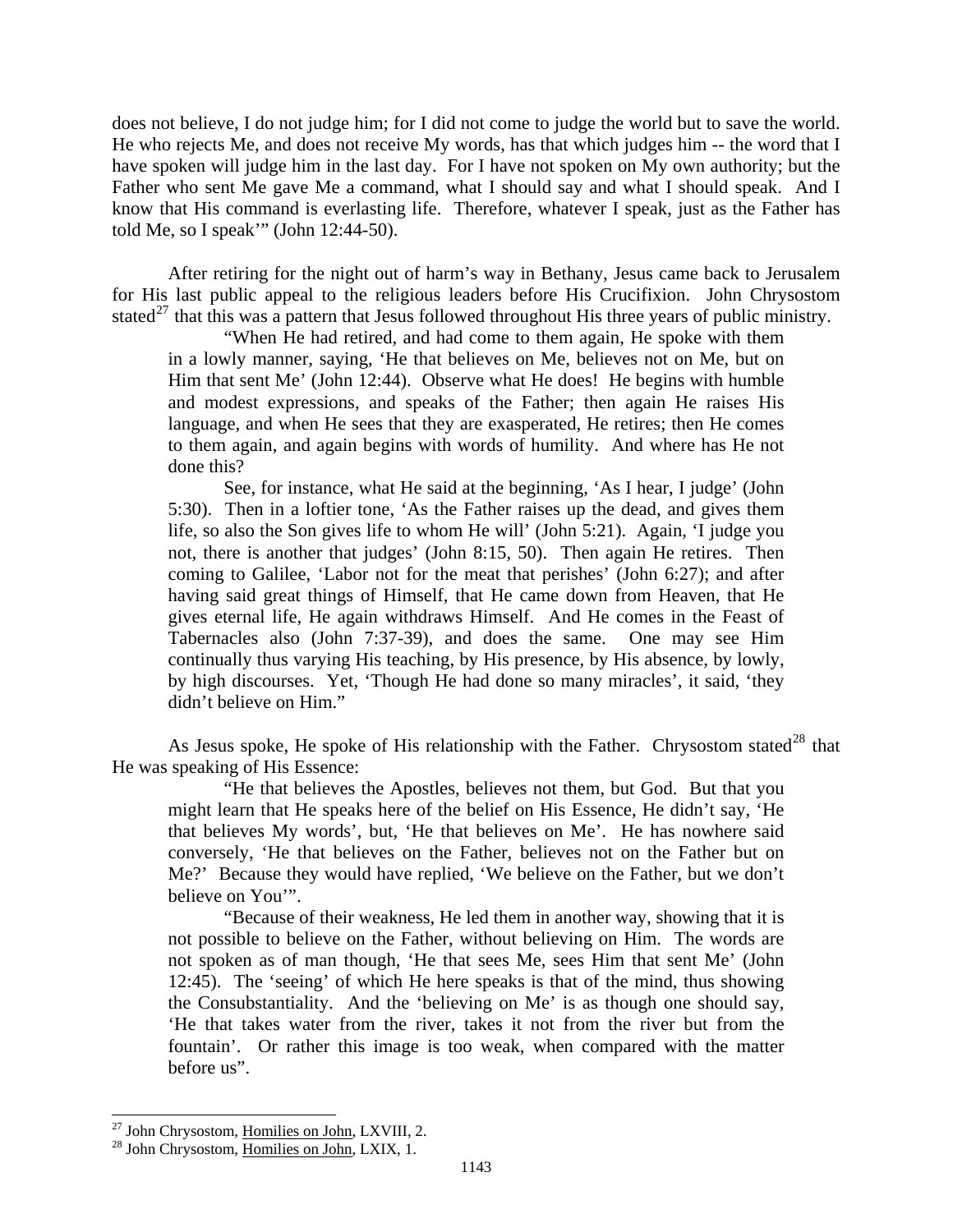<span id="page-15-0"></span>"In saying, 'I have come as a light into the world' (John 12:46), Christ takes the Name that the Father is called by everywhere (i.e. Light) both in the Old Testament and in the New. Therefore Paul also calls Him, 'Brightness' (Hebrews 1:3), having learned to do so from this source. Jesus called Himself 'light', because He delivers from error, and dissolves mental darkness".

Chrysostom continued<sup>[29](#page-15-1)</sup> to point out that Jesus did not come to judge the world at His First Advent (John 12:48), but He chose His words such that no one will have any excuse for not believing when He comes at His Second Advent.

"Lest they should think, that for lack of power He passed by the despisers, therefore He spoke, 'I came not to judge the world' (John 12:47). Then, in order that they might not be made more negligent, when they had learned that 'he that believes is saved, and he that disbelieves is punished', He has also set before them a fearful court of judgment. 'He that rejects Me, and receives not My words, has One to judge him'".

"One might ask, 'If the Father judges no man, and You have not come to judge the world, who judges him?' 'The word that I have spoken, the same shall judge him' (John 12:48). For since they said, 'He is not from God' (John 9:16), He said these things. Then 'they shall not be able to say these things, but the words which He spoke, shall be in place of an accuser, convicting them, and cutting off all excuse'. And 'the word which I have spoken' refers to the words that the Father gave Him to speak".

Some had argued that if Christ was sent by the Father, and then received commandment as to what He should say, then He didn't know what to say before He was sent, thus making Him at best, a lesser God. Chrysostom said $^{30}$  $^{30}$  $^{30}$ ,

"If one takes the words of Christ in this sense, then one does not understand the cause of His lowliness? Yet Paul said, that both he and those who were made disciples knew 'what was that good and acceptable and perfect will of God' (Romans 12:2). Was it only the Son that did not know until He had received commandment? How can this be reasonable? Don't you see that He brings His expressions to an excess of humility that He may both draw those men over, and silence those who should come after. This is why He utters words befitting a mere man, so He may force us to pass over the lowliness of the sayings, as being conscious that the words belong not to His Nature, but are suited to the infirmity of the hearers".

"Vainglory is a terrible thing, really terrible (Ephesians 4:17-19); this causes men to disbelieve, and others to believe wrongly, so that the things which were said for the sake of those men, through loving-kindness, they turned to sacrilege".

### **Parable from the Old Testament: Ezekiel 2:3-3:3 "Ezekiel Sent to Rebellious Israel"**

The experience of Ezekiel in the  $6<sup>th</sup>$  Century BC in dealing with the leaders of Israel closely parallels that of Christ in the  $1<sup>st</sup>$  Century AD. John Chrysostom stated<sup>[31](#page-15-3)</sup> that when

<span id="page-15-1"></span><sup>&</sup>lt;sup>29</sup> John Chrysostom, Homilies on John, LXIX, 2.

<span id="page-15-3"></span>

<span id="page-15-2"></span> $20$  John Chrysostom,  $\overline{\text{Homiles on John}}$ , LXIX, 2.<br><sup>31</sup> John Chrysostom, Homilies on the Acts of the Apostles, IV.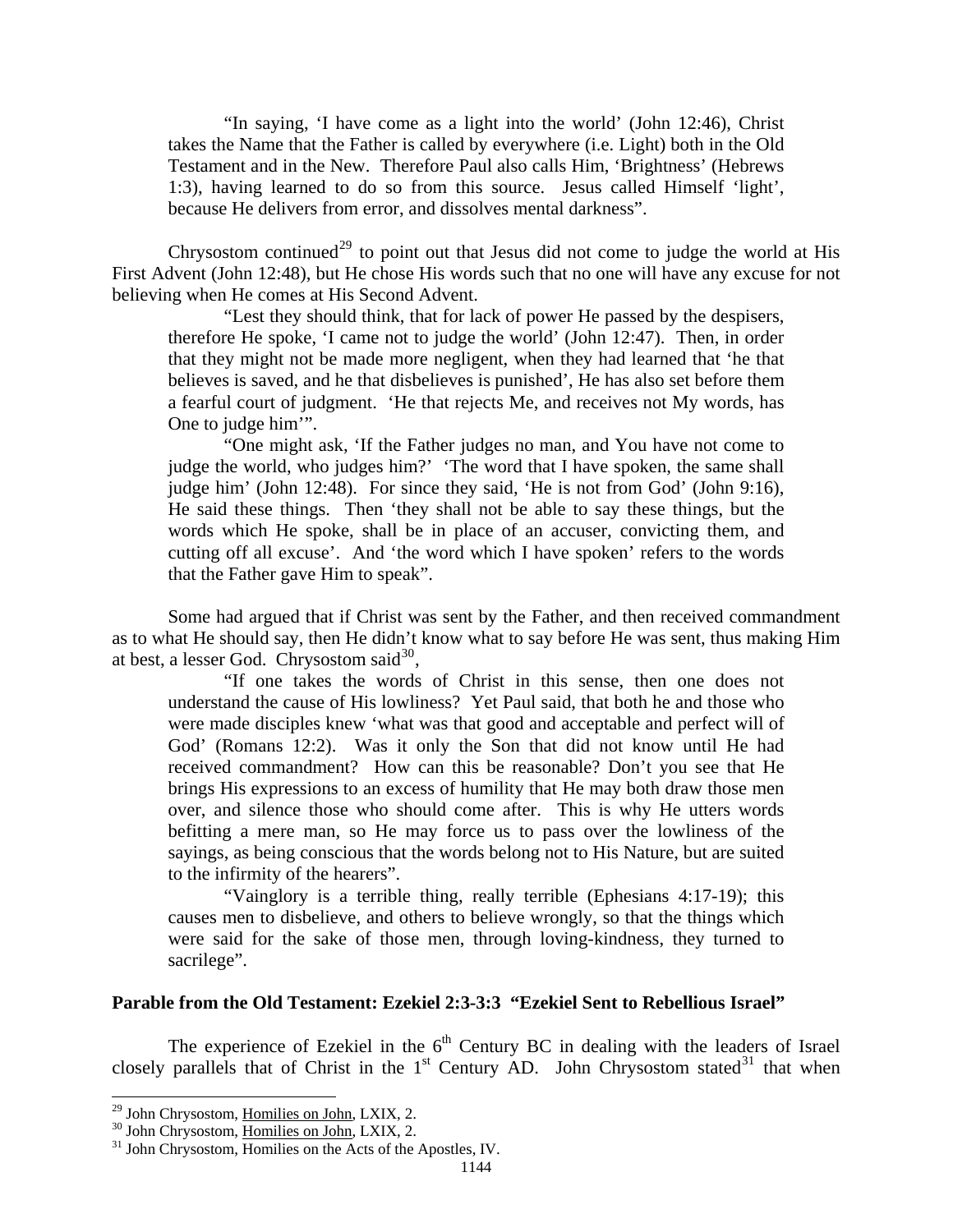Ezekiel was given the book to eat (Ezekiel 3:1-3), he ate what he was about to utter. The text of the Parable is:

And he said to me, "Son of Man, I send you forth to the house of Israel, them that provoke me; who have provoked me, they and their fathers to this day. And you shall say to them, 'Thus says the Lord'. Whether then indeed they shall hear or fear (for it is a provoking house,) yet they shall know that you are a prophet in their midst. Don't fear them, son of man, or be dismayed at their face. They will madden and will rise up against you round about, and you will dwell in the midst of scorpions. Be not afraid of their words, or be dismayed at their countenance, for it is a provoking house. You shall speak my words to them, whether they will hear or fear; for it is a provoking house".

"Son of man, hear him that speaks to you; do not be provoking, as the provoking house; open your mouth, and eat what I give you". I looked, and behold, a hand stretched out to me, and in it a volume of a book. He unrolled it before me; in it the front and the back were written on; and there was written in it lamentation, and mournful song, and woe.

He said to me, "Son of Man, eat this volume, and go and speak to the children of Israel". So he opened my mouth, and caused me to eat the volume. And he said to me, "Son of man, your mouth shall eat, and your belly shall be filled with this volume that is given to you". So I ate it; and it was in my mouth as sweet as honey" (Ezekiel 2:3-3:3).

Clement of Alexandria stated<sup>[32](#page-16-0)</sup> that it is a sign of great love for the Lord to try to admonish His people.

"Admonition, then, is the censure of loving care, and produces understanding. Such is the Instructor in His admonitions, as when He says in the Gospel, 'How often would I have gathered your children, as a bird gathers her young ones under her wings, and you would not!' (Matthew 23:37) And again, the Scripture admonishes, saying, 'And they committed adultery with stock and stone, and burnt incense to Baal' (Jeremiah 3:9, 7:9, 11:13, 32:29). For it is a very great proof of His love, that, though knowing well the shamelessness of the people that had kicked and bounded away, He notwithstanding exhorts them to repentance. He says by Ezekiel, 'Son of man, you dwell in the midst of scorpions; nevertheless, speak to them, if perhaps they will hear'" (Ezekiel 2:6-7).

Ambrose stated<sup>[33](#page-16-1)</sup> that the people of God have always shed tears over the unrepentant in hope that they might come around.

"The people of Nineveh mourned, and escaped the destruction of their city. Such is the remedial power of repentance, that God seems because of it to change His intention. To escape is, then, in your own power; the Lord wills to be entreated, He wills that men should hope in Him, He wills that supplication should be made to Him. You are a man, and want to be asked to forgive, and do you think that God will pardon you without asking Him?"

"The Lord Himself wept over Jerusalem, that, inasmuch as it would not weep itself, it might obtain forgiveness through the tears of the Lord. He wills that we should weep in order that we may escape, as you find it in the Gospel,

<span id="page-16-0"></span><sup>&</sup>lt;sup>32</sup> Clement of Alexandria, The Instructor, I, 9.

<span id="page-16-1"></span><sup>&</sup>lt;sup>33</sup> Ambrose, Two Books Concerning Repentance, II, 48-51.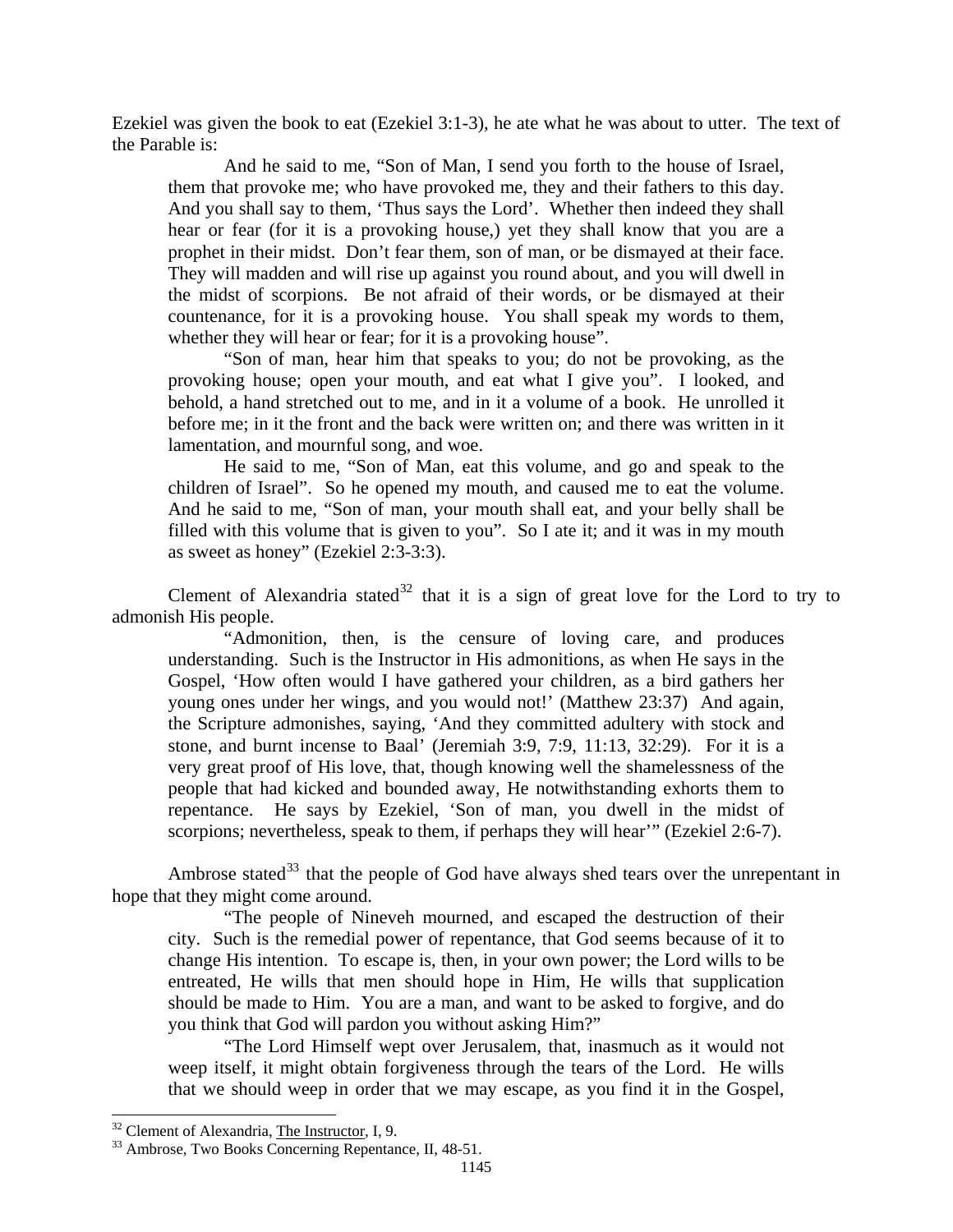'Daughters of Jerusalem, weep not for Me, but weep for yourselves'" (Luke 23:28).

"David wept, and obtained of the divine mercy the removal of the death of the people who were perishing, when of the three things proposed for his choice he selected that in which he might have the most experience of the divine mercy (1 Chronicles 21:8-14). Why do you blush to weep for your sins, when God commanded even the prophets to weep for the people?"

"And, lastly, Ezekiel was bidden to weep for Jerusalem, and he took the book, at the beginning of which was written, 'Lamentation, and melody, and woe' (Ezekiel 2:9 LXX)," two things sad and one pleasant, for he shall be saved in the future who has wept most in this age. 'For the heart of the wise is in the house of mourning and the heart of fools in the house of feasting' (Ecclesiastes 7:4). And the Lord Himself said, 'Blessed are you that weep now, for you shall laugh'" (Luke 6:21).

One might wonder why Jesus kept trying to soften and convert the Jewish leaders, when He knew they would not turn. Ezekiel faced the same problem. John Chrysostom stated<sup>[34](#page-17-0)</sup> that we will receive a reward for our faithfulness, even if the people we are working with are ungrateful and unrepentant. After all, if we have done our part, the rest is up to the person of the Holy Spirit, Who will not violate the choice of the person involved.

"For even though the soil which we cultivate brings forth no fruit, if we have shown all industry, our Lord will not allow us to depart with disappointed hopes, but will give us a recompense. Paul says, 'Every man shall receive his own reward according to his own labor' (1 Corinthians 3:8), not according to the event of things. And that it is so, listen, 'Son of man, testify to this people, if they will hear, and if they will understand' (Ezekiel 2:5). Ezekiel says, 'If the watchman gives warning regarding what to flee from and what to choose, he has delivered his own soul, although there be none that will listen' (Ezekiel 3:18, 33:9). We have this strong consolation, and are confident of the recompense that shall be made to us."

"Still when we see that the work in you does not go forward, our state is not better than the state of those husbandmen who lament and mourn, who hide their faces and are ashamed. This is the sympathy of a teacher; this is the natural care of a father. It was in Moses' power to have been delivered from the ingratitude of the Jews, and to have laid the more glorious foundation of another and far greater people. 'Let Me alone', said God, 'that I may consume them, and make of you a nation mightier than this' (Exodus 32:10). Because he was a holy man, the servant of God, and a friend very true and generous, he did not heed this word. Rather he chose to perish with those who had been once allotted to him, than without them to be saved and be in greater honor. Such ought he to be who has the charge of souls".

Gregory the Great wrote<sup>[35](#page-17-1)</sup> to Maximus, his fellow Bishop, to continue doing good and standing on behalf of the poor and oppressed, even though he dwells among scorpions. Consider the luminaries of the past and how they lived their lives among the enemies of God, as Jesus and Ezekiel also did.

<span id="page-17-0"></span><sup>&</sup>lt;sup>34</sup> John Chrysostom, <u>Homilies on John</u>, XIII, 1.<br><sup>35</sup> Gregory the Great, <u>Epistle 36</u>, Book 10.

<span id="page-17-1"></span>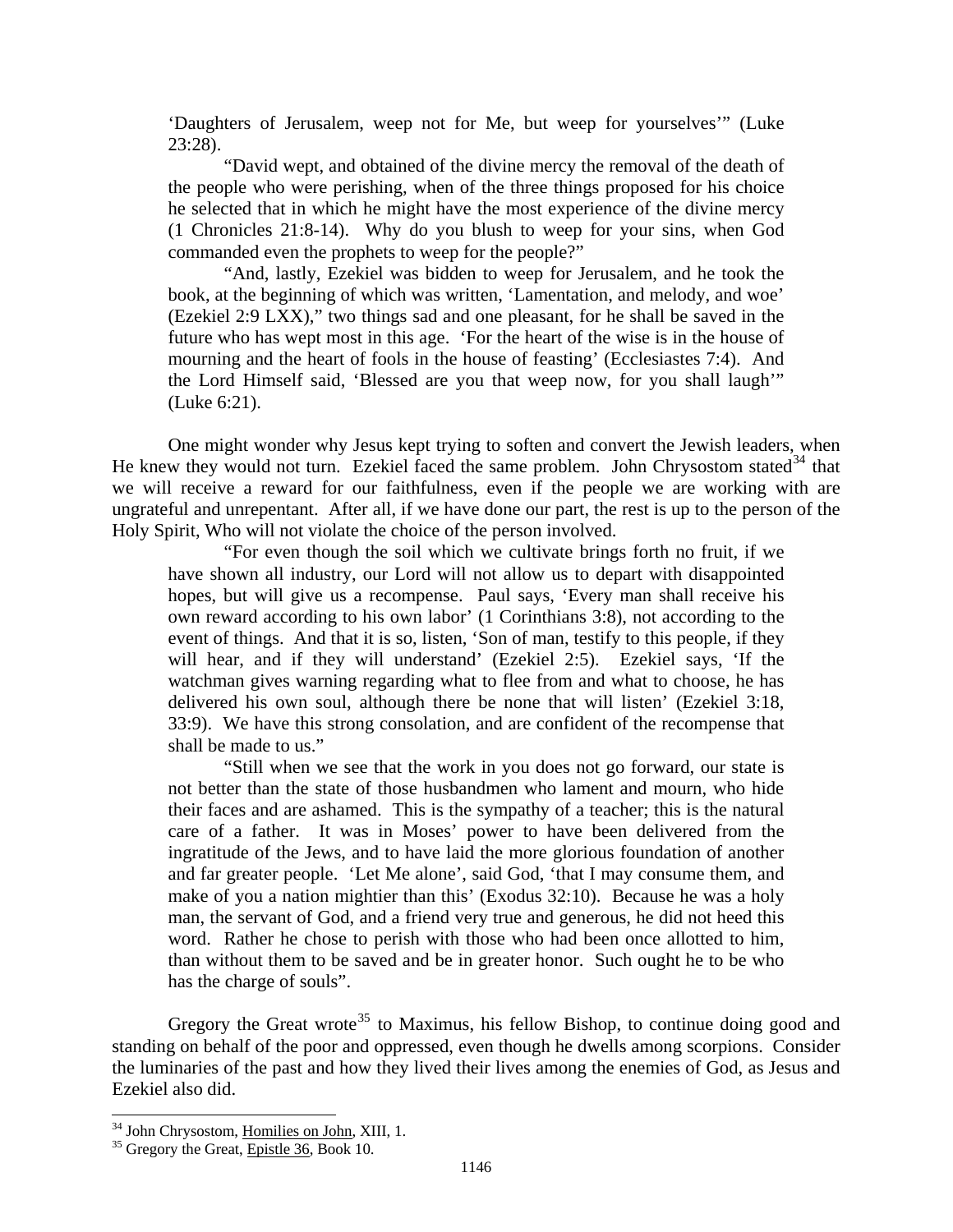"It is written, 'Rescue them that are drawn unto death, and don't forbid to deliver them that are ready to be slain' (Proverbs 24:11). But if you should say, 'My powers are insufficient, He who sees into the heart understands'. In all that you do, then, desire to have Him, Who sees into the heart well pleased with you. But whatever there is whereby He may be pleased don't omit doing. Human terrors and favors are like smoke, which is snatched by a light breeze and vanishes away. Know this most assuredly, that no one can please God and bad men at the same time. Esteem yourself to have pleased Almighty God in such degree, as you know yourself to have displeased disobedient men. But our defense of the poor must be found of such sort that both the humble may feel protection and oppressors may not easily find things that they may blame out of a malevolent disposition. Listen, then, to what is said to Ezekiel, 'Son of man, unbelievers and destroyers are with you, and you dwell among scorpions' (Ezekiel 2:6). The blessed Job says, 'I have been a brother of dragons, and a companion of owls' (Job 30:29). Paul says to his disciples, 'In the midst of a crooked and perverse nation, among whom you shine as lights in the world' (Philippians 2:15). We ought, then, to walk all the more cautiously as we know that we are living among the enemies of God".

Ambrose, in addressing Peter's words to Simon Magus<sup>[36](#page-18-0)</sup> (Acts 8:9-24), spoke<sup>[37](#page-18-1)</sup> in such a way as to leave the door open for repentance, even though such was highly unlikely. This may seem like ignorance or doubt about what will happen, but he compared this to the words of the prophets and the Lord Himself, who also addressed people who were very unlikely to repent. Similarly, when the Lord spoke to the Jewish leaders in His last public appeal, He knew that they would reject His words and crucify Him, but He gave them one last chance anyway.

"Let this be my answer to them. I say that Peter did not doubt regarding Simon Magus. If they think that Peter doubted, did God doubt? He said to the prophet Jeremiah, 'Stand in the court of the Lord's house, and you shall give an answer to all Judah, to those who come to worship in the Lord's house, even all the words which I have appointed for you to answer them. Don't keep back a word! Perhaps they will listen and perhaps they will be converted' (Jeremiah 26:2-3). Let them say, then, that God also didn't know what would happen".

"Ignorance is not implied in that word. The Lord also said to Ezekiel, 'Son of man, I will send you to the house of Israel, to those who have angered Me, both themselves and their fathers, up to this day, and you shall say unto them. Thus said the Lord, if perhaps they will hear and be afraid' (Ezekiel 2:5). Did He not know that they could or could not be converted? So, then, that expression is not always a proof of doubt".

Jerome, writing<sup>[38](#page-18-2)</sup> to a deacon, calling him to repentance, mentioned the three things that were written in the book that Ezekiel was given to eat; that is, lamentation, and melody, and woe:

"The first of these three belongs to you if you prove willing, as a sinner, to repent of your sins. The second belongs to those who are holy, who are called on to sing praises to God; for praise does not become a sinner's mouth. And the

<span id="page-18-0"></span><sup>&</sup>lt;sup>36</sup> Simon Magus was referred to as the "Heresiarch", and the source of all  $1<sup>st</sup>$ ,  $2<sup>nd</sup>$  and  $3<sup>rd</sup>$  Century heresies. For details, see Mark Kern, "Simon Magus the Heresiarch", St.Athanasius Press, 2002.<br><sup>37</sup> Ambrose, <u>Two Books Concerning Repentance</u>, II, v, 30-31.<br><sup>38</sup> Jerome, Letters, CXLVII, 3.

<span id="page-18-2"></span><span id="page-18-1"></span>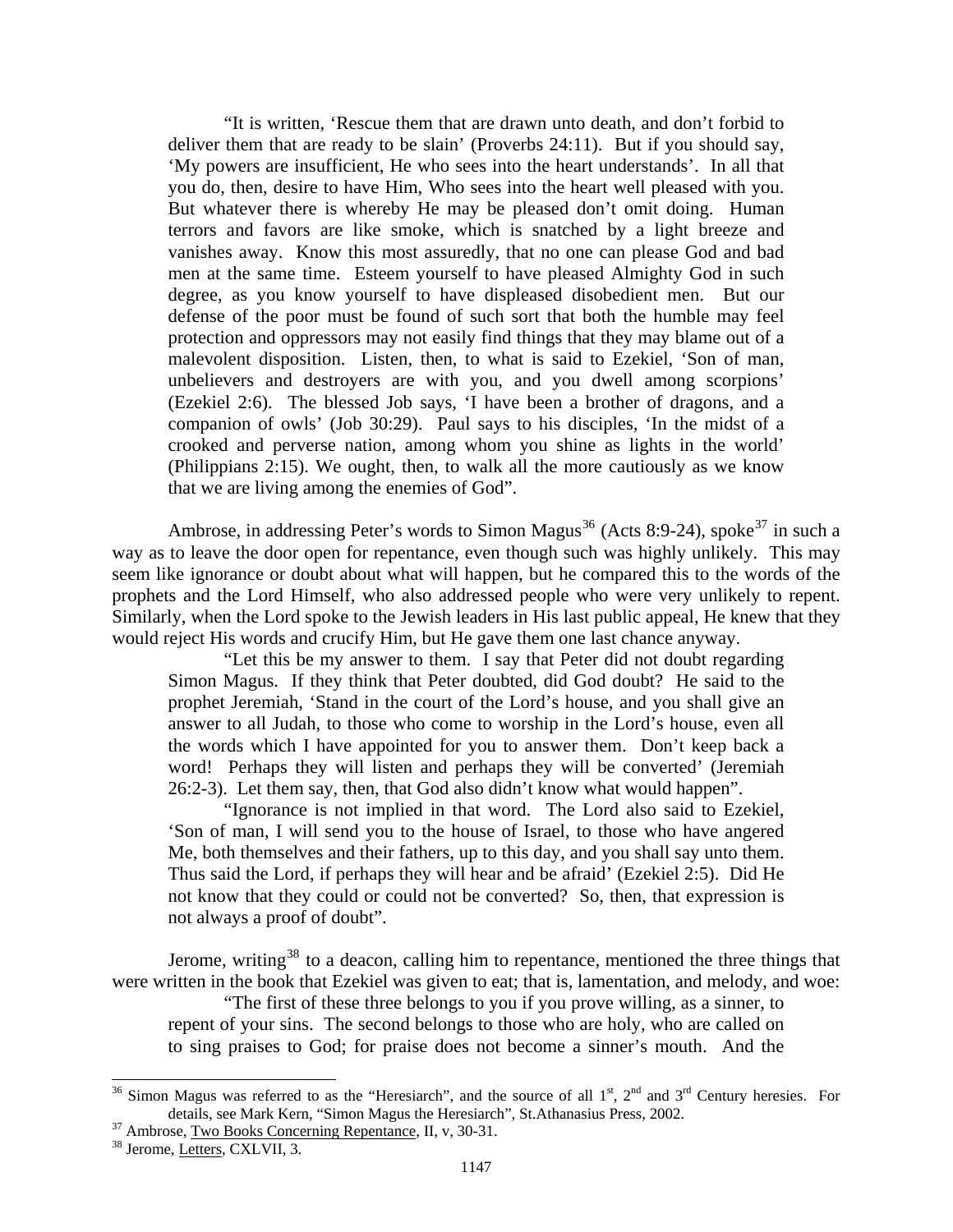third belongs to persons like you, who in despair have given themselves over to uncleanness, to fornication, to the belly, and to the lowest lusts; men who suppose that death ends all and that there is nothing beyond it. Who say, 'When the overflowing scourge shall pass through it shall not come to us'" (Isaiah 28:15 LXX).

"The book, which the prophet eats, is the whole series of the Scriptures, which in turn bewail the penitent, celebrate the righteous, and curse the desperate. Nothing is so displeasing to God as an impenitent heart. Impenitence is the one sin for which there is no forgiveness. If one who ceases to sin is pardoned even after he has sinned, and if prayer has power to bend the judge; it follows that every impenitent sinner must provoke his judge to wrath. Thus despair is the one sin for which there is no remedy. By obstinate rejection of God's grace men turn His mercy into sternness and severity".

Jerome, writing<sup>[39](#page-19-0)</sup> again to a man, who broke a vow, stated that good men have always sorrowed for the sins of others, and the prophets and Apostles did this a lot.

"Good men have always sorrowed for the sins of others. Samuel of old lamented for Saul because he neglected to treat the ulcers of pride with the balm of penitence (1 Samuel 15:35). Paul wept for the Corinthians who refused to wash out with their tears the stains of fornication (2 Corinthians 2:4). For the same reason Ezekiel swallowed the book, which was written inside and out with song, lamentation and woe (Ezekiel 2:10 LXX). The song is the praise of the righteous, the lamentation is over the penitent, and the woe is for those of whom it is written, 'When the wicked man falls into the depths of evil, then is he filled with scorn' (Proverbs 18:3). It is to these that Isaiah refers when he says, 'In that day did the Lord God of hosts call to weeping and to mourning. And behold joy and gladness, slaying oxen; and killing sheep, eating meat and saying, 'let us eat and drink, for tomorrow we die' (Isaiah 22:13). Yet of such persons Ezekiel is bidden to speak thus, 'O you son of man, speak to the house of Israel; Thus you speak, saying, If our transgressions and our sins are on us, and we pine away in them, how should we then live? Say to them, As I live, says the Lord God, I have no pleasure in the death of the wicked; but that the wicked turn from his way and live'. Again, 'Turn from your evil ways; for why will you die, O house of Israel?' (Ezekiel 33:10-11) Nothing makes God so angry as when men from despair of better things cling to those which are worse; this despair in itself is a sign of unbelief. One who despairs of salvation can have no expectation of a judgment to come. If he dreaded such, he would, by doing good works, prepare to meet his Judge.

<span id="page-19-0"></span><sup>&</sup>lt;sup>39</sup> Jerome, Letters, CXXII, 1.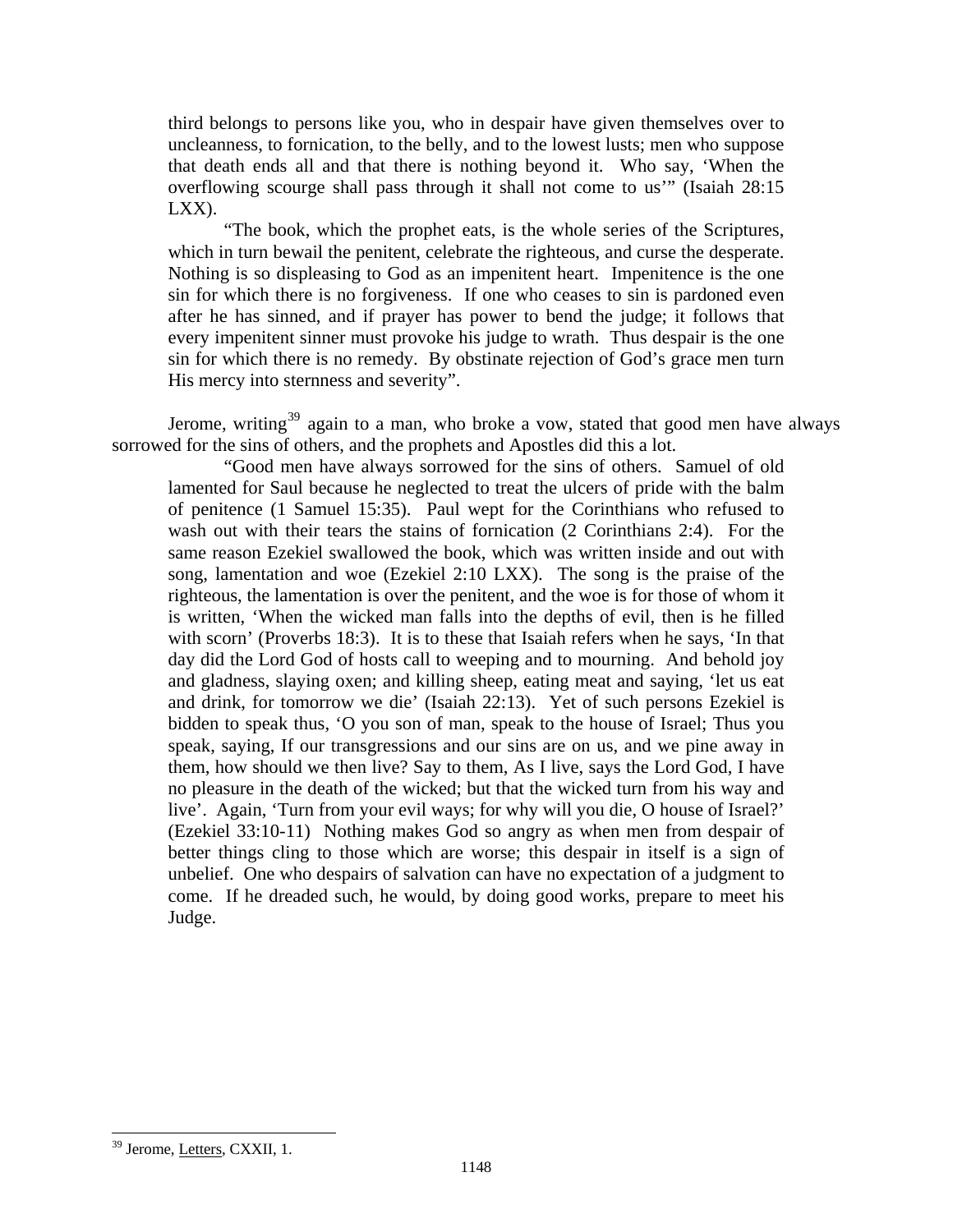# **Holy Wednesday Anointing Unction Service**  *The Anointing and Betrayal of Jesus*

**March 31, 2010 Revision A** 

## <span id="page-20-0"></span>**Gospel: Matthew 26:6-16**

 As shown in Table 1, there are three events describing a woman anointing Jesus, where two of them occurred immediately before His Crucifixion. John records one of the events just before the Crucifixion and Matthew and Mark record the other one. The first was at Mary and Martha's house, and the second was at the home of Simon the Leper. At the first, Judas was indignant; at the second, some of the others were indignant also.

 The first of these two events occurred six days before Passover; the other occurred two days before Passover. Since the oil of spikenard was so expensive, it is extremely unlikely that two individuals were involved. Mary started with a pound<sup>[40](#page-20-1)</sup> of oil of spikenard<sup>[41](#page-20-2)</sup>, which was imported from East India. She anointed Jesus' feet the evening prior to Palm Sabbath, which was a Saturday. Then on Wednesday evening she did it again, this time breaking the alabaster flask and pouring the rest of the oil of nard on Jesus' head such that it ran down his beard, shoulders, etc. Because of the first anointing, Jesus smelled like a King as He rode into Jerusalem on the colt. Because of the second, He smelled like a King at His burial.

The second anointing took place at the home of Simon the leper (Matthew 26:6, Mark 14:3), who is also called Simon the Pharisee (Luke 7:36-50) and who may have been the one who was healed of his leprosy by Jesus (Luke 5:12-16). Simon later was ordained as an apostle and evangelized the area around Gaul (modern France). There is strong tradition that Mary and Martha helping to evangelize Gaul also and they may have worked with Simon (who later took the name Julian) in this area. From the Gospel account and the parallel accounts, Simon, Mary and Martha all lived in Bethany and were probably close friends and may have been relatives.

To understand the last of the three anointings, which is the Gospel under consideration, it is instructive to examine the previous two first.

Copyright © Mark Kern 2009

<span id="page-20-1"></span> $40$  Greek: *litra* meaning the Roman pound consisting of 12 Troy ounces

<span id="page-20-2"></span> $^{41}$  An unrelated plant with an aromatic root and the same name is grown in the US.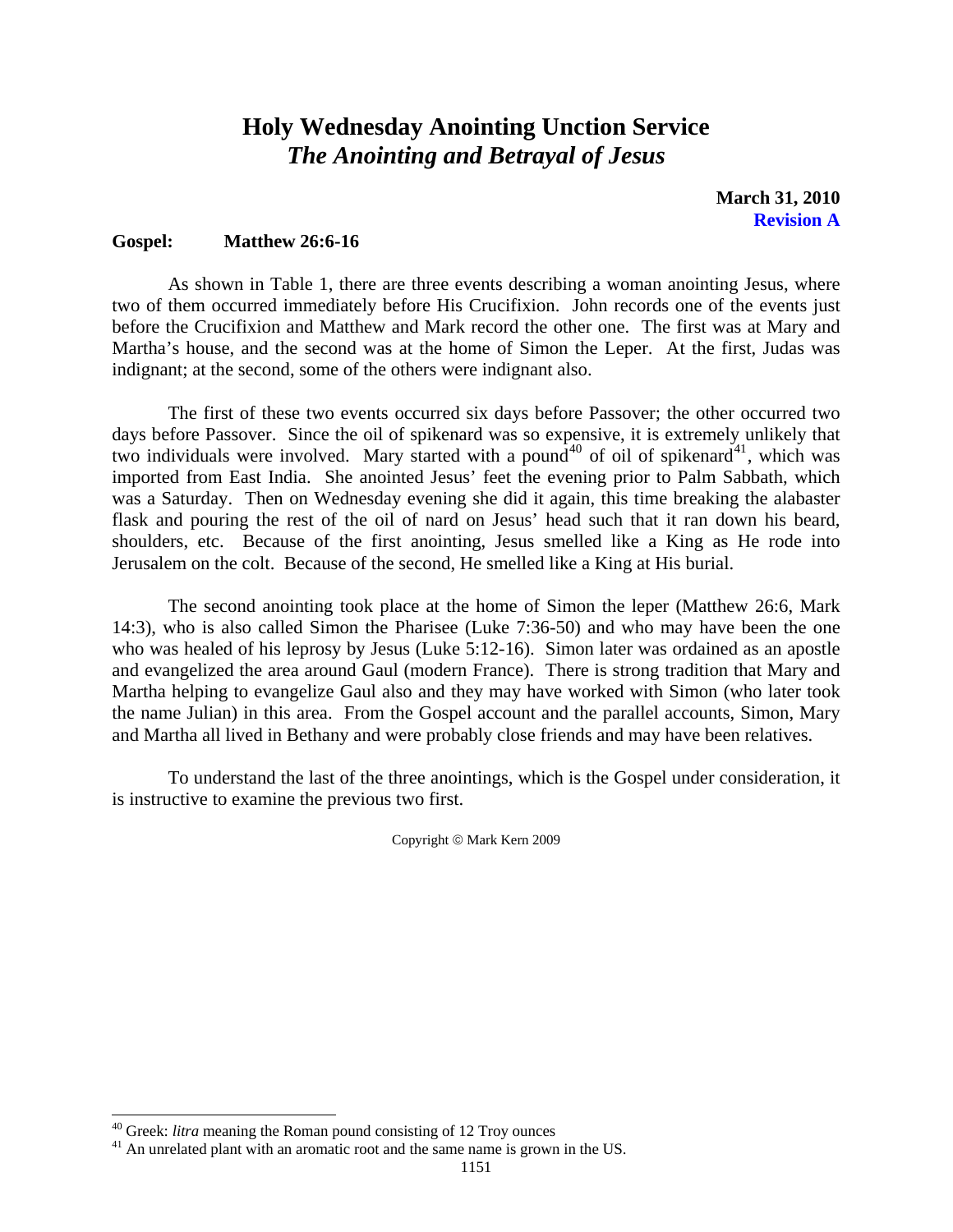<span id="page-21-0"></span>

|                          | <b>LUKE</b>                                                             | <b>JOHN</b>                                       | <b>MATTHEW</b>                | <b>MARK</b>                                 |
|--------------------------|-------------------------------------------------------------------------|---------------------------------------------------|-------------------------------|---------------------------------------------|
| When?                    | Two years before<br>Passover                                            | Six days before<br>Passover                       | Two days before<br>Passover   | Two days before<br>Passover                 |
| Where?                   | At home of Simon the<br>Pharisee                                        | At house of Mary &<br>Martha                      | At home of Simon<br>the Leper | At home of Simon<br>the Leper               |
| Who?                     | A woman who was a<br>"sinner"                                           | Mary of Bethany                                   | A woman                       | A woman                                     |
| What<br>material?        | A fragrant oil                                                          | A litra of very costly<br>oil of pure nard        | Very costly fragrant<br>oil   | Very costly oil of<br>pure nard             |
| How<br>applied?          | Washed feet with tears,<br>wiped with hair, kissed<br>and anointed feet | Anointed Jesus feet,<br>wiped with her hair       | Poured on Jesus'<br>head      | Broke flask and<br>poured on Jesus'<br>head |
| What<br>container?       | An alabaster flask                                                      |                                                   | An alabaster flask            | An alabaster flask                          |
| <b>Reaction of</b><br>12 | Simon the Pharisee<br>wondered why Jesus let<br>her touch Him           | Judas Iscariot<br>questioned why this<br>was done | His disciples were<br>angry   | Some were angry<br>with themselves          |

**Table 1 The Anointing of Jesus** 

### **Jesus Anointed by a Former Harlot at Simon's House**

In the year 28 AD, after the Twelve Apostles were selected (Luke 6:12-16), but before they were sent out two-by-two (Luke 9:1-6), Jesus was invited to the home of Simon the Pharisee. This event probably took place in or near Capernaum. Luke records this as follows:

"Then one of the Pharisees asked Him to eat with him. And He went to the Pharisee's house, and sat down to eat. And behold, a woman in the city who was a sinner, when she knew that *Jesus* sat at the table in the Pharisee's house, brought an alabaster flask of fragrant oil, and stood at His feet behind *Him* weeping. And she began to wash His feet with her tears, and wiped *them* with the hair of her head; and she kissed His feet and anointed *them* with the fragrant oil. Now when the Pharisee who had invited Him saw *this,* he spoke to himself, saying, 'This man, if He were a prophet, would know who and what manner of woman *this is* who is touching Him, for she is a sinner'".

"And Jesus answered and said to him, 'Simon, I have something to say to you'. So he said, 'Teacher, say it'. 'There was a certain creditor who had two debtors. One owed five hundred denarii, and the other fifty. And when they had nothing with which to repay, he freely forgave them both. Tell Me, therefore, which of them will love him more?' Simon answered and said, 'I suppose the *one* whom he forgave more'. And He said to him, 'You have rightly judged'. Then He turned to the woman and said to Simon, 'Do you see this woman? I entered your house; you gave Me no water for My feet, but she has washed My feet with her tears and wiped *them* with the hair of her head. You gave Me no kiss, but this woman has not ceased to kiss My feet since the time I came in. You did not anoint My head with oil, but this woman has anointed My feet with fragrant oil. Therefore I say to you, her sins, *which are* many, are forgiven, for she loved much. But to whom little is forgiven, *the same* loves little'. Then He said to her, 'Your sins are forgiven'. And those who sat at the table with Him began to say to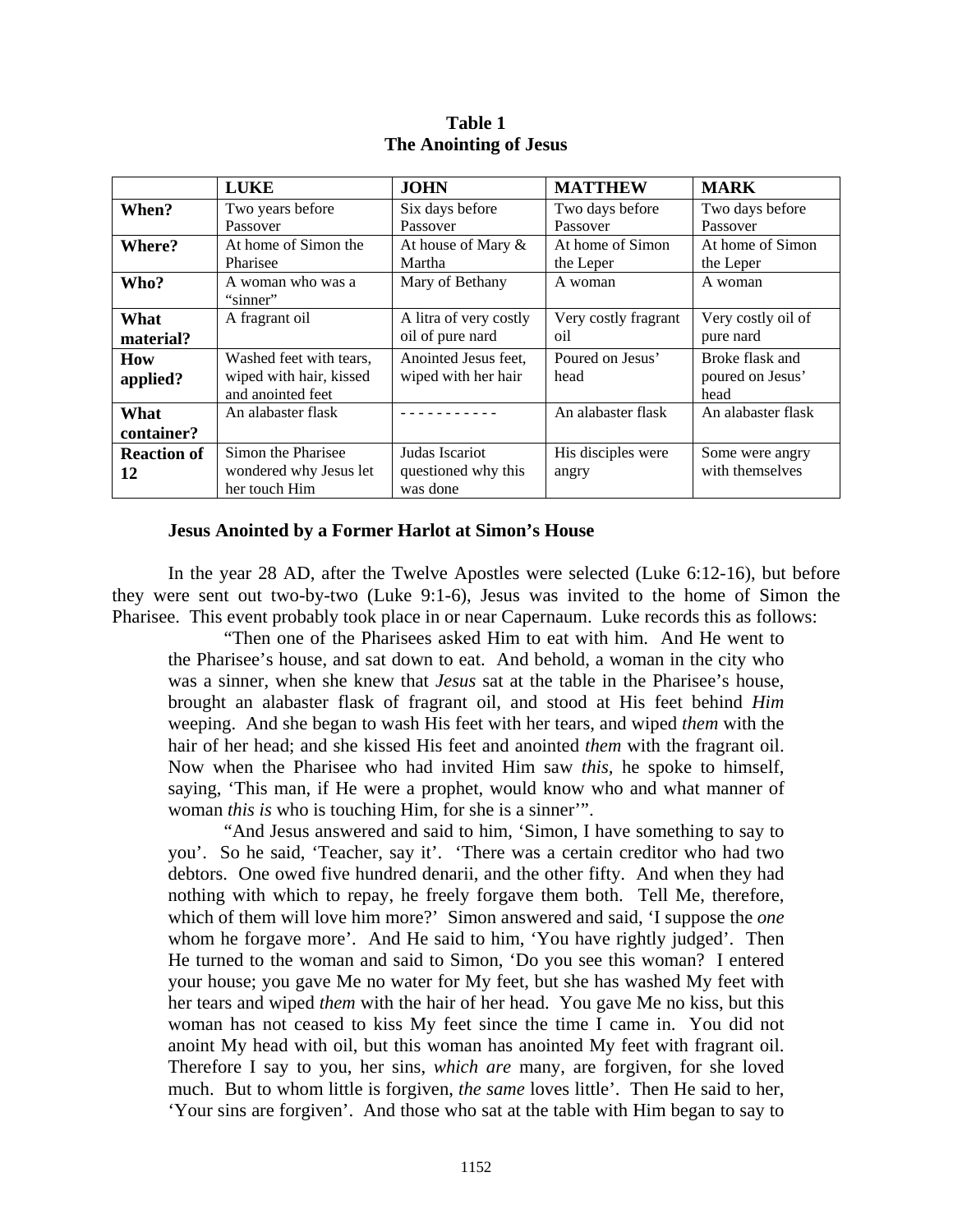themselves, 'Who is this who even forgives sins?' Then He said to the woman, 'Your faith has saved you. Go in peace'" (Luke 7:36-50).

Jerome<sup>[42](#page-22-0)</sup> speculated that the prostitute was Mary Magdalene. This is not the case, since Mary Magdalene was not a former prostitute. Jesus had expelled seven demons from her (Luke 8:2), but she was a wealthy woman, and a virgin, and she spent her time visiting and ministering to the sick and the infirm $43$ . The seven demons had been trying to torment her and distract her from what she was doing.

The Apostle John refers to Mary of Bethany, the sister of Lazarus, as the woman who had anointed the Lord with fragrant oil and wiped His feet with her hair (John 11:2). However John Chrysostom stated<sup>[44](#page-22-2)</sup> that the Apostle John was looking forward to Mary's anointing just before Passover when she did that (John 12:1-8), and not back to what happened two years earlier.

"John informs us who were Lazarus' sisters; and, moreover, what Mary had more than the others. Here some doubting say, 'How did the Lord endure that a woman should do this?' In the first place then it is necessary to understand, that this is not the harlot mentioned earlier (Luke 7:37), but a different person. She was a harlot full of many vices, but Mary was both serious and earnest; for she showed her earnestness about the entertainment of Christ" (Luke 10:38-39).

Simon the Pharisee, who invited Jesus to dinner, was probably the same person that Jesus had healed of leprosy about six months earlier in late 27 AD. Shortly after Jesus called four of His disciples, He met a man in a certain city who was full of leprosy, and He healed him (Luke 5:12-14). Since lepers were outcasts, finding a leper in a city is unusual, unless he were someone important. Later, just before Passover in 30 AD, Mary of Bethany anointed Jesus at the home of Simon the leper (Mark 14:3); this Simon was probably the same person Jesus healed almost three years earlier. Simon the Pharisee is probably the same person as Simon the leper, since his social position as a Pharisee would give him special privileges so as to avoid exclusion and isolation as a leper.

When Simon the Pharisee, the healed leper, saw the woman who was a known prostitute touching Jesus, he was aghast. From the Mosaic Law, anyone that the prostitute touched became unclean (Leviticus 15:1-12). Simon could not see how Jesus, if He were a prophet, would allow this. Prophets who became unclean ceased hearing from God as prophets. But Simon did not say this aloud, but only spoke to himself. Jesus answered his thoughts by posing the question regarding who loved more, one who was forgiven fifty denarii or one who was forgiven five hundred denarii. Simon, who was a scholar in the Mosaic Law, had been forgiven the fifty; the woman, who had come to a profoundly deep repentance in her weeping, had been forgiven the five hundred.

One can see a major difference in the tone of Jesus' conversation to Simon the Pharisee in 28 AD as compared to His conversation with another Pharisee who invited Him to dinner about a year later (Luke 14:1-7). Jesus was very gentle with Simon, and those present with him marveled at Jesus, "Who is this who even forgives sins?" (Luke 7:49) The Twelve Apostles had

<span id="page-22-2"></span>

<span id="page-22-1"></span><span id="page-22-0"></span><sup>&</sup>lt;sup>42</sup> Jerome, <u>Letters</u>, XII.<br><sup>43</sup> Holy Apostles Convent, <u>The Great Synaxaristes of the Orthodox Church</u>, Buena Vista, CO, 2008, pp. 907-910.<br><sup>44</sup> John Chrysostom, <u>Homilies on John</u>, LXII, 1. See also John Chrysostom, <u>Ho</u> Chrysostom identifies Mary of Bethany as a former harlot.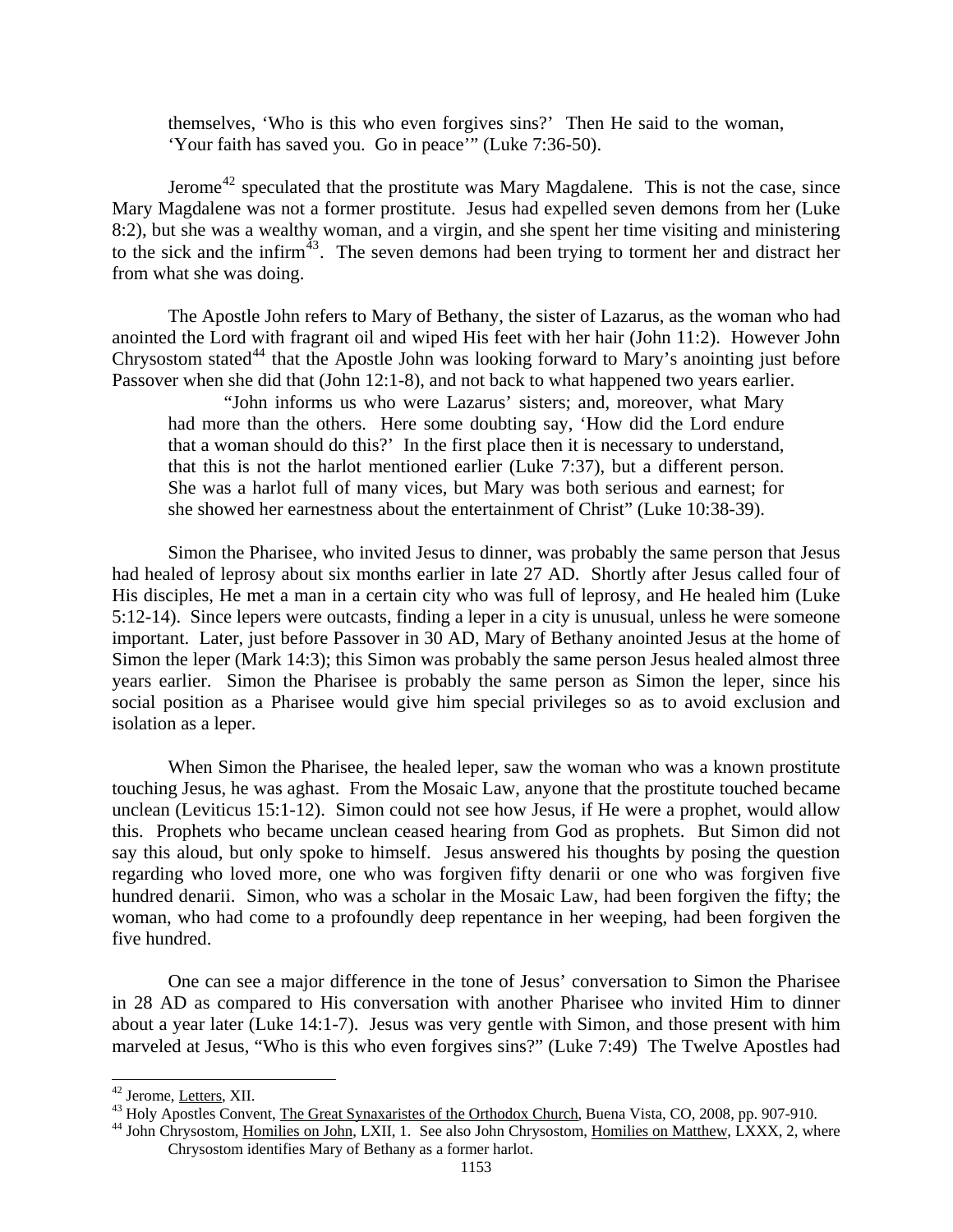<span id="page-23-0"></span>similar reactions to Jesus' works at about this time, such as at the calming of a storm, "Who can this be? For He commands even the winds and the waters, and they obey Him!" (Luke 8:25) In contrast, at the dinner in 29 AD, "They watched Jesus closely" (Luke 14:1) because they were looking for some way to trap Him.

The difference in Jesus' tone is because Simon had become His follower, and after Pentecost, he was ordained Bishop of Gaul at Le Mans<sup>[45](#page-23-1)</sup>, taking the name, Julian. After a while, Mary and Martha of Bethany joined him there after their ordeal with the Jewish leaders. After Pentecost, the Jewish leaders followed through on their threat to kill Lazarus (John 12:10). Putting Mary, Martha and Lazarus in a leaking boat, they set them adrift at sea with no oars, rudder, food or water. Miraculously, they landed on Cyprus where Lazarus was later ordained bishop. Mary and Martha later went to Gaul<sup>[46](#page-23-2)</sup> to join their friend, Simon. Together they founded a number of Churches<sup>[47](#page-23-3)</sup> in what is now Southern France. Mary of Bethany spent the last 30 years of her life<sup>[48](#page-23-4)</sup> in fasting and prayer in the cavern "Le Saints Baume" high in the Maritime Alps. A sometimes confusing aspect is that Western tradition links Mary of Bethany, Mary Magdalene and the prostitute who anointed Jesus (Luke 7:37) as the same person. Eastern tradition states that they were three different people.

## **The Baptism of Tears**

 $\overline{\phantom{a}}$ 

 Some of the Church Fathers also speak of something called a baptism of tears. This term is not found in the Scriptures but there are examples of people who experienced this in the Scriptures. Perhaps the best known example is the story at the dinner at Simon the Pharisee's house of the woman who washed Jesus' feet with her tears and with fragrant oil and who wiped His feet with her hair (Luke 7:36-40).

 One striking characteristic about the events is that the woman loved much because she was forgiven much (Luke 7:41-47). Jesus made a big deal about this to the Pharisees who invited Him to dinner -- she loved more than they did because she was forgiven more than they were (Luke 7:41, 42, 47). The text is used as the Gospel lesson on days commemorating Holy Nuns from the idea that they, like the woman in Luke 7, loved much, but not because they were former prostitutes.

 David wept over his condition a great deal. He described his bed as being drenched in his tears (Psalm 6:6) and how tears had been his food day and night (Psalm 42:3), while King Saul was hunting him down like an animal. King Hezekiah also shed tears of repentance and petition on his death bed -- which the Lord answered immediately (2 Kings 20:1-6). Paul (Acts 20:31) and Timothy (2 Timothy 1:4) are described as expending a lot of tears also.

 Tears in our culture are considered unmanly in men and a weakness in women. In the ancient Near East, however, many people kept tear bottles<sup> $49$ </sup> in which they stored all the tears they shed their whole lives (Psalm 56:8).

<span id="page-23-2"></span><span id="page-23-1"></span><sup>&</sup>lt;sup>45</sup> Thurston and Attwater, <u>Butler's Lives of the Saints</u>, Christian Classics, Westminster, MD, 1990, January 27.<br><sup>46</sup> Thurston and Attwater, <u>Butler's Lives of the Saints</u>, Christian Classics, Westminster, MD, 1990, Jul

<span id="page-23-3"></span>

<span id="page-23-5"></span><span id="page-23-4"></span><sup>&</sup>lt;sup>49</sup> G. Christian Weiss, *Insight into Bible Times and Customs*, Good News Broadcasting Association, Lincoln NE, 1972, p. 90.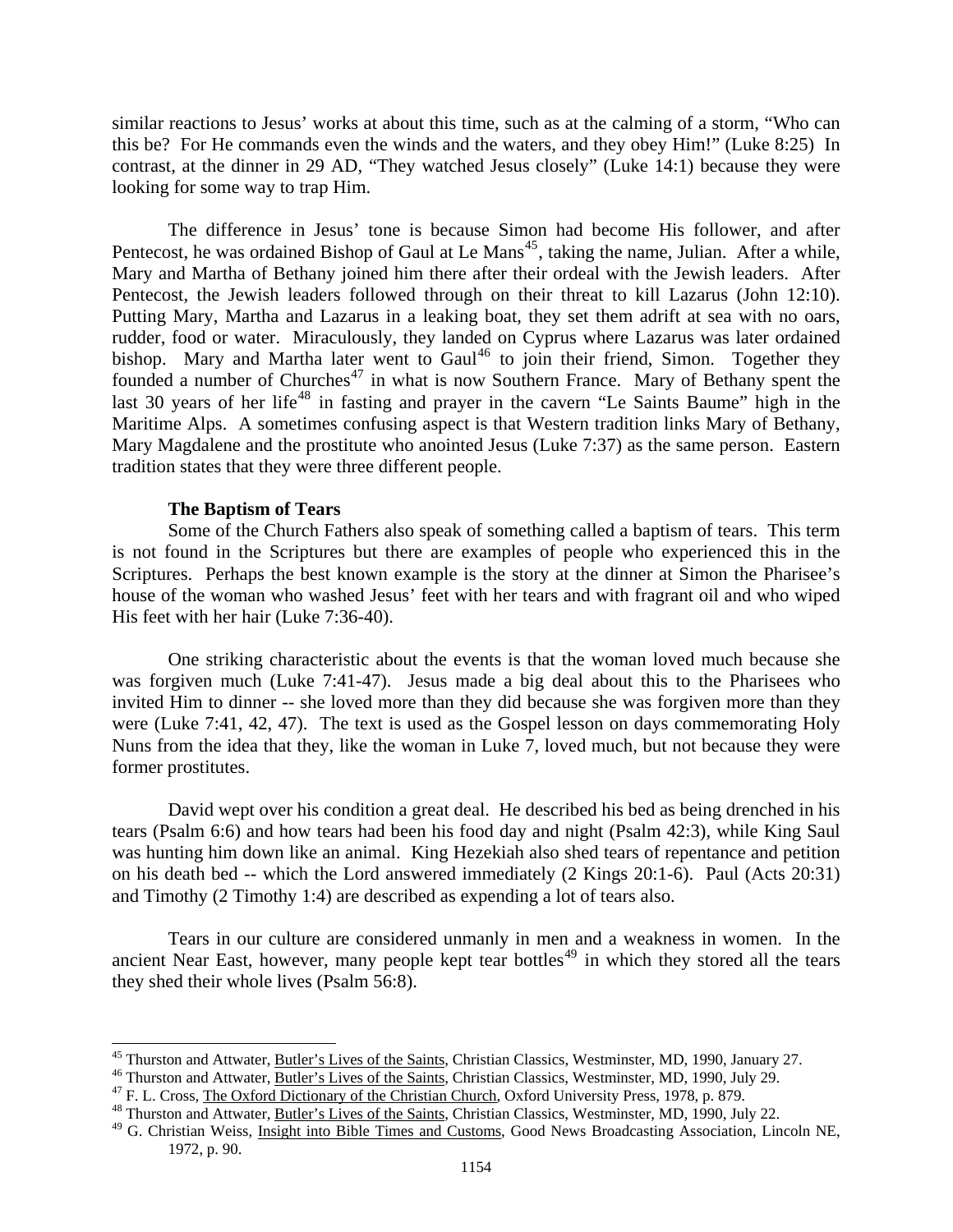Ambrose stated<sup>[50](#page-24-0)</sup> that there is great depth in the counsel of the Lord's words, "Your faith" has saved you. Go in peace" (Luke 7:50). Some of this he describes as follows:

"Men are more readily led on to do the things that are right by kindness than by fear; love is more advantageous than dread for correction. By His grace, sin is forgiven in baptism in order to make us more grateful to Him. It is fitting for God that those whom He has invited by grace He should lead on by increase of that grace. And so He first bestows on us a gift by baptism, and afterwards gives more abundantly to those who serve Him faithfully. So, then, the benefits of Christ are both incentives and rewards of virtue".

"We were before under a hard creditor, who was only satisfied and paid to the full by the death of the debtor".

"But we have changed our creditor, or rather we have escaped, for the debt remains but the interest is canceled. All are forgiven; there is no one whom He has not loosed. Thus it is written, that He has forgiven 'all transgressions, doing away the handwriting of the ordinance that was against us'" (Colossians 2:14).

"Take care that you do not begin to be in a worse case as creditor than as debtor, like the man in the Gospel, to whom his Lord forgave all his debt, and who afterwards began to exact from his fellow-servant that which he himself had not paid. For this reason his master exacted from him, with the bitterest reproaches, that which he had forgiven him. Let us, then, forgive few things to whom many have been forgiven, for we are the more well pleasing to God, the more we have been forgiven".

"The Pharisee judges well concerning others, but does not believe that which he thinks well of in others. Christ said to him: 'You have rightly judged'. God had said to Cain, 'If you offer rightly, but do not divide rightly, you have sinned, be still' (Genesis 4:7 LXX). So, then, this man offered rightly, for he judges that Christ ought to be more loved by Christians, because He has forgiven us many sins; but he did not divide rightly, because he thought that He could be ignorant of Him Who forgave the sins of men".

Clement of Alexandria spoke<sup>[51](#page-24-1)</sup> of a symbolic meaning of Luke's account of the woman anointing Jesus. His anointed feet are the Apostles traveling around the world with the Gospel.

"The woman, before she received the Word, while she was still a sinner, honored the Lord with what she thought the most precious thing in her possession — the ointment. With the ornament of her person, with her hair, she wiped off the superfluous physical ointment, while she expended on the Lord tears of repentance; 'wherefore her sins are forgiven' (Luke 7:48). This may be a symbol of the Lord's teaching, and of His suffering. For the feet anointed with fragrant ointment means divine instruction traveling with renown to the ends of the earth. 'Their sound has gone forth to the ends of the earth' (Psalm 19:4, Romans 10:18). The feet of the Lord, which were anointed, are the Apostles, who according to prophecy received the fragrant unction of the Holy Spirit. Those who traveled over the world and preached the Gospel are figuratively called the feet of the Lord. Of whom also the Holy Spirit foretells in the Psalm, 'Let us adore at the place where His feet stood' (Psalm 122:2 LXX), that is, where the Apostles, His feet, arrived. Preached by them, He came to the ends of the earth. Tears are

<span id="page-24-0"></span> $50$  Ambrose, Letters, XLI, 6-10.

<span id="page-24-1"></span> $<sup>51</sup>$  Clement of Alexandria, The Instructor, II, 8.</sup>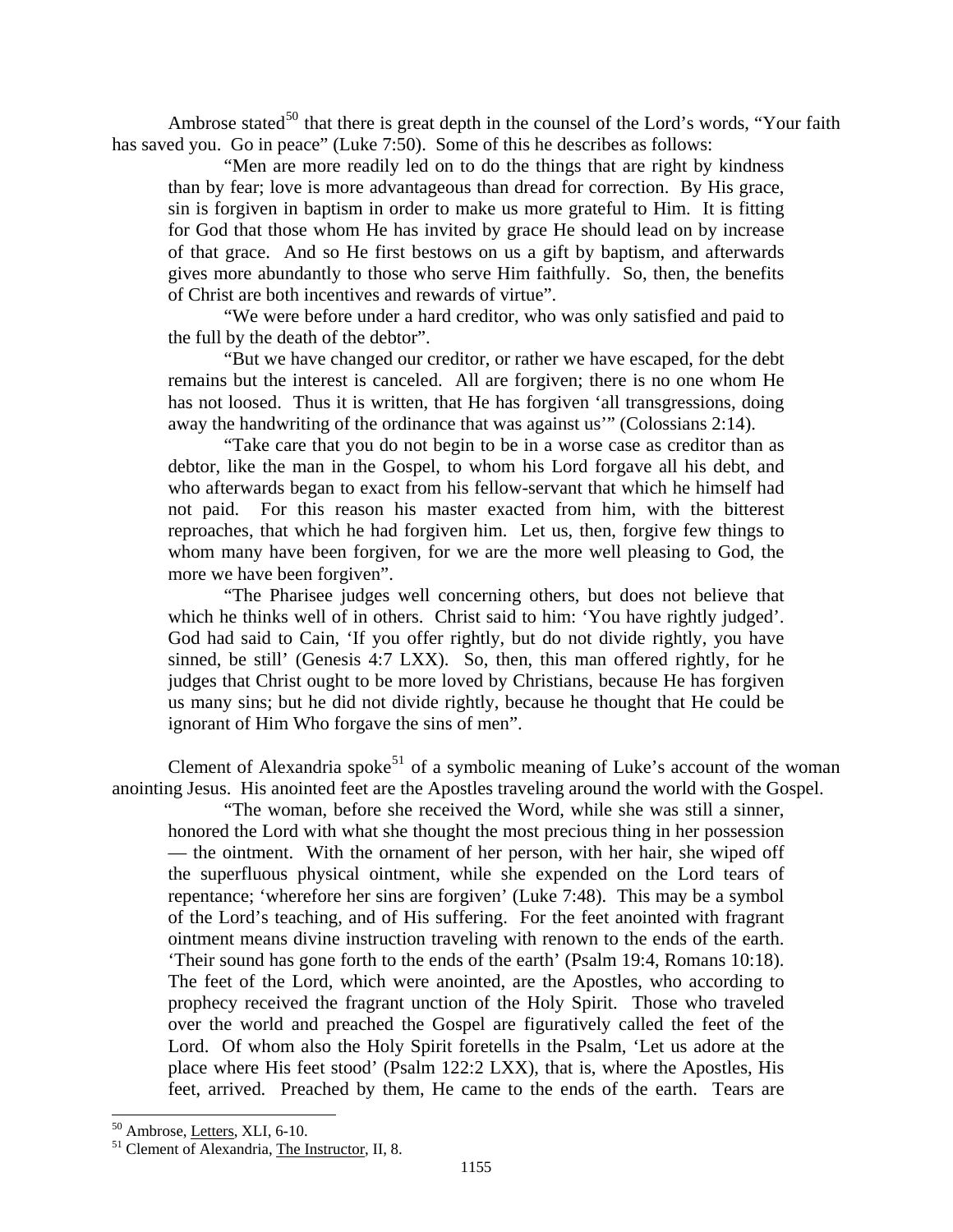<span id="page-25-0"></span>repentance; and the loosened hair proclaimed deliverance from the love of finery and vainglory".

# **Jesus Anointed by Mary of Bethany Six Days before Passover**

In 30 AD, Mary of Bethany anointed Jesus with a very costly oil of spikenard just prior to His entry into Jerusalem on Palm Sabbath. The account reads as follows:

Then, six days before the Passover, Jesus came to Bethany, where Lazarus was who had been dead, whom He had raised from the dead. There they made Him a supper; and Martha served, but Lazarus was one of those who sat at the table with Him. Then Mary took a pound of very costly oil of spikenard, anointed the feet of Jesus, and wiped His feet with her hair. And the house was filled with the fragrance of the oil. Then one of His disciples, Judas Iscariot, Simon's *son,* who would betray Him, said, 'Why was this fragrant oil not sold for three hundred denarii and given to the poor?' This he said not that he cared for the poor, but because he was a thief, and had the money box; and he used to take what was put in it. But Jesus said, 'Let her alone; she has kept this for the day of My burial. For the poor you have with you always, but Me you do not have always'" (John  $12:1-8$ )."

Mary had some spiritual insight in doing this that can easily go unnoticed. Jesus had been saying that He would be killed by the Scribes, Chief Priests and Pharisees, and that He would rise on the third day (Matthew 16:21, 17:23, 20:19, 27:64). The Twelve either did not understand what He said, or thought that He wouldn't allow this to happen to Him if He could prevent it. Jesus, however, recognized Mary's intent as a preparation for His burial.

Mary was one of the small group of women known as "The Myrrh-Bearing Women". Others among that group were Mary Magdalene, the Virgin Mary, Martha, Mary the wife of Cleopas, Joanna, Suzanna, and Salome. These women traveled with Jesus and His disciples from Galilee (Luke 23:55), and they funded Jesus 3-year public ministry out of their possessions (Luke 8:3). Mary Magdalene was probably the wealthiest, but Mary and Martha were women of means also.

We can recognize Mary's wealth by noticing several things. First, they had a very large house. It was large enough to accommodate Jesus, the Twelve and a number of the Seventy when they came to Jerusalem and were reluctant to stay overnight too close to the plotting of the Jewish leaders (Matthew 21:17, Luke 10:38-42). The house was also large enough to hold a reception attended by many of the Jewish leaders at Lazarus' funeral (John 11:19, 31). Second, she could afford a pound of pure oil of spikenard worth over 300 denarii (John 12:3-5) to anoint Jesus with. Third, her brother Lazarus was given a rich man's funeral, with embalming and wrapping in strips of linen (John 11:44), as opposed to the poor man's funeral for the son of the widow of Nain (Luke 7:14-15), who was simply covered with a sheet in an open coffin. Jesus Himself was given a rich man's funeral by two rich men, and laid in the tomb of a rich man (John 19:38-42).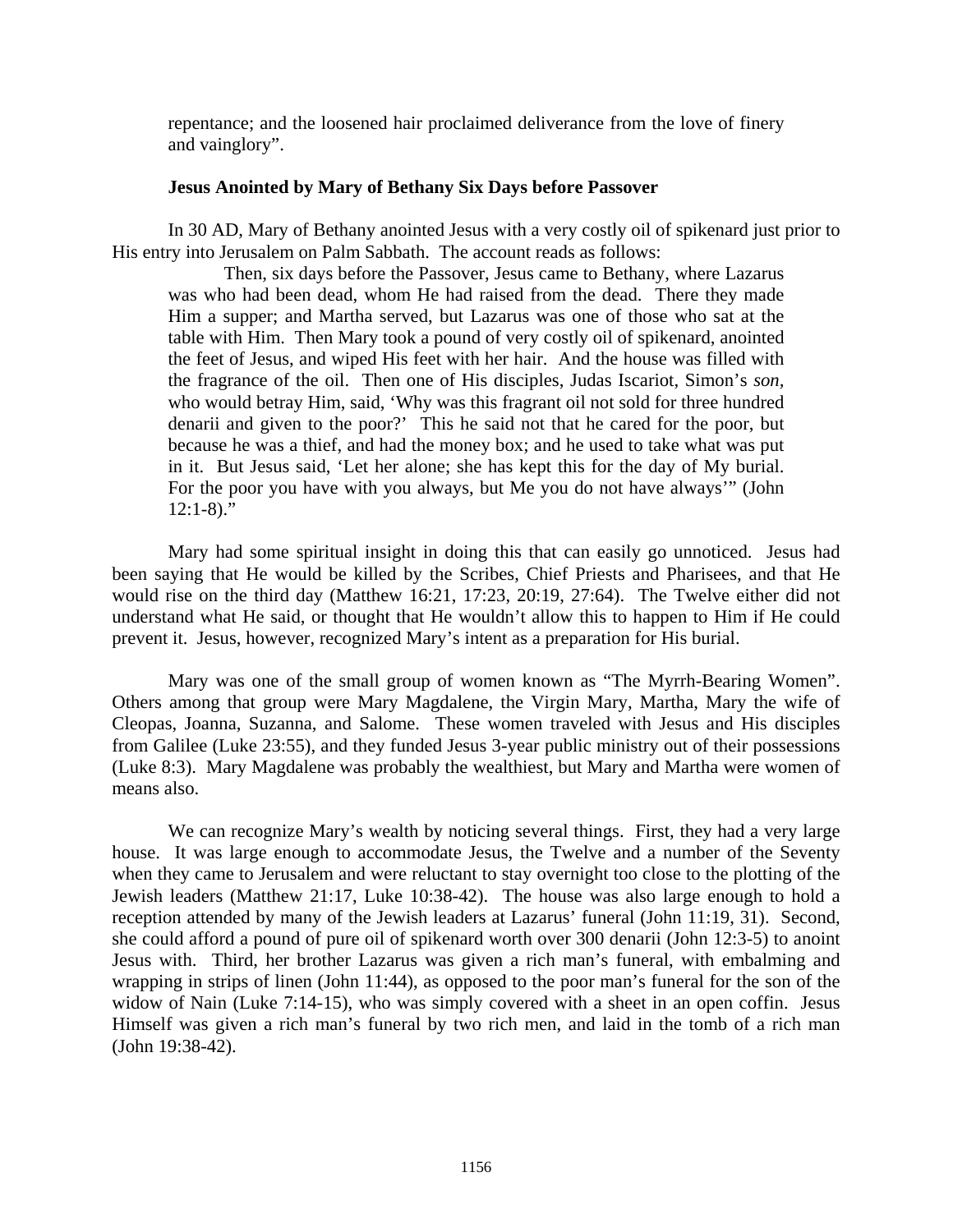## **Judas Objects to Mary's "Waste" of the Costly Oil**

<span id="page-26-0"></span>There are several aspects to Judas' objection that John mentions. The obvious part is that he just wanted to line his own pockets with the money collected for the poor. The sale of this costly oil for 300 denarii<sup>[52](#page-26-1)</sup> would have lined Judas' pocket quite well.

A disturbing question that we might have is why Jesus allowed Judas to have charge of the moneybox when He knew he was a thief. This is equivalent to the Pastor and the Finance Committee of a Church giving sole responsibility of the Church budget to a known thief. Most people just don't do that! Why would the Lord put the bag for the poor in the hands of a thief; why would he make him steward who was a lover of money? John Chrysostom suggested<sup>[53](#page-26-2)</sup> that the Lord was very concerned for Judas' salvation.

"This cut him off from all excuse. Judas could not say that he betrayed the Lord from love of money for he had in the bag sufficient to satisfy his desire; he betrayed the Lord from excessive wickedness which Christ wished to restrain. Therefore He did not even rebuke Judas as stealing, although aware of it. 'Let her alone', He said, 'for she has kept this for the day of My burial' (John 12:7). But the Lord's words did not reach or soften Judas at all. Even at the Lord's Supper in the upper room, when Satan entered Judas (John 13:27), the Lord told him 'what you do, do quickly'".

This presents quite a contrast between Mary and Judas. Both had followed Jesus for three years, and Judas had even been given the authority to heal the sick and raise the dead. Both had watched the Master do the same. But the realization of just Who Jesus was had penetrated Mary's heart, but had not affected Judas. Mary so appreciated the Master's forgiveness that she spent a great deal of money on ointment to prepare for His burial (John 12:7). Judas couldn't care less, and sold the Master for a few coins (Matthew 26:15).

One of the hymns for Holy Tuesday<sup>[54](#page-26-3)</sup> states, "The adulterous woman<sup>[55](#page-26-4)</sup>, O Christ, approaching You and pouring on Your feet ointment with tears, was delivered by Your command from the rottenness of iniquity. But the ingrate Disciple, who was fully possessed of Your grace, and wallowed in the mire, selling You with the love of silver. Glory be to Your compassion, O Lover of mankind".

Commenting on Judas' love of money, Chrysostom pointed out<sup>[56](#page-26-5)</sup> that Paul referred to covetousness as idolatry (Colossians 3:5) and a very intense slavery that is difficult to escape from. It can warp one's life and cause the forfeit of one's salvation.

"A dreadful thing is the love of money; it disables both eyes and ears, and makes men worse to deal with than a wild beast. It allows a man to consider neither conscience, nor friendship, nor fellowship, nor the salvation of his own soul. But having withdrawn them at once from all these things, like some harsh mistress, it makes those captured by it its slaves. The dreadful part of so bitter a

<span id="page-26-1"></span> $52$  One denarius was a day's wage for a laborer (Matthew 20:1-2).

<span id="page-26-3"></span><span id="page-26-2"></span><sup>&</sup>lt;sup>53</sup> John Chrysostom, <u>Homilies on John</u>, LXV, 2.<br><sup>54</sup> Seraphim Nassar, <u>Divine Prayers and Services</u>, Antiochian Orthodox Christian Archdiocese, Englewood, NJ, 1993, p. 773-774.

<span id="page-26-4"></span> $<sup>55</sup>$  This is the adulterous woman from Luke 7:36-50. Church tradition holds that the woman who annointed Jesus</sup> just before Passover was a chaste, virtuous woman. See Seraphim Nassar, Divine Prayers and Services, Antiochian Orthodox Christian Archdiocese, Englewood, NJ, 1993, p. 778. 56 John Chrysostom, Homilies on John, LXV, 3.

<span id="page-26-5"></span>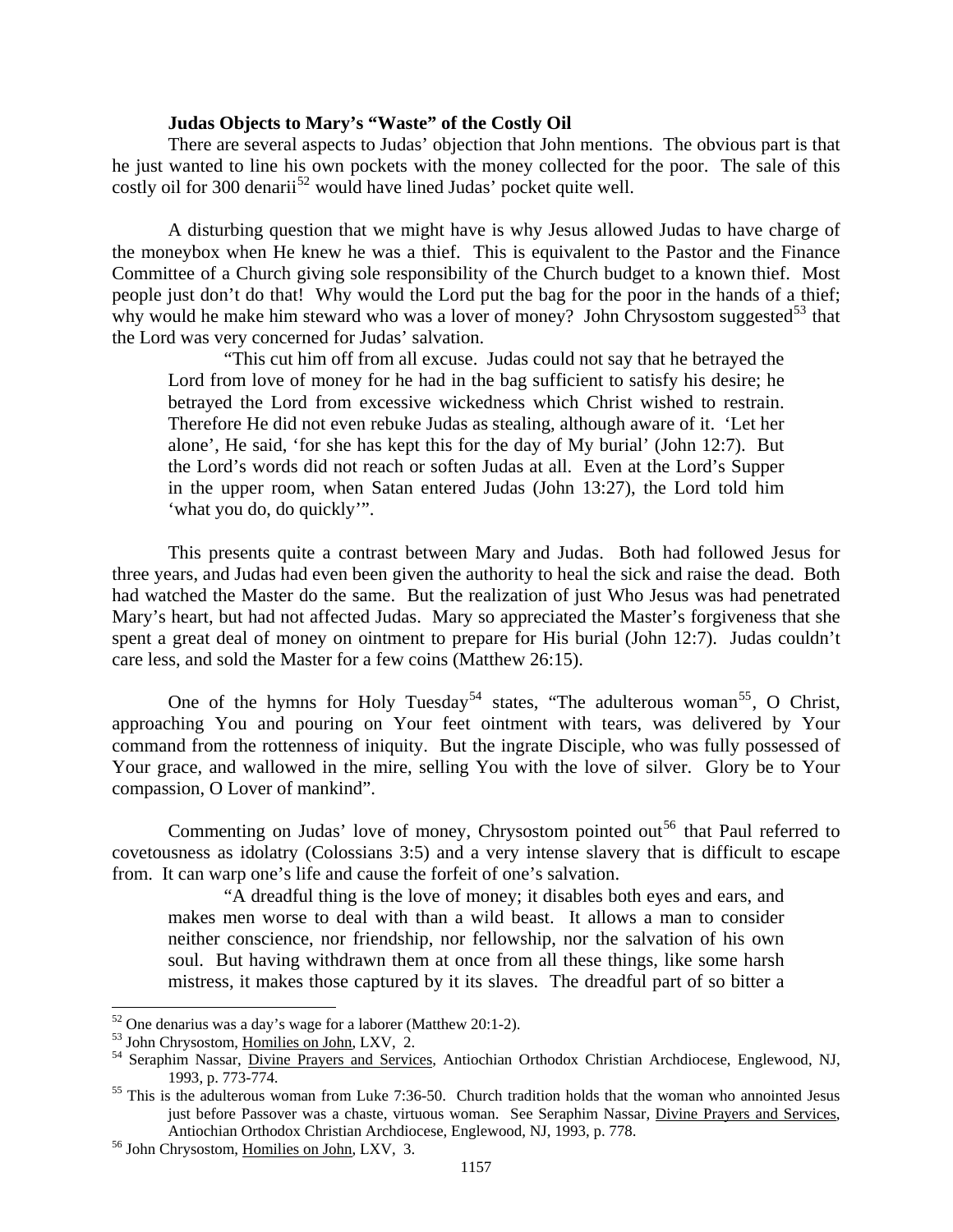slavery is that it persuades them even to be grateful for it. The more they become enslaved, the more does their pleasure increase; in this way especially the malady becomes incurable, in this way the monster becomes hard to conquer. This made Gehazi a leper instead of a disciple and a prophet (2 Kings 5:15-27); this destroyed Ananias and her with him (Acts 5:1-11); this made Judas a traitor (John 12:6); this corrupted the rulers of the Jews, who received gifts, and became the partners of thieves (Matthew 23:14-21). Paul called it 'idolatry' (Colossians 3:5), and not even so has he deterred men from it. Why did he call it 'idolatry?' Many possess wealth, and dare not use it, but consecrate it, handing it down untouched, not daring to touch it, as though it were some devoted thing<sup>[57](#page-27-0)</sup>. If at any time they are forced to do so, they feel as though they had done something unlawful. As the Greek carefully tends his graven image, so you entrust your gold to doors and bars; you provide a chest instead of a shrine, and lay it up in silver vessels. You may not bow down to it as he does to the image; yet you show all kind of attention to it.

Again, the Greek would rather give up his eyes or his life than his graven image. So also would those who love gold. 'But', said one, 'I don't worship the gold'. Neither does he worship the image, but the devil that dwells in it (Deuteronomy 32:17); and in like manner you, though you don't worship the gold, yet you worship that devil who springs on your soul, from the sight of the gold and your lust for it. Far more grievous than an evil spirit is the lust of money-loving and many obey it more than others do idols. For these in many things disobey; but in this case they yield everything, and whatever it tells them to do, they obey. 'Be at war with all', it says, 'at enmity with all, know not nature, despise God, sacrifice to me yourself', and in all they obey. To the graven images they sacrifice oxen and sheep; but avarice says, 'sacrifice to me your own soul', and the man obeys".

While the covetous shall not inherit the Kingdom of God, not even so do they fear. (1 Corinthians 6:10). This covetousness is weaker than all the others; it is not inborn, nor natural. If it were, it would have been placed in us at the beginning; but there was no gold at the beginning, and no man desired gold. By each man's envying the one before him, men have increased the disease, and he who has gotten it in advance provokes him who had no desire. When men see splendid houses, extensive lands, troops of slaves, silver vessels, and great heaps of apparel, they use every means to outdo them; so that the first set of men are causes of the second, and these of those who come after.

Theophylact compared<sup>[58](#page-27-1)</sup> the service offered by Mary with the criticism offered by Judas regarding serving the poor:

<span id="page-27-0"></span><sup>&</sup>lt;sup>57</sup> "The devoted thing" is a technical term that is rendered in the LXX as the "Anathema", and there are several aspects to this. The anathema was a kind of a vow, either initiated by an individual regarding some of his possessions or as a command by the Lord out of righteous judgment. For example, anything a man devotes to the Lord is holy, is not redeemable and is called anathema (Leviticus 27:28). On the other hand, the Canaanite king of Arad and his destroyed cities were named "Anathema" (Numbers 21:2-3). Because Achan took some of the anathema to his home he became anathema also (Joshua 7, 22:20). Chrysostom is

<span id="page-27-1"></span>saying that wealth can become very much like the things Achan took from the ruins of Jericho.<br><sup>58</sup> Theophylact, <u>The Explanation of the Holy Gospel According to St. Mark</u>, Ch. 14, Chrysostom Press, House Springs, MO, 1997, pp. 118-119.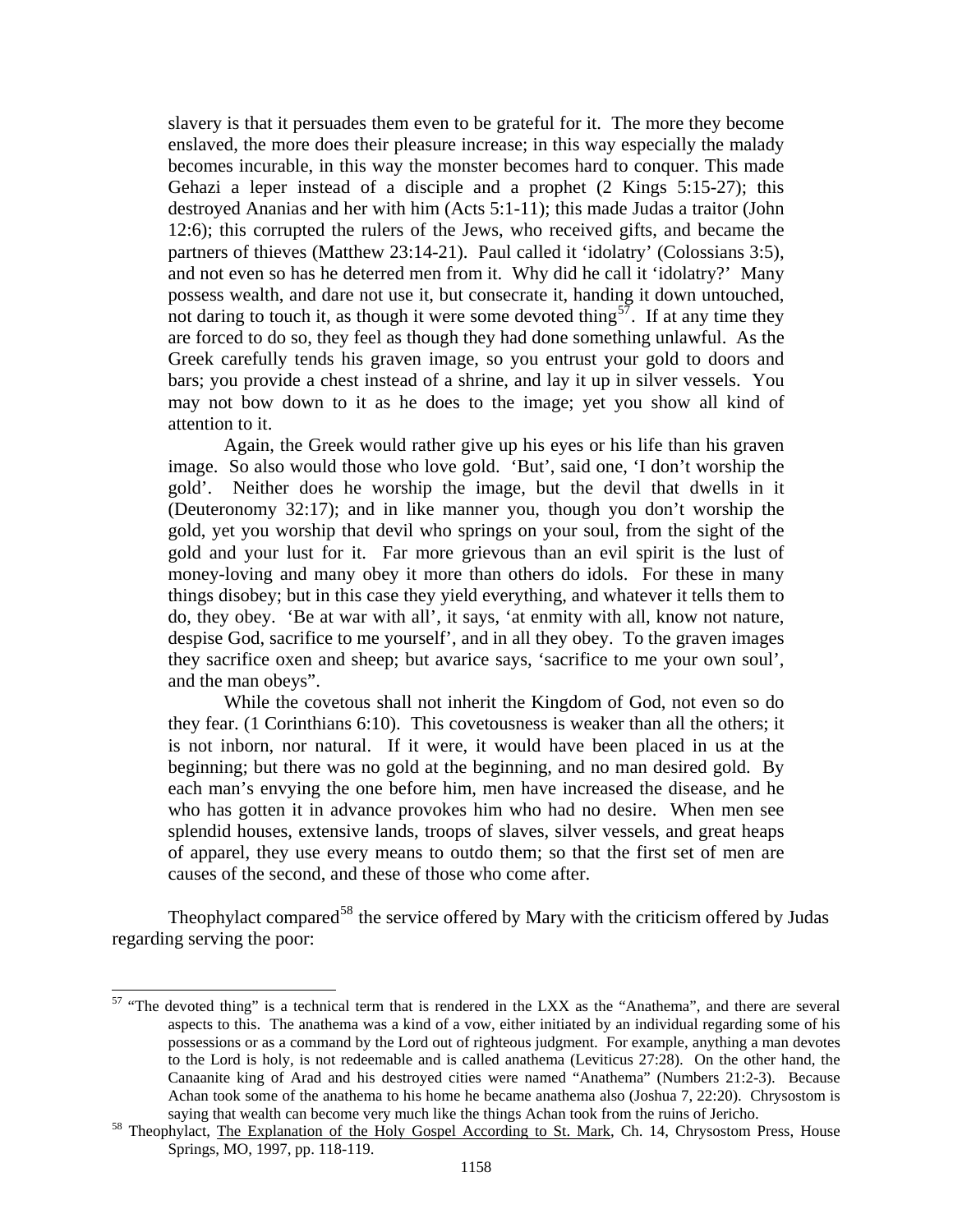<span id="page-28-0"></span>"'Why do you trouble her?', He asks. She has offered a gift; why do you turn her away with a rebuke? At the same time He chastises the betrayer, saying to him, 'She has done this for My burial', reproving him for his lack of conscience. It is as if the Lord were saying to him, 'You will hand Me over to death, and you do not reproach yourself. But she, inspired by God, has brought myrrh for My burial. Does she deserve your reproach?' Here the Lord makes two prophecies. First, the Gospel will be preached throughout the whole world. Second, the deed of this woman will be preached together with the Gospel. From this text, let those be confounded who put the poor above Christ. For I have heard goldsmiths say, 'If I make a living melting down a holy vessel in order to give to the poor, it is no crime'. Let them hear that Christ prefers service to Himself above service to the poor. The Body of Christ is, literally, that which is on the golden paten, and His Blood is that which is in the chalice. Therefore that man, who takes away the costly paten, and compels the Body of Christ to be placed upon a cheaper one, using the pretext of serving the poor; let it be known that he will share the fate of Judas".

## **Jesus Anointed by Mary of Bethany Again Two Days before Passover**

On Wednesday of Holy Week, Mary of Bethany anointed Jesus again. The location is now the house of Simon the leper, not the house of Mary, Martha and Lazarus. Whereas six days before Passover (John 12:1) she anointed His feet and wiped them with her hair, now it is two days before Passover (Matthew 26:2, Mark 14:1) and she poured the oil on His head. According to Mark's account, she broke the alabaster flask as she did this (Mark 14:3). Matthew's account reads:

"And when Jesus was in Bethany at the house of Simon the leper, a woman came to Him having an alabaster flask of very costly fragrant oil, and she poured it on His head as He sat at the table. But when His disciples saw it, they were indignant, saying, 'Why this waste? For this fragrant oil might have been sold for much and given to the poor'. But when Jesus was aware of it, He said to them, 'Why do you trouble the woman? For she has done a good work for Me. For you have the poor with you always, but Me you do not have always. For in pouring this fragrant oil on My body, she did it for My burial. Assuredly, I say to you, wherever this gospel is preached in the whole world, what this woman has done will also be told as a memorial to her'" (Matthew 26:6-13).

This time it is not Judas who criticizes Mary for "this waste", but the other disciples. Again, they valued it at 300 danarii, just as Judas had four days ago. Again Jesus commends Mary for doing this for His burial, and that she will be remembered for this everywhere that the Gospel is preached. Four days ago Mary had used part of the "Oil of Spikenard" on Jesus' feet; this time she emptied the flask and broke it open to get it all out for anointing His head. In doing so, the oil ran down His neck and beard and covered His body.

<span id="page-28-2"></span>John Chrysostom noted<sup>[59](#page-28-1)</sup> some things about Mary; especially that she recognized Him as God:

"After many other women, the Samaritan (John 4:7-39), the Canaanite (Matthew 15:22-28), her that had the issue<sup>[60](#page-28-2)</sup> of blood (Mark 5:25-34), and other

<span id="page-28-1"></span><sup>&</sup>lt;sup>59</sup> John Chrysostom, Homilies on Matthew, LXXX, 1.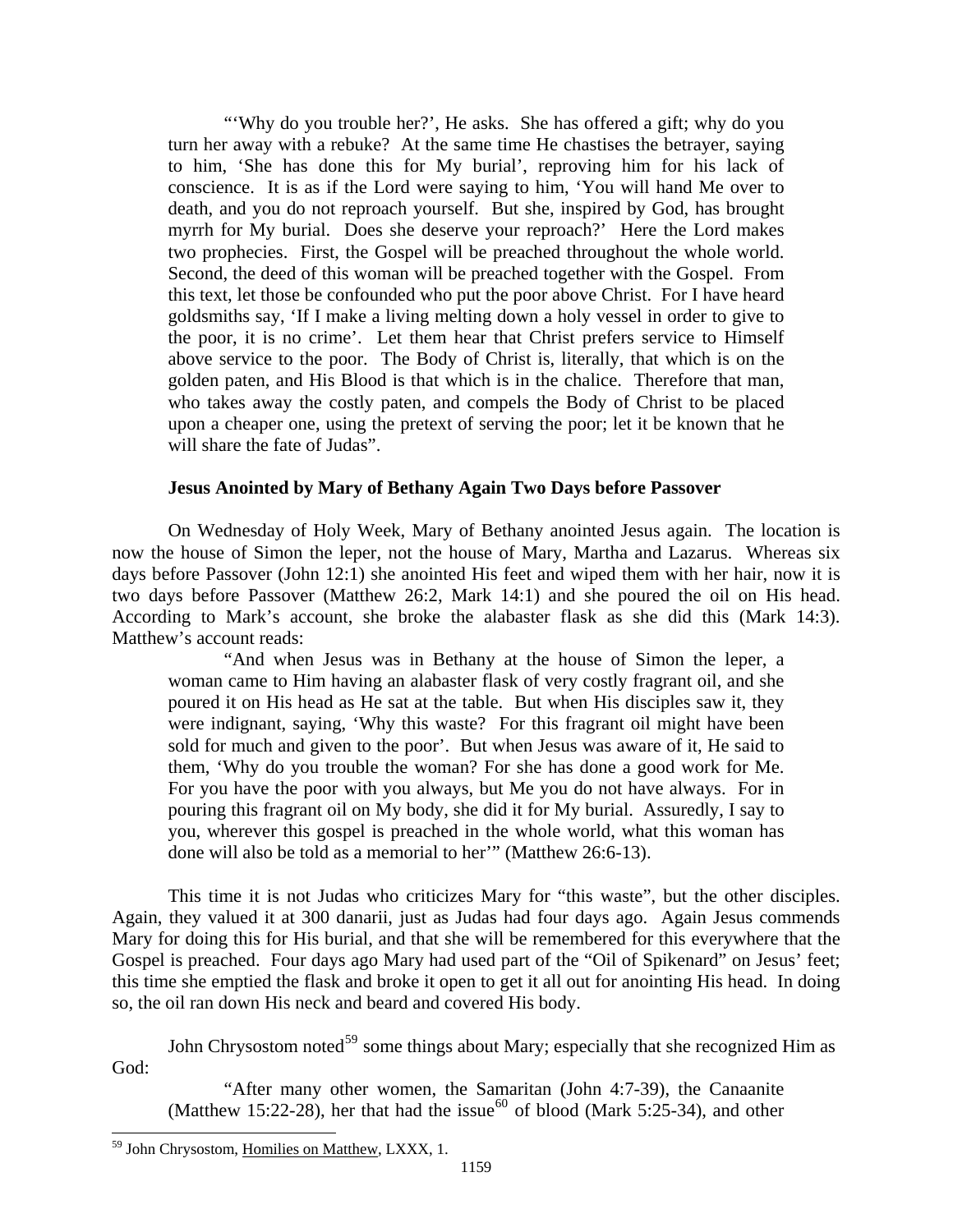besides, that she came to Him, conscious to herself of much impurity; and then not publicly but in a house. Whereas all the others came to Him for the healing of the body alone, she came to Him by way of honor only, and for the amendment of the soul. She was not at all afflicted in body, so that for this most especially one might marvel at her. And not as to a mere man did she come to Him; for then she would not have wiped His feet with her hair, but as to one greater than man can be".

In contrast to Mary, the Twelve and the other disciples were not as aware of what was happening. Later they would understand; Chrysostom describes<sup>[61](#page-29-0)</sup> their state-of-affairs:

"Why were the disciples indignant at this? They heard the Master saying, 'I will have mercy, and not sacrifice' (Matthew 9:13, 12:7). He blamed the Jews, because they omitted the weightier matters, justice, mercy, and faith (Matthew 23:23), and He spoke at length on the mount concerning almsgiving (Matthew 6:1-4). From these things they inferred and reasoned that if He does not accept whole burnt offerings, or the ancient worship, much more will He not accept the anointing of oil".

"Knowing her intention, however, He allows her. Great was her reverence, and unspeakable was her zeal; therefore He permitted the oil to be poured even on His head".

"If He didn't refuse to become man, to be born in the womb, and to be fed at the breast, why do you marvel if He accepts this? Like the Father allowed a sweet savor of meat and smoke (Exodus 29:18, Leviticus 1:9, Numbers 28:2), so did Jesus accept the harlot's intention (Luke 7:37-38). Jacob also anointed a pillar to God (Genesis 28:18, 31:13); oil was offered in the sacrifices (Leviticus 2:1); and the priests were anointed with ointment" (Exodus 30:22-33).

John Chrysostom celebrates<sup>[62](#page-29-1)</sup> the eternal memory of the anointing by Mary, and notes that she is remembered above countless kings. In recognizing Mary's faith, the Lord allowed her to do things out of the zeal of her budding faith that He might not have permitted otherwise.

"While the noble exploits of countless kings and generals have sunk into silence; having overthrown cities, encompassed them with walls, set up trophies, and enslaved many nations, they are not known so much as by hearsay, though they have both set up statues, and established laws. Yet a woman who was a harlot<sup>[63](#page-29-2)</sup> poured out oil in the house of some leper, in the presence of ten men; this all men celebrate throughout the world. So great a time has passed, and yet the memory of that which was done has not faded away. But Persians and Indians, Scythians and Thracians, Sarmatians, and the race of the Moors, and they that dwell in the British Islands, spread abroad that which was done secretly in a house by a woman that had been a harlot. Great is the loving-kindness of the Lord. He endures a harlot kissing his feet, and moistening them with oil, and wiping them with her hair, and He receives her, and reproves those that blame her. It was not right that for so much zeal the woman should be driven to despair".

 $60$  We know the woman with the issue of blood today by the name of Veronica.

<span id="page-29-2"></span><span id="page-29-1"></span>

<span id="page-29-0"></span><sup>&</sup>lt;sup>61</sup> John Chrysostom, <u>Homilies on Matthew</u>, LXXX, 1.<br><sup>62</sup> John Chrysostom, <u>Homilies on Matthew</u>, LXXX, 2.<br><sup>63</sup> Chrysostom identifies Mary of Bethany as a former harlot. This may mean that she had had more than one husband, such as the woman Jesus met at the well in Sychar (John 4:16-18).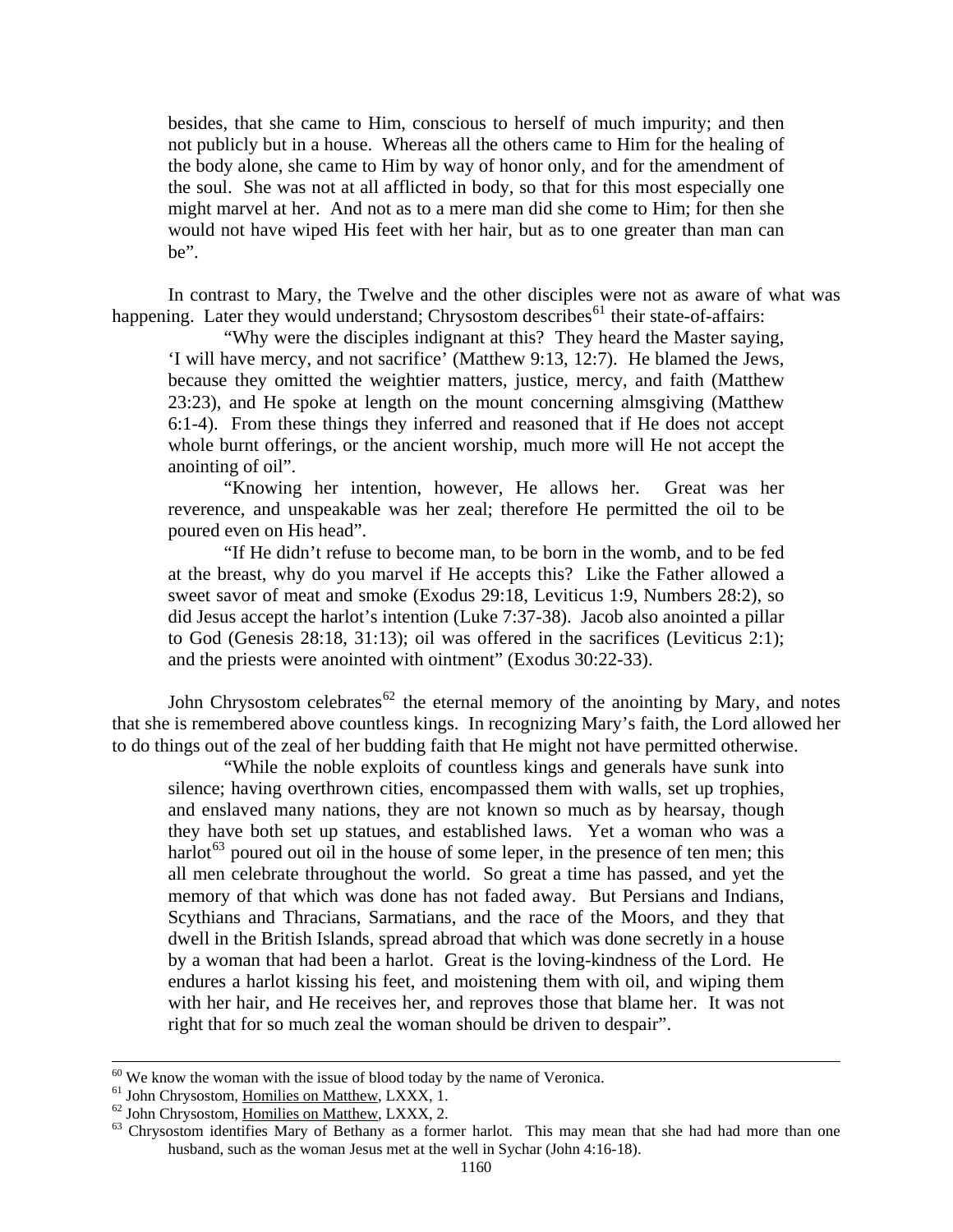<span id="page-30-0"></span>"But note this too, how far they were now raised up above the world, and excelled in almsgiving. Why was it He did not merely say, 'She has done a good work,' but before this, 'Why do you trouble the woman?' That they might learn not to require too much of the weaker sort at the beginning! Therefore neither does He examine the act merely itself by itself, but taking into account the person of the woman. If He had been making a law, He would not have brought in the woman. But that you might learn that for her sake these things were said, that they might not mar her budding faith, but rather cherish it. Therefore He said it, teaching us whatever good thing may be done by any man, though it is not quite perfect, to receive it, encourage it, advance it, and not to seek perfection at the beginning".

"All men, He said, shall celebrate her hereafter; now she has announced beforehand my passion, by bringing to me what was needed for a funeral; let no man reprove her. I am so far from condemning her as having done amiss, or from blaming her as having not acted rightly, that I will not allow what has been done to be hid, but the world shall know that which has been done in a house, and in secret. The deed came of a reverential mind, fervent faith, and a contrite soul".

### **Judas Bargains to Betray Jesus**

Immediately after Mary anointed Jesus, Judas sought out the chief priests to betray Jesus. Matthew's and Luke's accounts read:

"Then one of the twelve, called Judas Iscariot, went to the chief priests and said, 'What are you willing to give me if I deliver Him to you?' And they counted out to him thirty pieces of silver. So from that time he sought opportunity to betray Him (Matthew 26:14-16).

"Then Satan entered Judas, surnamed Iscariot, who was numbered among the twelve. So he went his way and conferred with the chief priests and captains, how he might betray Him to them. And they were glad, and agreed to give him money. So he promised and sought opportunity to betray Him to them in the absence of the multitude" (Luke 22:3-6).

John Chrysostom spoke<sup>[64](#page-30-1)</sup> at length about Judas, pondering how he could do such a thing! What was he thinking? From what he had seen and done and witnessed over the past three years, his deeds make no sense! The only explanation is that something else possessed him, and Chrysostom said that this was covetousness. Jesus was extremely patient with him, even up to the last hour, but to no avail. The least that we can do is to be similarly patient with those in our midst that have the same problem.

"And see how great is the wickedness of Judas, in that he comes to them of his own accord, in that he does this for money and for such a small sum of money".

"Luke said that he conferred with the chief captains. After that the Jews became seditious, the Romans set over them those that should provide for their good order. Their government had now undergone a change according to the prophecy. Judas was afraid of the multitude, and desired to seize him alone".

"This is such madness! How did covetousness completely blind him! He that had often seen Him when He went through the midst, and was not seized, and

<span id="page-30-1"></span><sup>64</sup> John Chrysostom, Homilies on Matthew, LXXX, 3.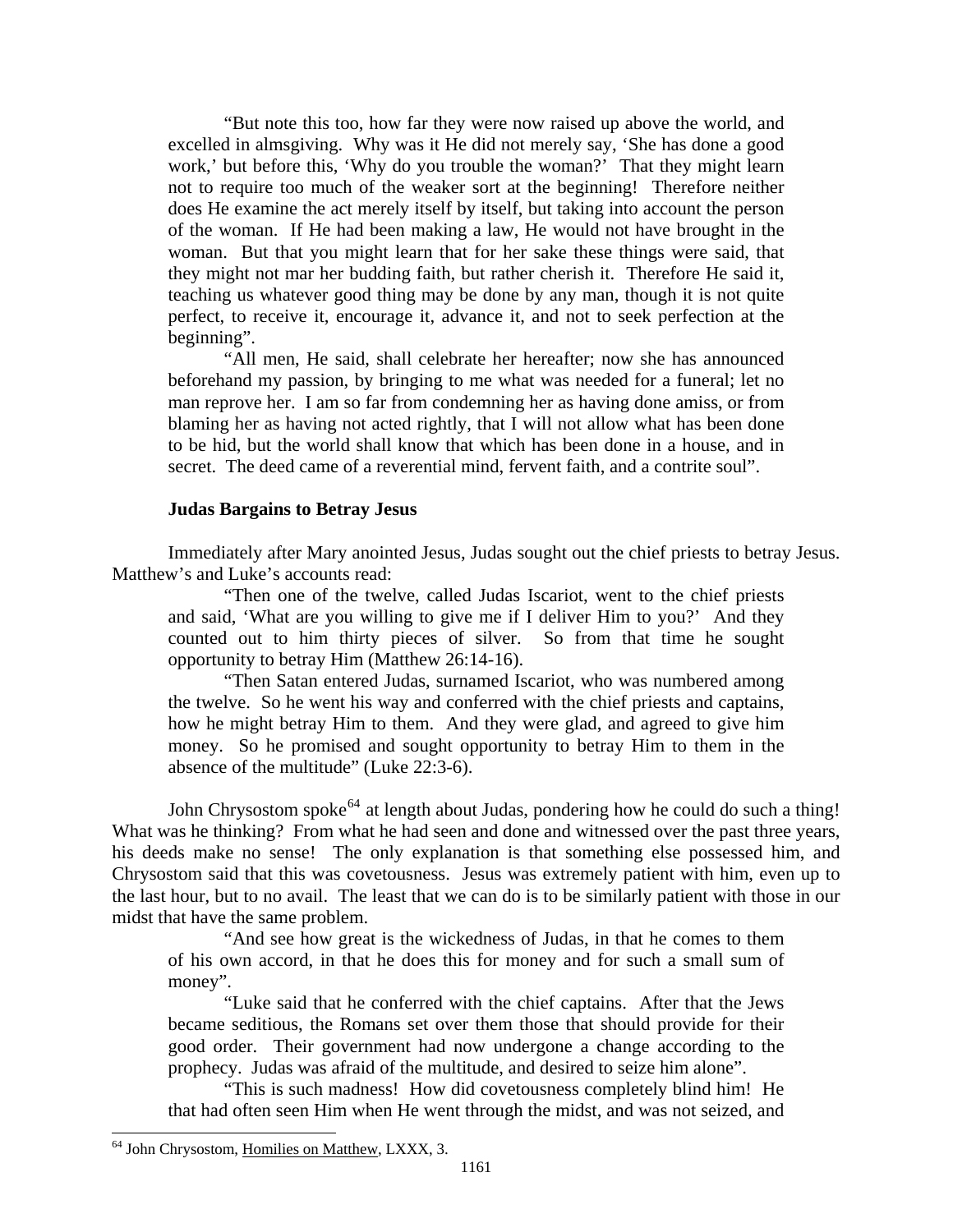<span id="page-31-0"></span>when He gave many demonstrations of His Godhead and power; now he looked for an opportunity to lay hold on Him".

"Knowing this, then, let us also do all things for them that sin and are careless, warning, teaching, exhorting, admonishing, advising, though we profit nothing. Christ indeed foreknew that the traitor was incorrigible. Yet He did not cease to supply what He could do, as well admonishing as threatening and bewailing over him, and in a concealed way. At the time of the betrayal, He allowed him even to kiss Him (Luke 22:47-48), but this did not benefit Judas at all. So great an evil is covetousness; this made him both a traitor, and a sacrilegious robber".

"Every day Judas was with Him, who had nowhere to lay His head, and every day he was instructed by deeds and by words, not to have gold, silver, or two coats (Luke 12:33, Mark 10:21, Luke 3:11). Yet he was not taught selfrestraint; how do you expect to escape the disease, if you don't have the benefit of earnest attention, and do not use much diligence? The monster is terrible, yet nevertheless, if you are willing, you will easily get the better of him. The desire is not natural; this is clear from those that are free from it. Natural things are common to everyone; but this desire has its origin from carelessness alone. From this it takes its birth; from this it derives its increase; when it has seized upon those who look greedily after it, it makes them live contrary to nature. When they don't care about their fellow countrymen, their friends, their brethren, etc., this is to live against nature. Thus it is evident that the vice and disease of covetousness, wherein Judas became a traitor, is contrary to nature. How did he become such a one, you may say, having been called by Christ?"

"Because God's call is not compulsory, neither does it force the will of them who are not minded to choose virtue, but admonishes and advises, and does all things, so as to persuade men to become good. But if some don't endure, it does not compel. If you want to learn what caused him to became such as he was, you will find that he was ruined by covetousness".

"How was he taken by this calamity? Such changes arise from carelessness, as on the other hand, those for the better from diligence. How many for instance that were violent, are now gentler than lambs? How many lascivious persons have become afterwards continent? How many former covetous have now cast away even their possessions? The contrary also has been the result of carelessness. Gehazi also lived with a holy man, and he too became depraved from the same disease (2 Kings 5:15-27). This calamity is the most grievous of all. From covetousness come robbers of tombs, manslayers, wars and fighting, and whatsoever evil you may mention. Someone said, 'there is nothing more wicked than a covetous man'".

### **First Parable from the Old Testament: Exodus 2:11-22 "The Rejection of Moses"**

In the First Reading, Moses, like Christ, came to his people as the only person qualified to be a prince and a judge, but he was rejected and driven away. The text from Exodus reads:

"And it came to pass in that length of time, that Moses having grown, went out to his brethren the sons of Israel: and having noticed their distress, he saw an Egyptian smiting a certain Hebrew of his brethren the children of Israel. And having looked round this way and that way, he sees no one; and he smote the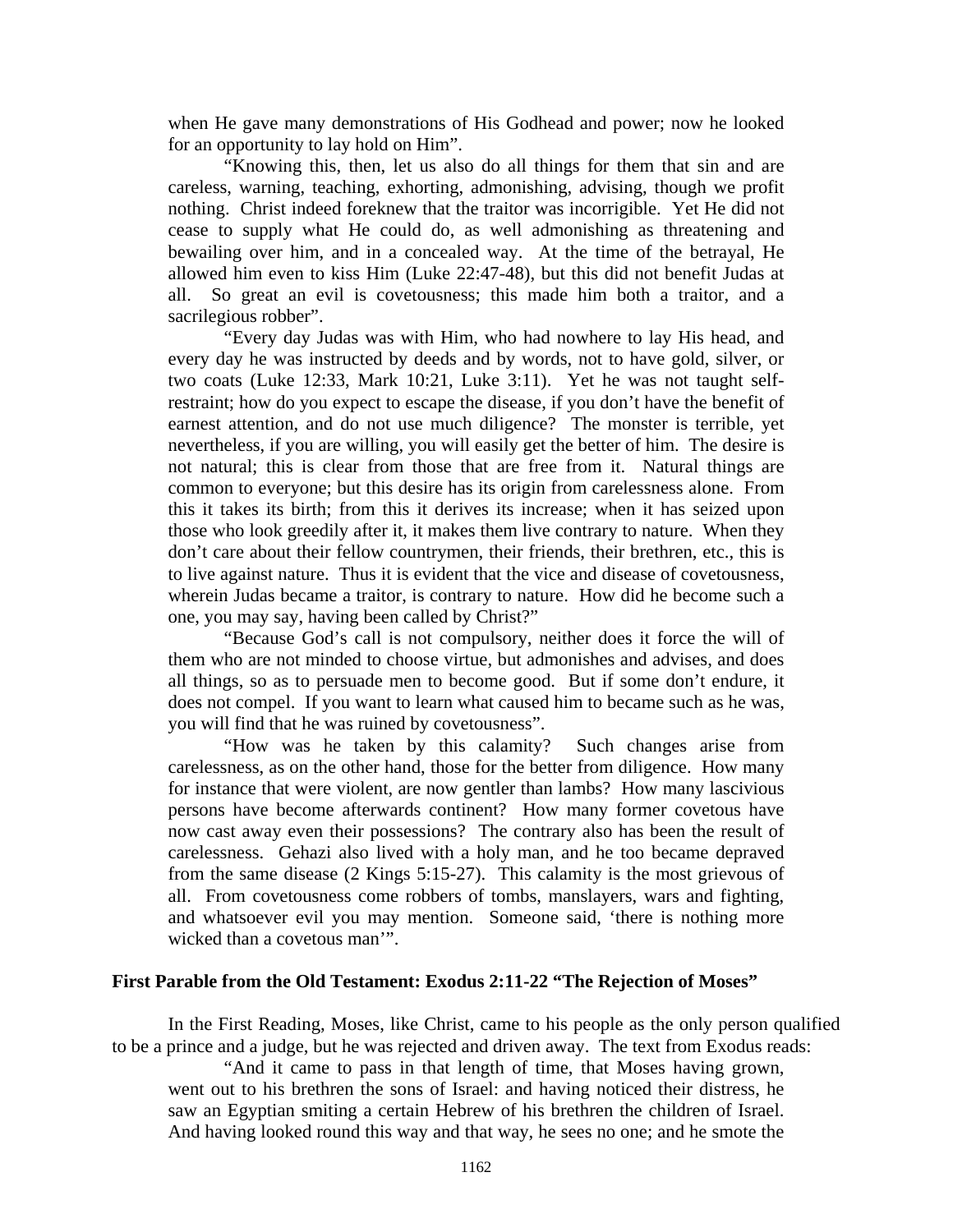Egyptian, and hid him in the sand. And having gone out the second day he saw two Hebrew men fighting; and he said to the injurer, 'Why do you smite your neighbor?' And he said, 'Who made you a ruler and a judge over us? Will you slay me as you yesterday slew the Egyptian?' Then Moses was alarmed, and said, 'If *it be* thus, this matter has become known'. And Pharaoh heard this matter, and sought to slay Moses; and Moses departed from the presence of Pharaoh, and dwelt in the land of Midian; and having come into the land of Midian, he sat on the well."

"And the priest of Midian had seven daughters, feeding the flock of their father Jethro; and they came and drew water until they filled their pitchers, to water the flock of their father Jethro. And the shepherds came, and were driving them away; and Moses rose up and rescued them, and drew water for them, and watered their sheep. And they came to Reuel their father; and he said to them, 'Why have you come so quickly to-day?' And they said, 'An Egyptian delivered us from the shepherds, and drew water for us and watered our sheep'. And he said to his daughters, 'And where is he? And why have you left the man? Call him therefore, that he may eat bread'. And Moses was established with the man, and he gave Zipporah his daughter to Moses to wife. And the woman conceived and bore a son, and Moses called his name Gershom, saying, 'I am a sojourner in a strange land'" (Exodus 2:11-22 LXX).

Moses' parents exhibited a great deal of faith at the time that he was born. By faith, they abandoned their son to the Lord's discretion twice: once to the Nile in a floating basket and once to the daughter of the evil tyrant. And God responded to their faith by providing for Moses in a remarkable way. Not only did he get the best education available (Acts 7:22), but he represented Pharaoh's only heir, since Thermuthis, Pharaoh's daughter, was barren. Pharaoh's magicians<sup>[65](#page-32-0)</sup> warned Pharaoh against Moses, but Pharaoh disregarded their advice to kill Moses and instead protected him and raised him as the heir to the throne.

As a young man<sup>[66](#page-32-1)</sup>, Moses was placed at the head of the Egyptian army and defeated the Ethiopians, who were advancing into Egypt from the South. This early activity of Moses may be what Stephen, the Protomartyr, referred to saying that Moses "was mighty in words and deeds" (Acts 7:22) before he left Egypt at age forty.

After Moses returned as a conquering hero<sup>[67](#page-32-2)</sup>, the magicians entertained a greater hatred of him than before, and were able to sway Pharaoh to beware of him as a military force to be reckoned with. At this same time, the incident occurred where Moses saw an Egyptian taskmaster unjustly beating a Hebrew. Moses struck down the Egyptian and killed him, and buried him in the sand. (From the above accounts, it is apparent that Moses was strong and skilled in military endeavors! The taskmaster had no business even questioning the Commander of the Egyptian army). The next day, Moses came upon two Hebrews fighting. Trying to act as a peacemaker, Moses spoke to them. But one of them replied, "Who made you a prince or a judge over us? Are you going to kill me as you killed the Egyptian?" As heir to the throne, as a conquering hero, and with priestly qualifications, no one was more qualified to be a prince and a judge over them. But like Christ, his people rejected him.

<span id="page-32-1"></span><span id="page-32-0"></span><sup>&</sup>lt;sup>65</sup> Josephus, <u>Antiquities</u>, II, ix. 1, 7<br><sup>66</sup> Josephus, <u>Antiquities</u>, II, x, 1-2.<br><sup>67</sup> Josephus, <u>Antiquities</u>, II, xi, 1

<span id="page-32-2"></span>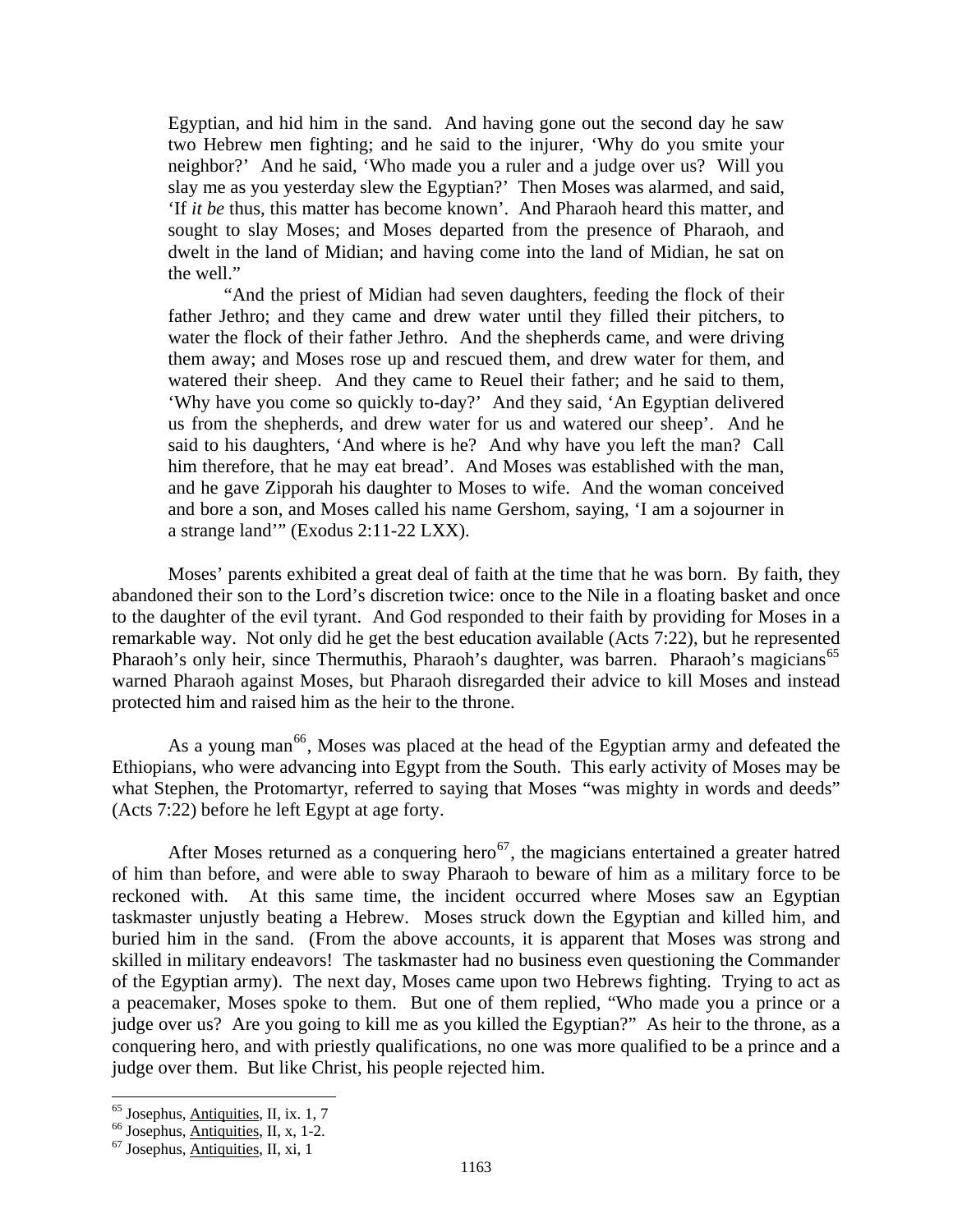<span id="page-33-0"></span>When Moses realized that the event had become known, he left Egypt before Pharaoh could find him (Exodus 2:11-15). When Pharaoh heard of this, he tried to kill Moses, knowing that his general had now identified with the Hebrews as his magicians said he would; but Pharaoh was too late.

John Chrysostom stated<sup>[68](#page-33-1)</sup> that the "reproach of Christ" (Hebrews 11:26) that Moses received was spoken by his own people, "Who made you a prince or a judge over us?" (Exodus 2:14). By his rank (heir to the throne, general in the Egyptian army), they should have welcomed him with open arms as a prince and a judge. Chrysostom compared this to the reproach Christ received from His own, "He came to His own and His own did not receive Him" (John 1:11). After they crucified Him, "Those who passed by blasphemed Him, wagging their heads: 'if You are the Son of God, come down from the Cross'" (Matthew 27:39-40). Thus Moses and Christ suffered alike. Moses and Christ alike looked to the reward set for them (Hebrews 11:26, 12:2).

## **Second Parable from the Old Testament: Job 2:1-10 "The Smiting of Job by Satan"**

In the Second Reading, Job portrayed Christ as He was struck down without a cause. The text from Job reads:

"And it came to pass on a certain day that the angels of God came to stand before the Lord, and the devil came among them to stand before the Lord. And the Lord said to the devil, 'Where have you come from?' Then the devil said, 'I am come from going through the world, and walking about the whole earth'. And the Lord said to the devil, 'Have you then observed my servant Job, that there is none of *men* upon the earth like him, a harmless, true, blameless, godly man, abstaining from all evil? And he yet cleaves to innocence, whereas you have told *me* to destroy his substance without cause?' And the devil answered and said to the Lord, 'Skin for skin, all that a man has will he give as a ransom for his life. Put forth your hand, and touch his bones and his flesh: verily he will bless you to *your* face'. And the Lord said to the devil, 'Behold, I deliver him up to you; only save his life'.

So the devil went out from the Lord, and smote Job with sore boils from *his* feet to *his* head. And he took a potsherd to scrape away the discharge, and sat upon a dung-heap outside the city.

And when much time had passed, his wife said to him, 'How long will you hold out, saying, Behold, I wait yet a little while, expecting the hope of my deliverance? For, behold, your memorial is abolished from the earth, *even your*  sons and daughters, the pangs and pains of my womb which I bore in vain with sorrows. And you yourself sit down to spend the nights in the open air among the corruption of worms. And I am a wanderer and a servant from place to place and house to house, waiting for the setting of the sun that I may rest from my labors and my pangs which now beset me. But say some word against the Lord, and die. But he looked on her, and said to her, You have spoken like one of the foolish women. If we have received good things of the hand of the Lord, shall we not endure evil things? In all these things that happened to him, Job sinned not at all with his lips before God" (Job 2:1-10 LXX)

<span id="page-33-1"></span><sup>68</sup> John Chrysostom, Homilies on Hebrews, XXVI, 4.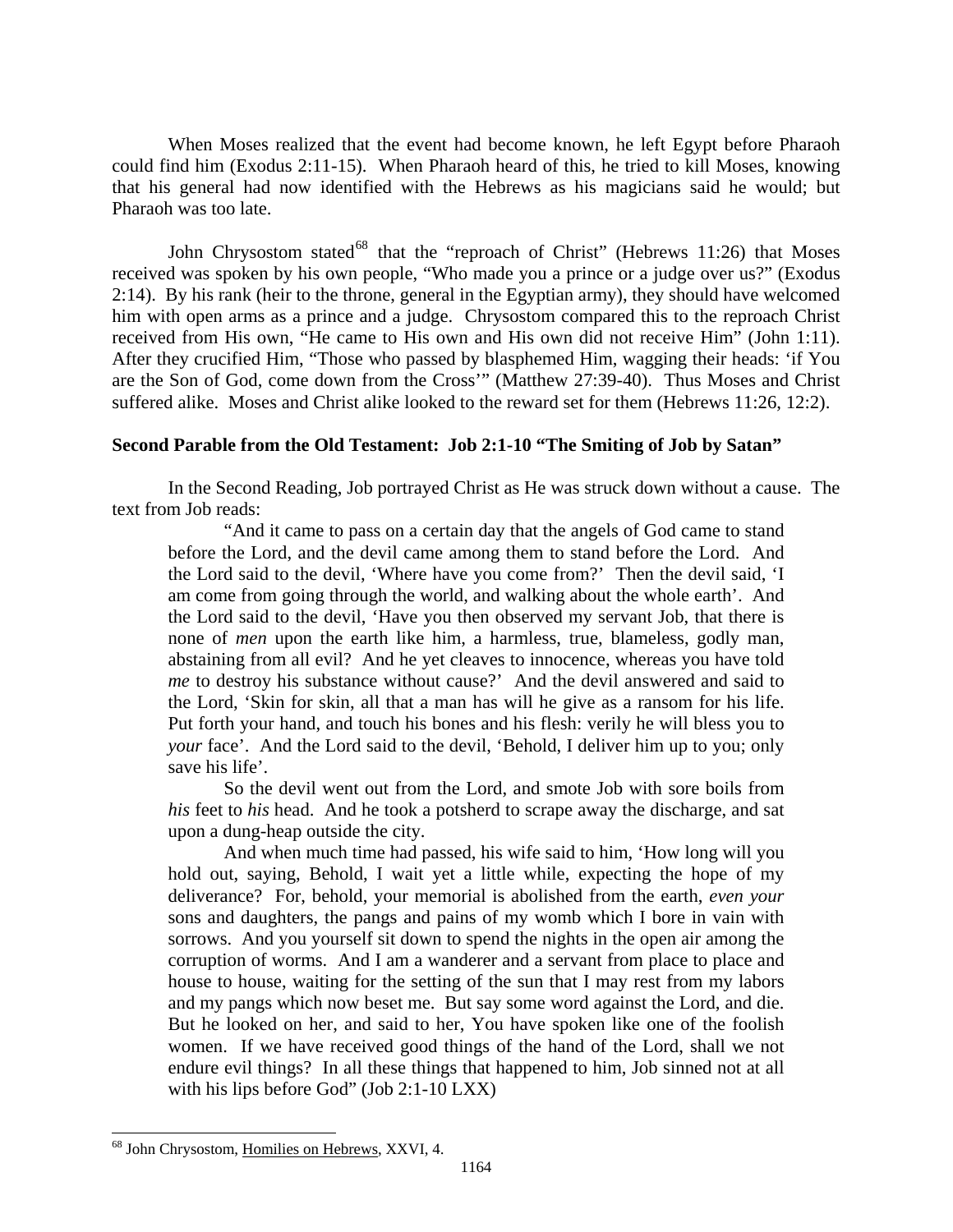Job was a descendant of Esau who lived during the years that Israel was in Egypt. During the Conquest of Canaan, Israel passed by Mt. Seir, Southeast of the Dead Sea (Deuteronomy 2:4-6), which was the home of the descendants of Esau.

This parable from the Old Testament illustrates the sacrifice of the Lamb of God, where Job is a picture of Christ as He was about to go to the Cross. Job's ordeals began with the Lord pointing out to Satan that Job was unique on the earth; "a blameless and godly man, abstaining from all evil" (Job 1:8 LXX). In his day, Job was unsurpassed in righteousness. Job even offered prayers and offerings for his ten children, consecrating them just in case they had sinned in their heart (Job 1:6). Satan felt that if Job were poor and destitute, he would curse God to His face (Job 1:11).

Satan recognized Job's godliness, just as he recognized that of Christ (Matthew 4:1-10). Yet Satan felt that all Job's righteousness could be attributed to the Lord's physical blessings in Job's life. Satan didn't allow for the possibility that Job would actually want to love God. So the Lord allowed Satan to take away all Job's possessions in sifting him.

Job's response to all this was to prepare himself to worship the Lord saying, "Naked I came from my mother's womb and naked I shall return there. The Lord gave and the Lord has taken away. Blessed be the Name of the Lord" (Job 1:21). Meanwhile, the Lord pointed out to Satan that Job held fast to his integrity "even though you incited Me against him to ruin him without cause" (Job 2:3). When the Lord pointed out Job's righteousness, Satan challenged the Lord's judgment (Job 2:3-5). Satan was allowed to afflict Job with every evil imaginable (Job 1:13-19, 2:7-13). Yet Job's words were "Blessed be the Name of the Lord" (Job 1:21).

All these were "messengers from Satan" (compare 2 Corinthians 12:7) and the next was a severe physical one: skin boils from the sole of his foot to the crown of his head (Job 2:7). Now destitute and unable to afford any medical attention, Job's only medical alternative was scrapping the pus off his skin with a piece of broken pottery. Completely disfigured by these diseases, Job's wife advised him: "Just say some word against the Lord, and die!" (Job 2:9 LXX). When three of his friends came to see him after hearing of his adversity, they didn't even recognize him at first because of his disfigurement. When they did, they openly wept (Job 2:11- 12 LXX). Following this, they sat down with him for seven days without saying a word, for they saw that his affliction was dreadful and very great (Job 2:13 LXX). For Job, it was so bad he wished he had never been born (Job 3:1).

 Following this week of silence the last messenger came: the inquisition. Job's three friends thought that Job had some secret sin that brought all this evil down on his own head. Eliphaz, king of the Temanites<sup>[69](#page-34-0)</sup>, suggested that those who plow iniquity and sow trouble harvest it. When can he remember the pure in heart ever being utterly destroyed? (Job 4:7-8 LXX). Bilhad, sovereign of the Shuhites<sup> $\bar{j}0$ </sup>, suggested that perhaps Job's sons had sinned and had gotten their just reward. If Job were pure and true, God would listen to his supplication, and would restore to him the habitation of righteousness. After all, God will not reject a man of integrity nor will he receive any gift of the ungodly (Job 8:4, 6, 20 LXX). Job claimed he was innocent.

<span id="page-34-1"></span>

<span id="page-34-0"></span><sup>&</sup>lt;sup>69</sup> Teman was the Southern portion of Idumaea.<br><sup>70</sup> The Shuhites were descendants of Shuah, the son of Abraham by Keturah. His descendants were an Arab tribe west of the Euphrates.